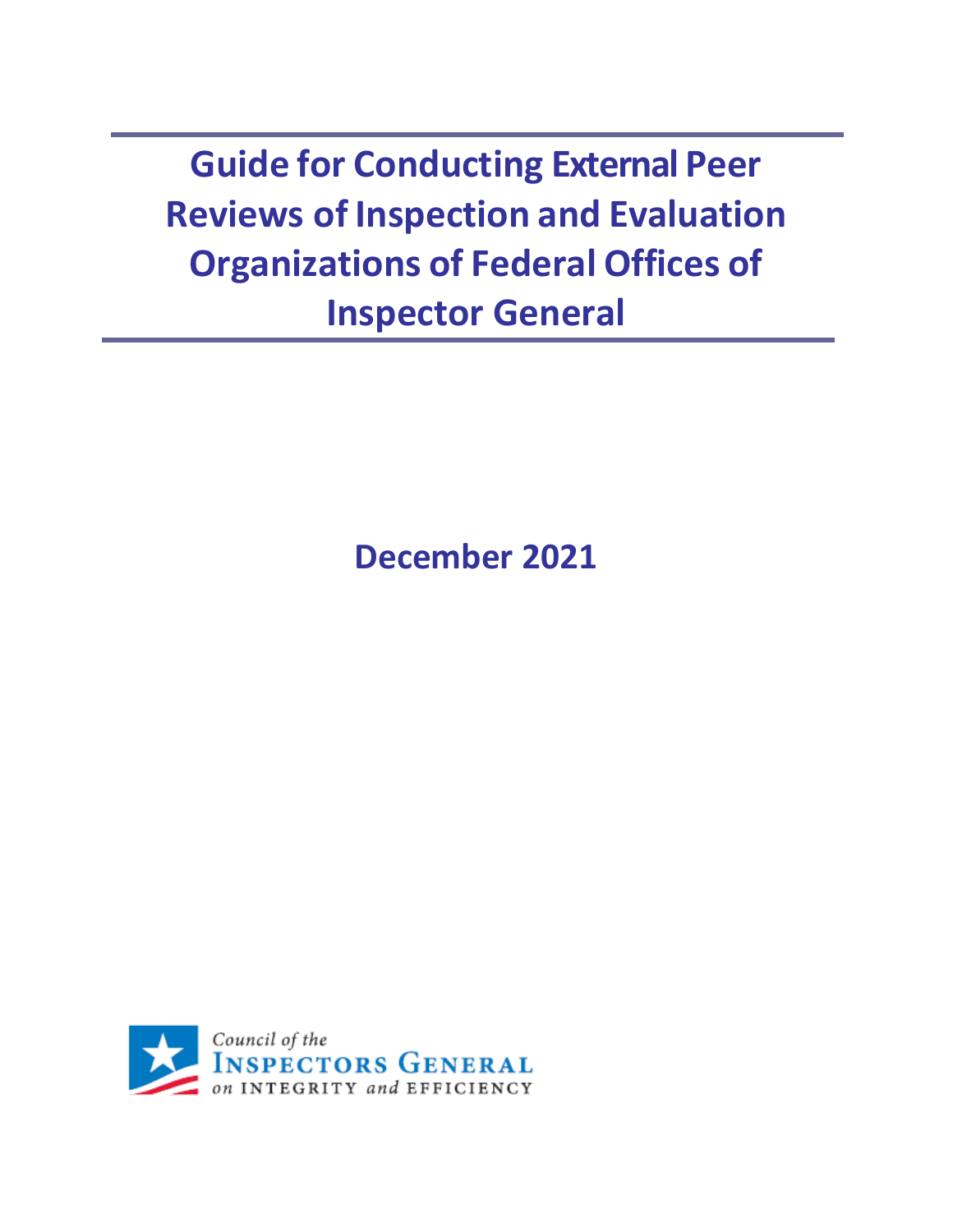## **Message from the Chair and Vice Chair of the Council of the Inspectors General on Integrity and Efficiency Inspection and Evaluation Committee**

Offices of Inspector General (OIGs) promote economy, efficiency, and effectiveness and prevent and detect fraud and abuse in government programs and operations. OIGs play an important role in accountability, transparency, and oversight in government. Inspections and evaluations (I&Es) are a flexible and efficient tool for OIGs, and the *Quality Standards for Inspection and Evaluation* (Blue Book) provide the OIG community a solid foundation for this important work. The Blue Book was substantially revised in December 2020.

In 2017, the Council of the Inspectors General on Integrity and Efficiency (CIGIE) approved the implementation of an external I&E peer review process. The purpose of the peer review is to support a fully professional I&E function across the OIG community. The peer review process provides assurance to OIGs and their stakeholders of the I&E organization's compliance with standards.

We are pleased to present the revised *Guide for Conducting External Peer Reviews of Inspection and Evaluation Organizations of Federal Offices of Inspector General* (December 2021) (Guide). The Guide implements the CIGIE I&E Committee's peer review program and incorporates the new Blue Book. The Guide provides CIGIE members with information on the implementation of peer review requirements from CIGIE and the Blue Book. The December 2021 Guide supersedes previous versions. The revised Guide contains the following:

- Updated language throughout for the seven Blue Book standards.
- Updated Glossary and templates for the Peer Review Report and the Letter of Comment to reflect the language in the new Blue Book.
- Combined and streamlined checklists for the policies and procedures and report reviews.
	- o Section A is used for the review of policies and procedures.
	- o Section B is used for the review of selected I&E reports.
	- $\circ$  The Work Plan in Appendix E and the Process Checklist in Appendix F were removed and added to the I&E toolkit for those wanting to still use them.
- Clarified wording throughout (for example, the number of reports to be reviewed is now based on professional judgment and contractor oversight language was edited for clarity).

This revision of the peer review guidance has gone through an extensive deliberative process, including comments and input from members of CIGIE and the I&E Roundtable. The (December 2021) revision is effective as of January 1, 2022. We are grateful to the members of the I&E Peer Review Working Group and the members of CIGIE, the I&E Committee, and the I&E Roundtable for their hard work, input, and feedback during the revision of the I&E Peer Review Guide. The I&E Committee welcomes any suggestions for continuous improvements to the peer review program. Please direct your suggestions to [iepr@cigie.gov.](mailto:iepr@cigie.gov)

Wendy Laguarda Michael Leary I&E Committee Chair **IBE Committee Vice Chair** I&E Committee Vice Chair Inspector General **Inspector General** 

Farm Credit Administration **Government Publishing Office**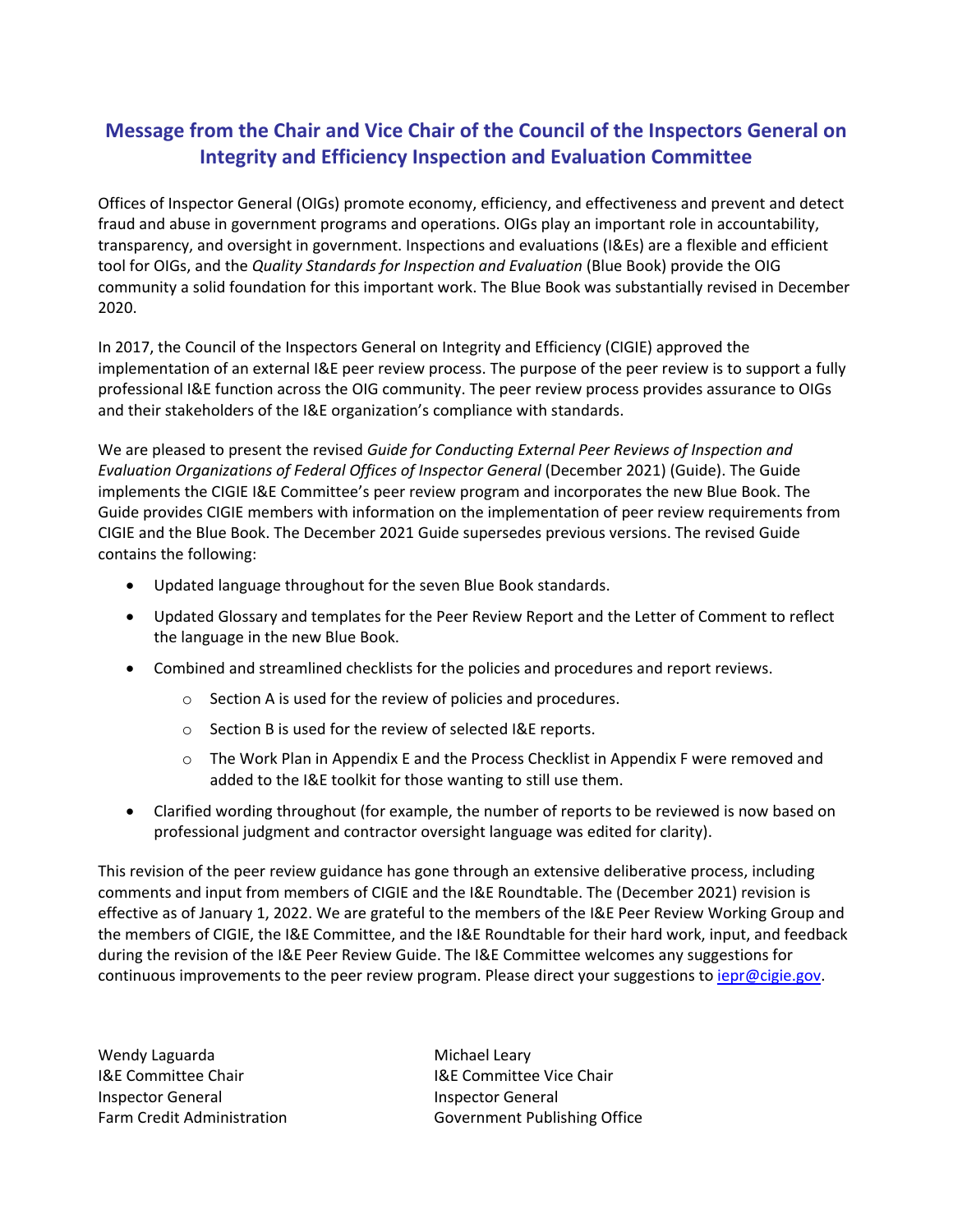# **Council of the Inspectors General on Integrity and Efficiency Inspection and Evaluation Committee**

| Chair:          | Ms. Wendy Laguarda              | Farm Credit Administration                                             |
|-----------------|---------------------------------|------------------------------------------------------------------------|
|                 | Vice Chair: Mr. Michael Leary   | <b>Government Publishing Office</b>                                    |
| <b>Members:</b> | The Honorable Joseph V. Cuffari | Department of Homeland Security                                        |
|                 | The Honorable Rae Oliver Davis  | Department of Housing and Urban<br>Development                         |
|                 | Mr. Christopher W. Dentel       | <b>Consumer Product Safety Commission</b>                              |
|                 | The Honorable Teri L. Donaldson | Department of Energy                                                   |
|                 | Mr. Christopher Failla          | Architect of the Capitol                                               |
|                 | Ms. Jennifer Fain               | Export-Import Bank of the<br><b>United States</b>                      |
|                 | The Honorable Phyllis Fong      | Department of Agriculture and Federal Housing<br><b>Finance Agency</b> |
|                 | Ms. Christi Grimm               | Department of Health and Human Services                                |
|                 | Ms. Kimberly A. Howell          | <b>Corporation for Public Broadcasting</b>                             |
|                 | The Honorable Jay Lerner        | <b>Federal Deposit Insurance Corporation</b>                           |
|                 | The Honorable Sean W. O'Donnell | <b>Environmental Protection Agency and</b><br>Department of Defense    |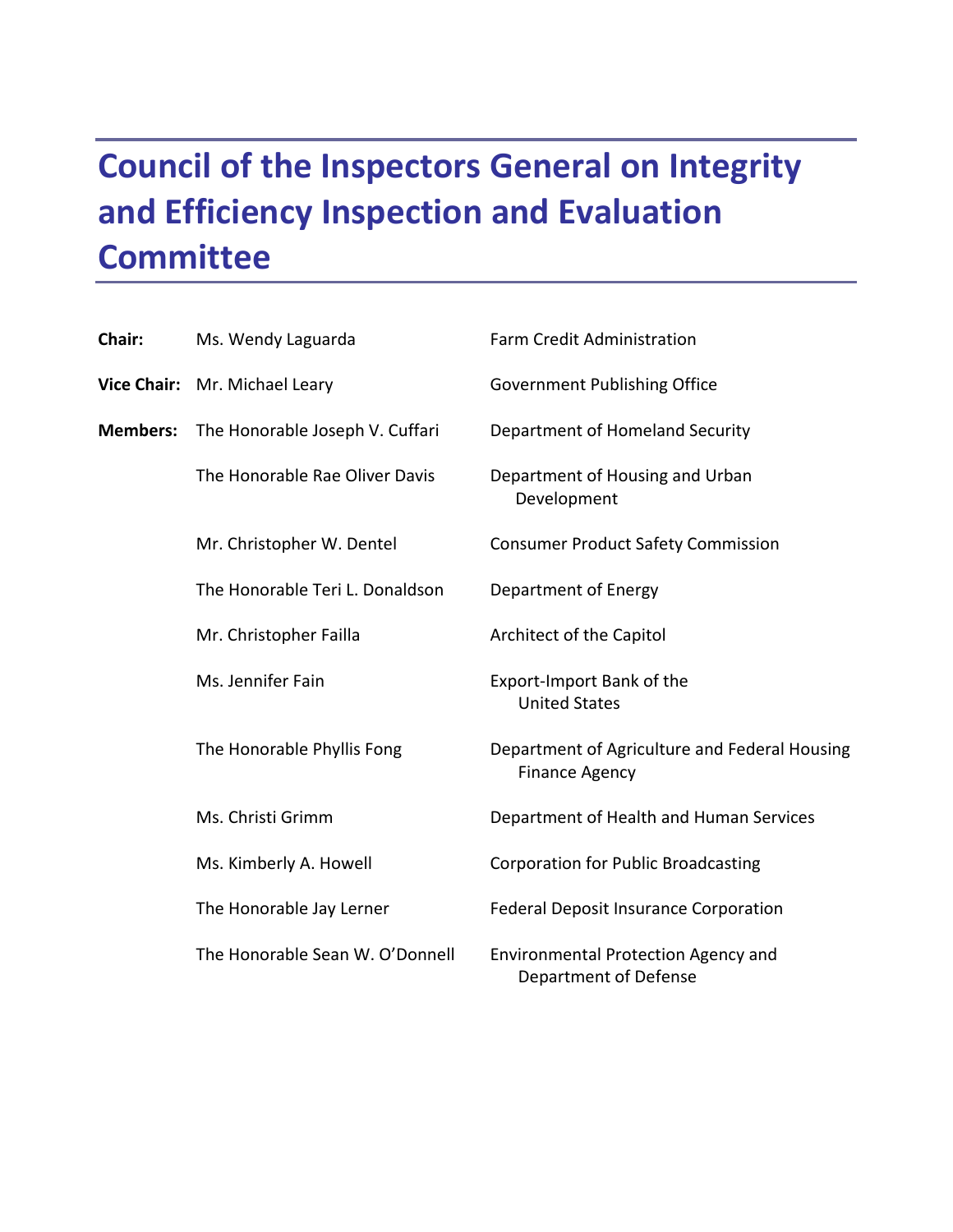# **Table of Contents**

| Policy for Inspection and Evaluation External Peer Reviews1                 |  |
|-----------------------------------------------------------------------------|--|
|                                                                             |  |
|                                                                             |  |
|                                                                             |  |
|                                                                             |  |
|                                                                             |  |
|                                                                             |  |
|                                                                             |  |
|                                                                             |  |
| VI. I&E Committee Scheduling and Coordination of the External Peer Review 6 |  |
|                                                                             |  |
|                                                                             |  |
|                                                                             |  |
|                                                                             |  |
|                                                                             |  |
|                                                                             |  |
|                                                                             |  |
|                                                                             |  |
|                                                                             |  |
|                                                                             |  |
| ENCLOSURE 2: Reviewed Organization Comments to Draft Peer Review Report  28 |  |
|                                                                             |  |
| ENCLOSURE: Reviewed Organization Comments to Draft Letter of Comment  31    |  |
| Appendix C: Memorandum of Understanding Template 32                         |  |
|                                                                             |  |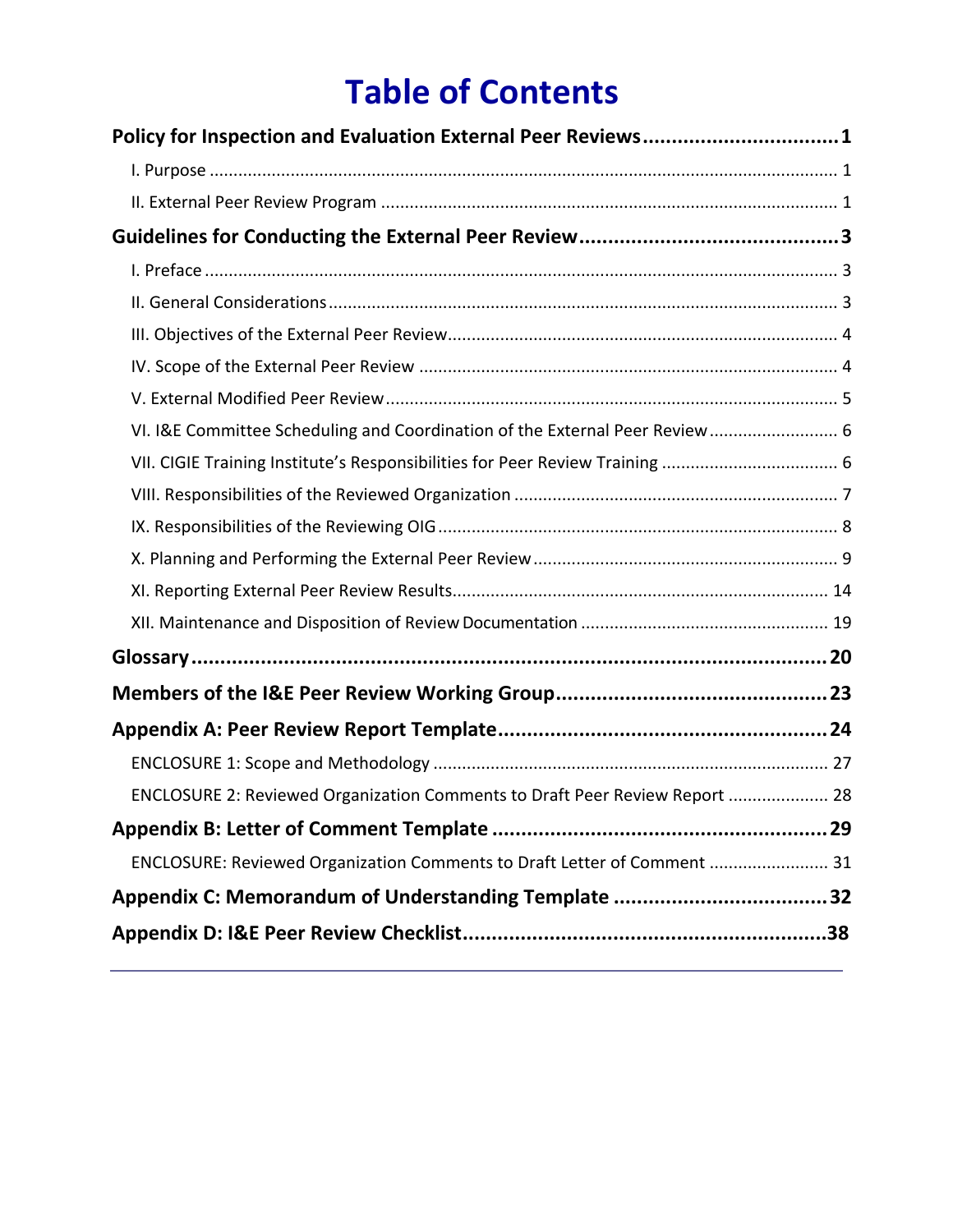# <span id="page-4-0"></span>**Policy for Inspection and Evaluation External Peer Reviews**

## <span id="page-4-1"></span>**I. Purpose**

1. The December 2021 *Guide for Conducting External Peer Reviews of Inspection and Evaluation Organizations of Federal Offices of Inspector General* (Guide) provides policy guidance for the Council of the Inspectors General on Integrity and Efficiency (CIGIE) members performing external peer reviews<sup>[1](#page-4-3)</sup> of CIGIE organizations that conduct inspections and evaluations (I&E)[2](#page-4-4) in accordance with the December 2020 CIGIE *Quality Standards for Inspection and Evaluation* (Blue Book).

2. This Guide remains in effect until superseded or rescinded by the I&E Committee. The I&E Committee also may approve and publish a summary of interim technical clarifications and changes to the Guide, as appropriate.

## <span id="page-4-2"></span>**II. External Peer Review Program**

1. The I&E Committee manages and oversees the external peer review program. The I&E Peer Review Working Group is the I&E Committee's designee for managing peer review-related activities, unless otherwise directed by the I&E Committee.

2. The CIGIE external peer review program is designed to assure Offices of Inspector General (OIG) and their stakeholders of an I&E organization's<sup>[3](#page-4-5)</sup> compliance with Blue Book standards. External peer reviews provide a level of objectivity and independence in making this determination as well as a learning opportunity for both the I&E organization under review (Reviewed Organization) and the I&E organization conducting the external peer review (Reviewing OIG). Specifically, the Reviewed Organization benefits from constructive feedback and/or validation of its work products and processes and the Reviewing OIG gains exposure to a different approach to conducting I&E work—potentially producing more robust I&E work across OIGs. The peer reviews discussed in this Guide, like inspections and evaluations themselves, can and should be designed to fit different circumstances across the community.

3. This Guide discusses two types of peer reviews—the required e*xternal peer review* and the e*xternal modified peer review*. The external peer review assesses whether an I&E organization's internal policies and procedures are consistent with the Blue Book standards and whether its reports comply with those standards and the I&E organization's associated internal policies and procedures. An external modified peer review assesses whether the internal policies and procedures of an I&E organization that has not published I&E reports

<span id="page-4-3"></span><sup>1</sup> External I&E peer reviews are required as of January 17, 2017. The CIGIE membership adopted and approved the requirement for Offices of Inspector General that conduct I&Es in accordance with the Blue Book.

<span id="page-4-4"></span><sup>&</sup>lt;sup>2</sup> The Blue Book defines I&Es as systematic and independent assessments of the design, implementation, and results of operations, programs, or policies. They provide timely, credible information that is useful for managers, policymakers, and others.

<span id="page-4-5"></span> $3$  The term "I&E organization" is used throughout the Guide to designate the entity or staff that performs work in accordance with the Blue Book standards.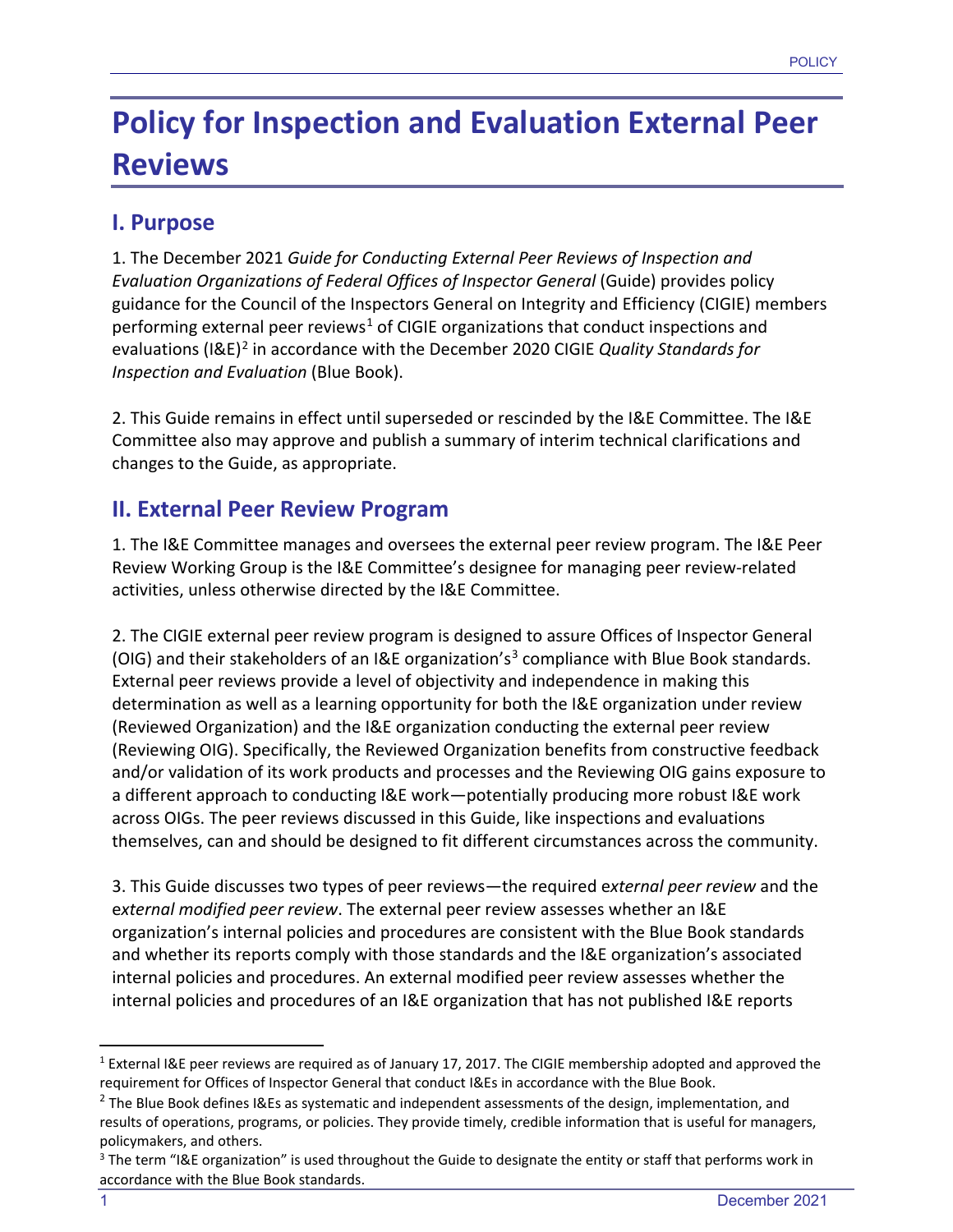during the appropriate 3-year period are consistent with Blue Book standards and, if properly implemented, should result in the issuance of I&E reports that comply with the Blue Book standards.

4. The peer review and the resulting report must be objective and independent. The reviews should be conducted to maximize efficiency and minimize unnecessary burdens on the Reviewed Organization and the Reviewing OIG.

5. The Reviewing OIG is responsible for reporting results of the external peer review in a written report (Peer Review Report) and, if appropriate, in a separate Letter of Comment. The Peer Review Report will not include an overall rating such as "pass/fail." However, the report must state whether the Reviewed Organization's internal policies and procedures generally were consistent with the Blue Book standards. The report also must state whether the Reviewed Organization's work generally complied with Blue Book standards. The Peer Review Report should also include significant noncompliances and recommendations, as appropriate.

6. The Reviewed Organization should make the Peer Review Report publicly available and may provide copies of the report and, if issued, the Letter of Comment to the head of its agency and appropriate oversight bodies. The Reviewing OIG must email a copy of the final Peer Review Report and, if issued, the Letter of Comment to the I&E Peer Review Working Group, which will forward the Peer Review Report and, if issued, the Letter of Comment to the Chairs of CIGIE and the I&E Committee.

7. As required by the Inspector General Act of 1978, as amended (IG Act), the Reviewed Organization is required to disclose the performance and the results of its most recent external peer review in its Semiannual Report to Congress (SARC). The Reviewed Organization's SARC also must list any recommendations from previous peer reviews that are outstanding or have not been fully implemented. The Reviewing OIG must report required information on the Reviewed Organization's external peer review in its SARC.[4](#page-5-0)

8. At the end of the second year of each 3-year cycle, the I&E Committee or its designee will evaluate the external peer review process, including its effectiveness. This evaluation may lead to revisions and improvements to the external peer review process that would be recommended to the full CIGIE membership for approval and, if approved, would be reflected in this Guide for the next cycle.

<span id="page-5-0"></span><sup>4</sup> The requirement to include this information in an OIG's SARC is contained in Section 5 (14), (15), and (16) of the IG Act. Section 989C of PL lll-203 [also known as the "Dodd-Frank Act"] revised the IG Act to include these requirements. Guidance is available in the CIGIE Implementing Guidance for OIG Reporting of Peer Review Results in Semiannual Reports to the Congress. This requirement does not include the Letter of Comment.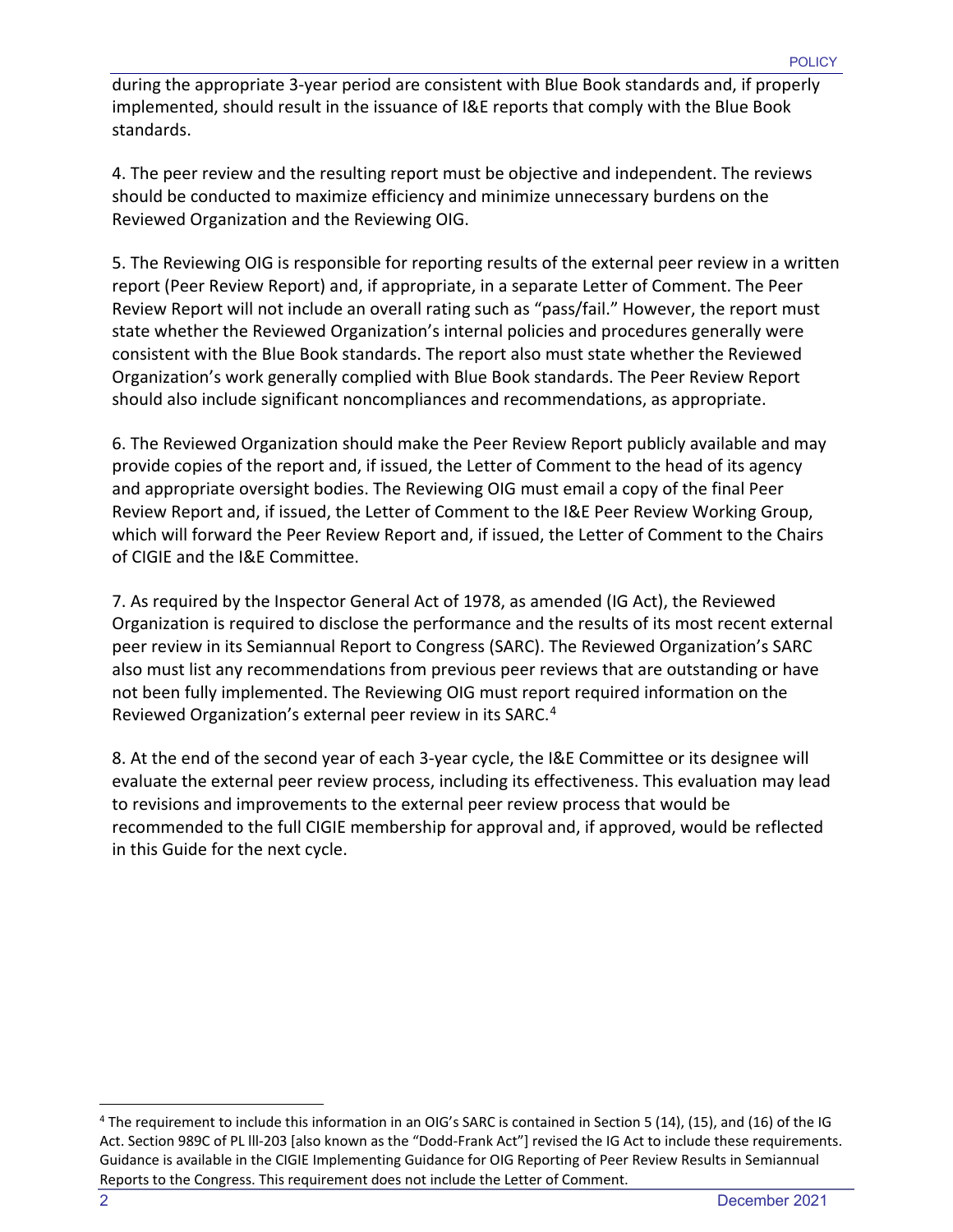# <span id="page-6-0"></span>**Guidelines for Conducting the External Peer Review**

# <span id="page-6-1"></span>**I. Preface**

The standard for Maintaining Quality Assurance in the *Quality Standards for Federal Offices of Inspector General*[5](#page-6-3) provides general guidance for performing an external peer review. The Reviewing OIG should use this section of the Guide and professional judgment to conduct a peer review of the Reviewed Organization and to ensure the adequacy and consistency of the external peer review process across I&E organizations.

# <span id="page-6-2"></span>**II. General Considerations**

#### **Requirements for and Timing of an External Peer Review**

1. Generally, an I&E organization's first external peer review will occur after it has completed 3 years of I&E work in accordance with Blue Book standards.

- a. An I&E organization that issued at least one report in accordance with Blue Book standards during the 3 years prior to the start of the peer review cycle, regardless of when during the 3 years the reports were issued, must obtain an I&E external peer review.[6](#page-6-4)
- b. An I&E organization that did not issue I&E reports during the 3 years prior to the start of the peer review cycle but conducted I&E work and/or had internal policies and procedures for conducting I&E work and plans to perform I&E work under Blue Book standards should obtain an external modified peer review.

2. After the initial peer review, I&E organizations that issue reports in accordance with the Blue Book are required to have an external peer review<sup>[7](#page-6-5)</sup> every 3 years.

#### **Changes to the Peer Review Schedule**

3. An I&E organization may request a change from an external to an external modified peer review<sup>[8](#page-6-6)</sup> when the I&E organization:

a. did not conduct I&E work or issue I&E reports in accordance with the Blue Book standards during the 3 years before its currently scheduled peer review;<sup>[9](#page-6-7)</sup> and

<span id="page-6-4"></span><span id="page-6-3"></span><sup>5</sup> The CIGIE "*Quality Standards for Federal Offices of Inspector General*," August 2012, is also known as the Silver Book.  $6$  For example, to be required to have an external peer review for the schedule starting April 1, 2021, the I&E organization would have issued its report(s) between April 1, 2018, and March 31, 2021.

<span id="page-6-5"></span><sup>&</sup>lt;sup>7</sup> I&E organizations that had an external peer review or external modified peer review conducted during the prior 3year cycle automatically will be scheduled for an external peer review for the subsequent 3-year cycle.<br><sup>8</sup> A request to change from an external peer review to an external modified peer review should be submitted to the

<span id="page-6-6"></span>I&E Peer Review Working Group (IEPRWG) a[t iepr@cigie.gov](mailto:iepr@cigie.gov) by the head of the I&E organization or their designee. The request form is located at [https://app.smartsheet.com/b/form/df3fcbfbeba243638299c7a1fe3a69d4.](https://gcc02.safelinks.protection.outlook.com/?url=https%3A%2F%2Fapp.smartsheet.com%2Fb%2Fform%2Fdf3fcbfbeba243638299c7a1fe3a69d4&data=04%7C01%7C%7Cc9dc9838c26d4aaf94b708d97e9bb404%7C595e2b2f8279465184a36e3609e6dd37%7C0%7C0%7C637680029533335939%7CUnknown%7CTWFpbGZsb3d8eyJWIjoiMC4wLjAwMDAiLCJQIjoiV2luMzIiLCJBTiI6Ik1haWwiLCJXVCI6Mn0%3D%7C1000&sdata=CLEutRlANmkK1ngg7JfmfYI5bN%2FIwNAlo3du2yhuYFE%3D&reserved=0)

<span id="page-6-7"></span><sup>9</sup> For instance, for a peer review scheduled to start April 1, 2022, the 3-year period would start on April 1, 2019, and end on March 31, 2022.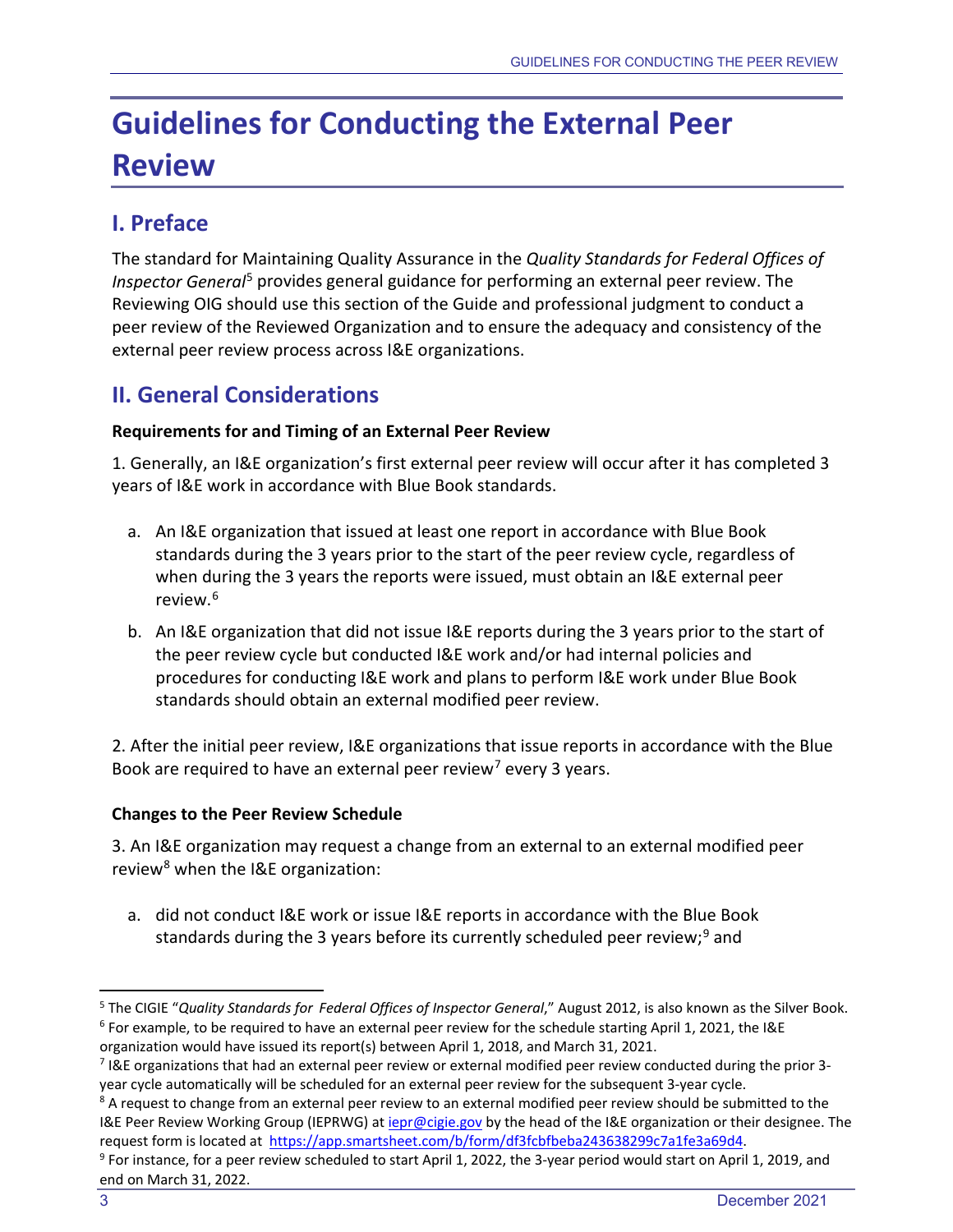b. plans to perform I&E work or issue I&E reports in the future.

4. An I&E organization should request removal from the I&E schedule<sup>[10](#page-7-2)</sup> when the I&E organization:

- a. did not conduct I&E work or issue I&E reports in accordance with Blue Book standards during the 3 years before its currently scheduled peer review;<sup>[11](#page-7-3)</sup> and
- b. does not plan to conduct I&E work in the future.

<span id="page-7-0"></span>The I&E Committee will review and approve each request on a case-by-case basis.

# **III. Objectives of the External Peer Review**

1. The external peer review of an OIG's I&E organization is designed to determine whether the Reviewed Organization's internal policies and procedures are consistent with Blue Book standards and whether the reviewed reports<sup>[12](#page-7-4)</sup> generally complied with the Blue Book standards and the Reviewed Organization's associated internal policies and procedures.

2. The external modified peer review of an OIG's I&E organization assesses whether the internal policies and procedures of an I&E organization that has not published I&E reports during the appropriate 3-year period are consistent with Blue Book standards and, if properly implemented, should result in the issuance of I&E reports that comply with the Blue Book standards.

# <span id="page-7-1"></span>**IV. Scope of the External Peer Review**

1. External peer reviews must assess whether the Reviewed Organization's internal policies and procedures are consistent with the Blue Book standards and whether its reports comply with those standards and the I&E organization's associated internal policies and procedures.

2. The Reviewing OIG should issue the final report by the required due date, either September 30 or March 31. Changes to the scope of the peer review should be documented in the project file and must be noted in the Scope and Methodology section of the Peer Review Report (Appendix A), as well as in the Memorandum of Understanding (MOU) (Appendix C).

3. The Reviewing OIG should select a representative sample of reports issued by the Reviewed Organization covering the 1-year period prior to the start of the peer review. However, the Reviewing OIG may expand this period to the 3 years prior to the start of the peer review. Considerations in report selection could include different categories or types of reports with varying topics, lengths, or methodologies; or reports issued by different teams, divisions, components, or groups in the Reviewed Organization.

<span id="page-7-2"></span><sup>&</sup>lt;sup>10</sup> The IG or their designee must submit a formal request for removal to the I&E Committee through *iepr@cigie.gov*. The formal request form is located at [https://app.smartsheet.com/b/form/df3fcbfbeba243638299c7a1fe3a69d4.](https://gcc02.safelinks.protection.outlook.com/?url=https%3A%2F%2Fapp.smartsheet.com%2Fb%2Fform%2Fdf3fcbfbeba243638299c7a1fe3a69d4&data=04%7C01%7C%7Cc9dc9838c26d4aaf94b708d97e9bb404%7C595e2b2f8279465184a36e3609e6dd37%7C0%7C0%7C637680029533335939%7CUnknown%7CTWFpbGZsb3d8eyJWIjoiMC4wLjAwMDAiLCJQIjoiV2luMzIiLCJBTiI6Ik1haWwiLCJXVCI6Mn0%3D%7C1000&sdata=CLEutRlANmkK1ngg7JfmfYI5bN%2FIwNAlo3du2yhuYFE%3D&reserved=0)

<span id="page-7-3"></span> $11$  For instance, for a peer review scheduled to start April 1, 2022, the 3-year period would start on April 1, 2019, and end on March 31, 2022.

<span id="page-7-4"></span> $12$  The review of reports includes the review of the project documentation supporting or associated with the report.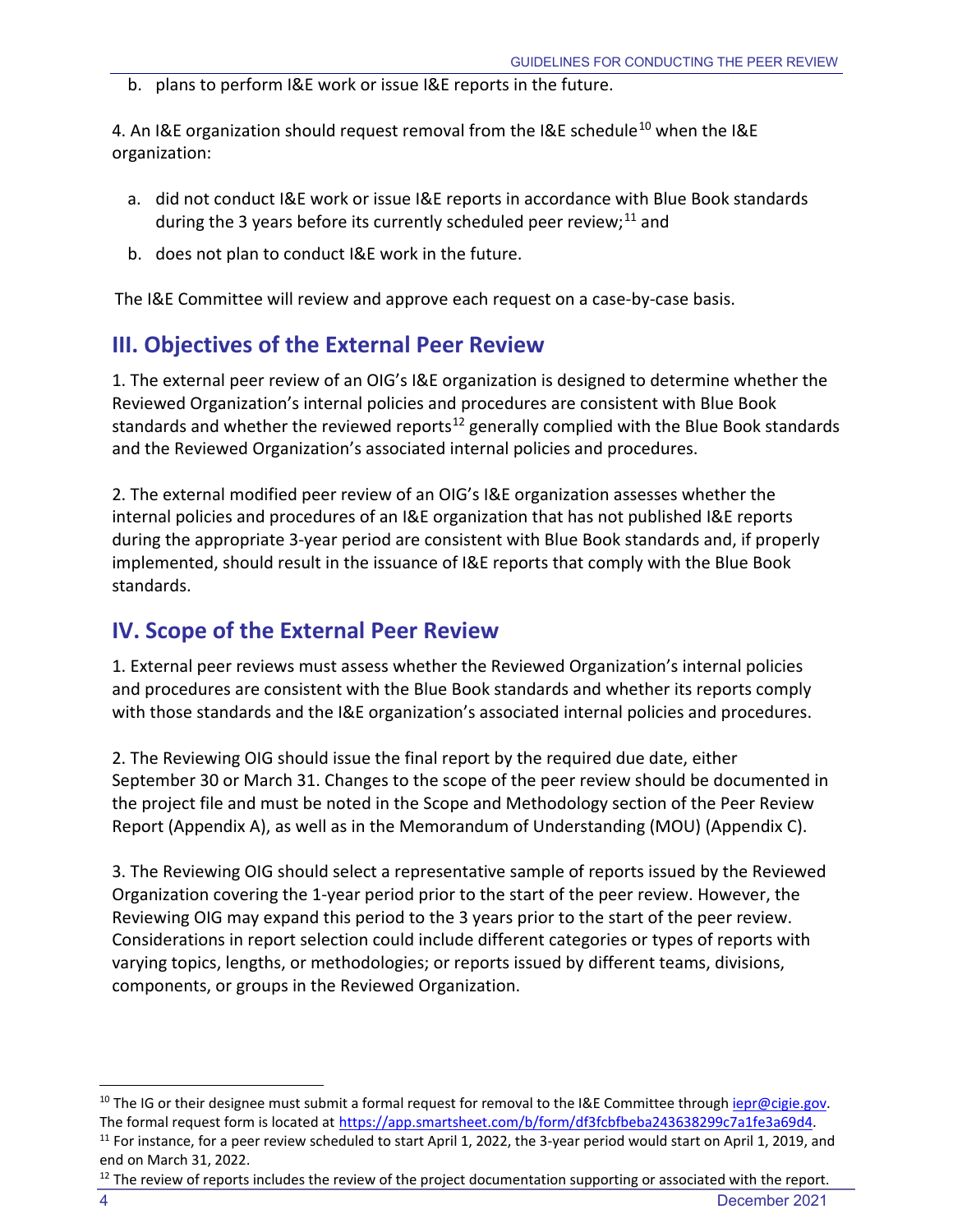4. The Reviewing OIG should select the number of reports to be reviewed based on professional judgment in order to make a valid conclusion that the Reviewed Organization generally complied with the Blue Book standards and the Reviewed Organization's associated internal policies and procedures. The Reviewing OIG should also consider its ability to meet the final report date established by the peer review schedule.

5. The Reviewing OIG should consider the size and complexity of the Reviewed Organization's structure and work in applying the Blue Book standards.

6. The Reviewing OIG should use the I&E Peer Review Checklist (Appendix D, section A) to help guide its assessment of the Reviewed Organization's policies and procedures. The Reviewing OIG should also use the I&E Peer Review Checklist (Appendix D, section B) to help guide its assessment of the reviewed reports<sup>'[13](#page-8-1)</sup> compliance with the Blue Book standards and the associated internal policies and procedures.<sup>[14](#page-8-2)</sup>

# <span id="page-8-0"></span>**V. External Modified Peer Review**

1. An external modified peer review is conducted for an OIG with an I&E organization that did not issue any I&E reports during the applicable 3-year period, maintains internal policies and procedures for performing I&E work, and plans to perform such work in the future. In these cases, a peer review helps ensure that the organization's established<sup>[15](#page-8-3)</sup> internal I&E policies and procedures are current<sup>[16](#page-8-4)</sup> and consistent with Blue Book standards. An external modified peer review also may determine whether the I&E organization's established policies and procedures, if implemented as expected, would result in compliance with Blue Book standards.

2. The Reviewing OIG must modify or adjust the scope and methodology of the external modified peer review based on the situation. In general, once the Reviewing OIG completes the review of the Reviewed Organization's internal policies and procedures using Appendix D, section A, the Reviewing OIG should complete its project documentation and start drafting the report.

3. The Reviewing OIG should modify the Peer Review Report Template (Appendix A) to fit the scope of the review conducted, the significant noncompliances identified, and recommendations. The Scope and Methodology section also should state that an external modified peer review was performed.

4. To issue a Letter of Comment, if appropriate, the Reviewing OIG should modify the Letter of Comment Template (Appendix B) to fit the items, peer review findings, noncompliances identified, and recommendations.

<span id="page-8-1"></span> $13$  The report review includes a review of the project documentation supporting or associated with the report. Generally, a separate checklist (Appendix D) should be completed for each report and set of internal policies and procedures that is reviewed.

<span id="page-8-2"></span> $14$  Interpretation as to whether a report generally complied with a specific Blue Book requirement should rely on the Blue Book itself, not the checklist question.

<span id="page-8-3"></span><sup>&</sup>lt;sup>15</sup> Internal policies and procedures must be written to be considered "established." The written policies and procedures may be informal, e.g., not formally approved by the I&E organization's management, but they must constitute guidelines that the I&E organization staff routinely follow. Non-written policies and procedures should not be the basis for a peer review, absent I&E work to verify compliance with them.

<span id="page-8-4"></span><sup>&</sup>lt;sup>16</sup> Policies and procedures are current if they are periodically updated and they describe the internal policies and procedures the Reviewed Organization intends to follow to implement the Blue Book standards.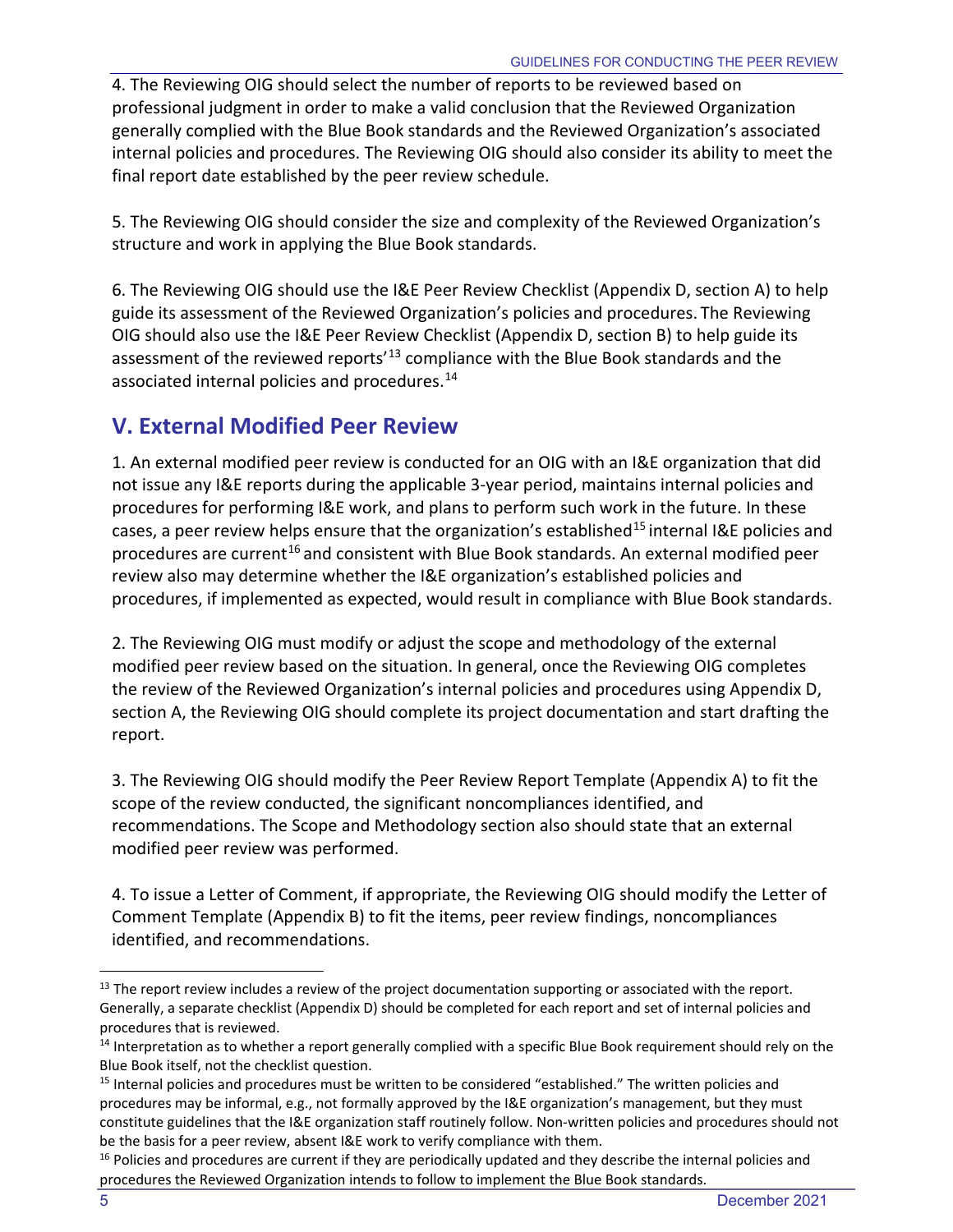# <span id="page-9-0"></span>**VI. I&E Committee Scheduling and Coordination of the External Peer Review**

1. External peer reviews are to be performed based on a 3-year schedule. The I&E Committee, or its designee,<sup>[17](#page-9-2)</sup> will oversee and maintain the peer review process and schedule. The Committee may permit and arrange an earlier or non-required peer review when requested by an IG or the IG's designee, provided another I&E organization is available and the requested review would not negatively affect the conduct of required peer reviews. The Committee may also postpone an I&E organization's peer review when formally requested by an IG.<sup>[18](#page-9-3)</sup>

2. Prior to the start of each 3-year cycle, the I&E organizations must provide to the I&E Committee information and data, as requested, to aid in the scheduling process. For scheduling purposes, the size of the I&E organization will be considered. I&E organizations will be assigned to categories, such as small, medium, and large, to facilitate management of the peer review process. Once an initial peer review is conducted on a Reviewed Organization, subsequent peer reviews will generally be conducted every 3 years.

3. An I&E organization that has uncorrected noncompliances with at least three different Blue Book standards from a prior I&E peer review may not conduct an external peer review.

4. External peer reviews of Reviewed Organizations in the Intelligence Community (IC) will be conducted using the processes outlined in this Guide.<sup>[19](#page-9-4)</sup> However, peer reviews of IC I&E organizations may be staffed by teams composed of one or more Reviewing OIGs with missions and clearance requirements similar to those of the Reviewed Organization.

# <span id="page-9-1"></span>**VII. CIGIE Training Institute's Responsibilities for Peer Review Training**

1. CIGIE will hold a mandatory external peer review training session for the primary and/or secondary points of contact (POC) from the Reviewed Organizations and Reviewing OIGs. The primary objective of the required training is to ensure that participants can perform the most critical parts of the I&E peer review process and understand the resources available to support them during the review. The I&E Peer Review Working Group (IEPRWG) will provide CIGIE with the participants' names, contact information, and assignments 30 days prior to the date of the peer review training. If CIGIE does not receive the pertinent information in the allotted timeframe, it reserves the right to reschedule the training, as necessary. Because of the importance of the training session, the primary and/or secondary POCs from the Reviewed Organization and Reviewing OIG are required to attend. CIGIE also reserves the right to limit attendance. If a POC seeks an attendance waiver, they must send a request to the IEPRWG for approval.<sup>[20](#page-9-5)</sup>

<span id="page-9-5"></span> $20$  Questions on the I&E peer review process, requests for a waiver regarding attendance at the training session, or requests for changes to the peer review schedule can be sent to the I&E Peer Review Working Group at [iepr@cigie.gov.](mailto:iepr@cigie.gov) The formal request form for a peer review schedule change is located at [https://app.smartsheet.com/b/form/df3fcbfbeba243638299c7a1fe3a69d4.](https://gcc02.safelinks.protection.outlook.com/?url=https%3A%2F%2Fapp.smartsheet.com%2Fb%2Fform%2Fdf3fcbfbeba243638299c7a1fe3a69d4&data=04%7C01%7C%7Cc9dc9838c26d4aaf94b708d97e9bb404%7C595e2b2f8279465184a36e3609e6dd37%7C0%7C0%7C637680029533335939%7CUnknown%7CTWFpbGZsb3d8eyJWIjoiMC4wLjAwMDAiLCJQIjoiV2luMzIiLCJBTiI6Ik1haWwiLCJXVCI6Mn0%3D%7C1000&sdata=CLEutRlANmkK1ngg7JfmfYI5bN%2FIwNAlo3du2yhuYFE%3D&reserved=0)

6 December 2021

<span id="page-9-2"></span><sup>&</sup>lt;sup>17</sup> As stated previously, the IEPRWG is the I&E Committee's designee for managing external peer review-related activities, unless otherwise directed by the I&E Committee.

<span id="page-9-3"></span> $18$  The OIG must submit a formal request for a change to the peer review schedule to the I&E Committee. The formal request form is located at [https://app.smartsheet.com/b/form/df3fcbfbeba243638299c7a1fe3a69d4.](https://gcc02.safelinks.protection.outlook.com/?url=https%3A%2F%2Fapp.smartsheet.com%2Fb%2Fform%2Fdf3fcbfbeba243638299c7a1fe3a69d4&data=04%7C01%7C%7Cc9dc9838c26d4aaf94b708d97e9bb404%7C595e2b2f8279465184a36e3609e6dd37%7C0%7C0%7C637680029533335939%7CUnknown%7CTWFpbGZsb3d8eyJWIjoiMC4wLjAwMDAiLCJQIjoiV2luMzIiLCJBTiI6Ik1haWwiLCJXVCI6Mn0%3D%7C1000&sdata=CLEutRlANmkK1ngg7JfmfYI5bN%2FIwNAlo3du2yhuYFE%3D&reserved=0)<br><sup>19</sup> The IC I&E organizations will establish a peer review schedule and share it with the IEPRWG for record keeping and

<span id="page-9-4"></span>coordination purposes.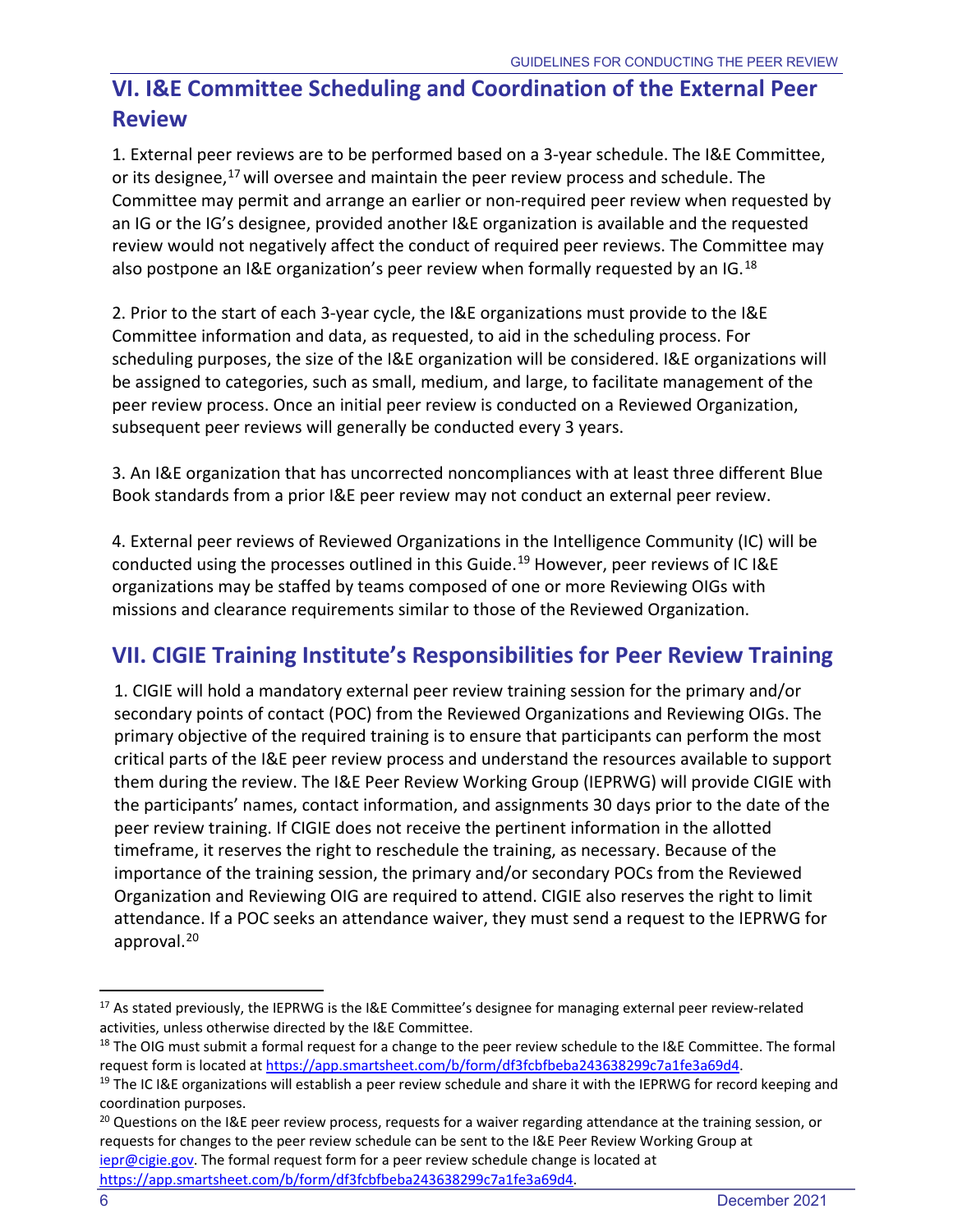2. Prior to attending training, participants are expected to become familiar with the information in this Guide, including the respective responsibilities of the Reviewing OIG and the Reviewed Organization. CIGIE will provide participants with needed information prior to the training.

3. The I&E Committee will identify and communicate to CIGIE expected performance capabilities of peer reviewers related to the peer review process. CIGIE will then develop and deliver learning experiences linked to those desired performance-based outcomes.

## <span id="page-10-0"></span>**VIII. Responsibilities of the Reviewed Organization**

1. The Reviewed Organization must notify the I&E Committee of any security clearance or other access requirements or other prerequisites for peer reviewers before the I&E Committee schedules the review. Early identification of any special requirements will help facilitate the assignment of a Reviewing OIG that has staff that meet the requirements to conduct the peer review.

2. The Reviewed Organization must designate both primary and secondary POCs who are responsible for handling the administrative and logistical arrangements for the external peer review and coordination within the Reviewed Organization. Personnel from the Reviewed Organization should review this Guide to familiarize themselves with the process and its requirements.

3. The Reviewed Organization's POCs must attend CIGIE's training session. Prior to attending training, participants are expected to become familiar with the information in this Guide. The POCs should also have a signed MOU in place prior to the training session.

4. The Reviewed Organization POCs should provide the following information to the Reviewing OIG:

- a. availability of Reviewed Organization personnel needed to schedule key peer review events, such as the entrance meeting and onsite field visit;
- b. a list of all I&E reports, grouped by types, <sup>[21](#page-10-1)</sup> issued during the 3 years prior to the start of the peer review;
- c. a list of any other report(s) the Reviewed Organization would like the Reviewing OIG to include in the review;
- d. a copy of the most recently issued Peer Review Report and, if issued, the Letter of Comment;
- e. relevant policies, procedures, guidelines, handbooks and/or manuals related to processes the organization followed in conducting, reporting, and ensuring the quality of I&E projects;
- f. I&E planning documents for the period covered by the peer review;

<span id="page-10-1"></span><sup>&</sup>lt;sup>21</sup> For example, memorandum versus full report, compliance reviews versus policy reviews, or I&E organization staff versus contractor performed. The Reviewed Organization should determine the categories used based on the types of projects its I&E organization conducts.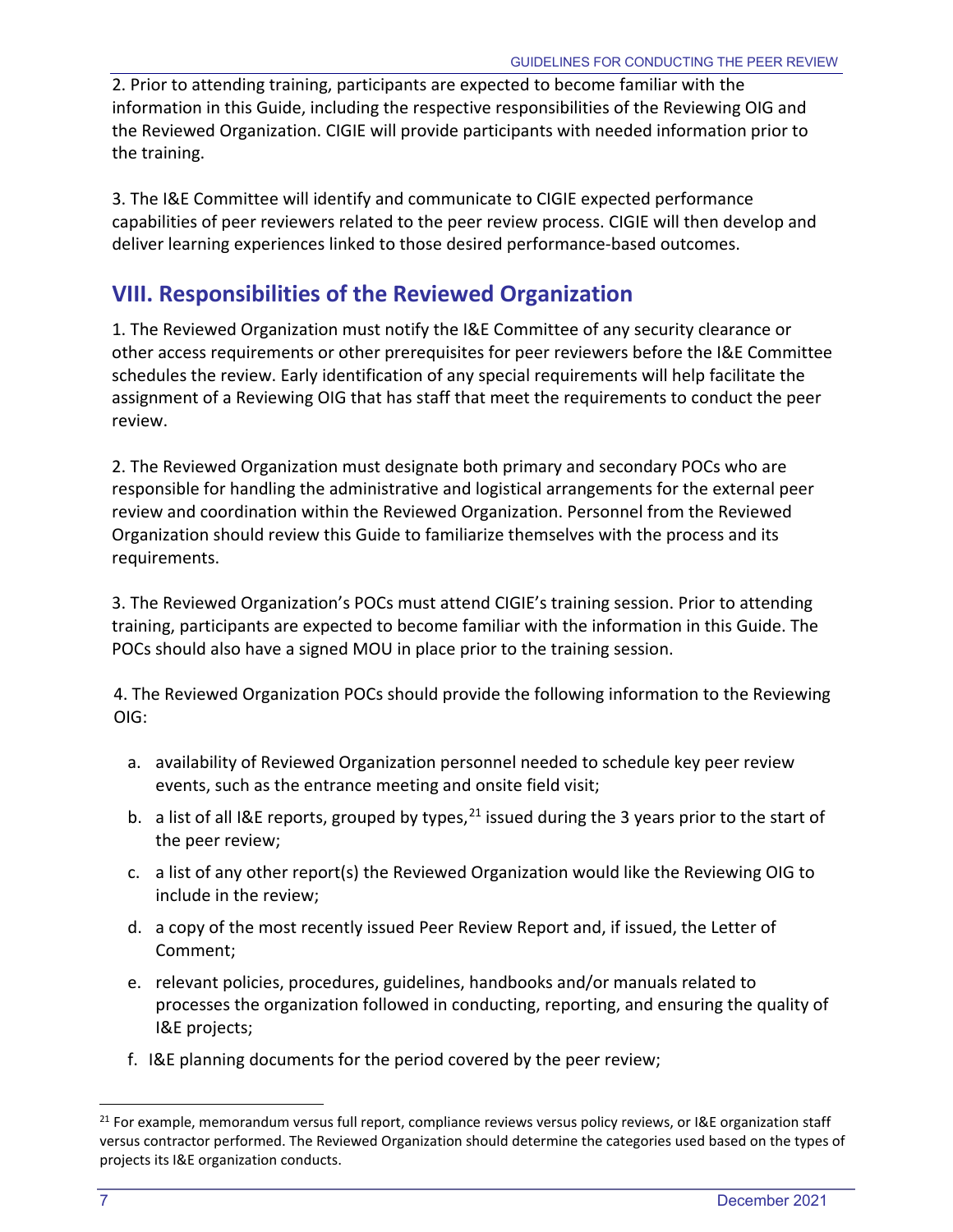- g. an organization chart, including POCs for relevant processes, such as follow-up, IT help desk, and software technical help;
- h. a written description of corrective action(s) taken in response to the prior peer review recommendations, the status of any open recommendations or corrective actions, and an explanation for the open status;
- i. internal quality assurance reports relevant to the policies and procedures or reports being reviewed; and
- j. the Reviewed Organization or OIG policies and procedures for contracting out I&E work.

5. The Reviewed Organization POCs and the Reviewing OIG POCs should agree on how, and by what date, the Reviewed Organization will deliver the materials to the Reviewing OIG. The Reviewed Organization should provide timely access to the requested materials to help ensure that the peer review will be completed within the required timeframe. The Reviewed Organization is responsible for providing workspace for any onsite review.

6. The Reviewed Organization POCs will provide, when requested by the Reviewing OIG, access to the Reviewed Organization's internal policies and procedures, reports, or project files addressed in the previous Peer Review Report.

# <span id="page-11-0"></span>**IX. Responsibilities of the Reviewing OIG**

1. The Reviewing OIG should ensure that personnel assigned to conduct the peer review are qualified and collectively possess adequate professional competency. "Qualified" generally means staff members capable of determining whether the Reviewed Organization's internal policies and procedures are consistent with Blue Book standards and whether the Reviewed Organization's I&E projects and reports complied with the Blue Book standards and the Reviewed Organization's associated internal policies and procedures. Reviewing OIGs should make every effort to assign staff members with recent experience conducting and/or reviewing I&E work in accordance with the Blue Book standards. Assigned staff should possess the collective knowledge, skills, abilities, and experience necessary to complete an I&E peer review.

2. It is the responsibility of each Reviewing OIG to determine the number of staff it will assign to complete the peer review by the date established on the peer review schedule. Reviewing OIGs should consider the Reviewed Organization's security requirements relating to access to its workspace, OIG IT systems, and documents and records when assigning personnel to conduct peer review activities. To minimize remote access issues, the Reviewing OIG should consider the work paper location when making assignments.

3. The Reviewing OIG's primary and/or secondary POCs who will lead or conduct the peer review must attend the CIGIE's training session. The POCs will ensure that other staff assigned to conduct peer review perform their roles and responsibilities effectively and familiarize themselves with the peer review process and requirements described in this Guide. Staff assigned as peer reviewers should also read the Reviewed Organization's last two SARCs in preparation for the review.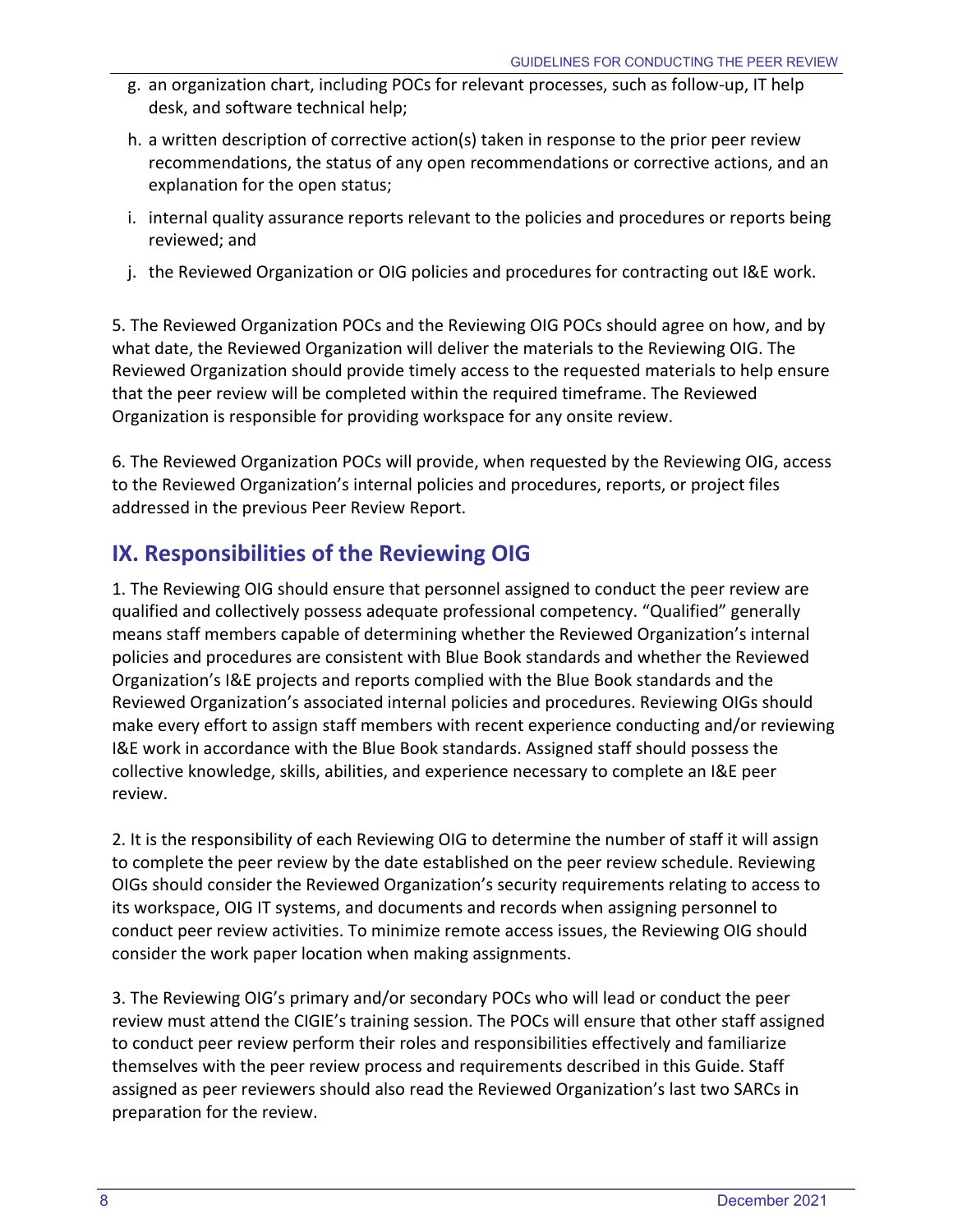4. The Reviewing OIG is also responsible for:

- a. paying for all required travel;
- b. managing the overall peer review and ensuring that the review complies with this Guide;
- c. performing logistical, administrative, and project management activities, such as coordinating the signing of the MOU, documenting a work plan, arranging entrance and exit meetings, and requesting additional information or clarification from the Reviewed Organization;
- d. obtaining access to the Reviewed Organization's prior peer review project documentation, when needed;
- e. providing the Reviewed Organization with the draft and final Peer Review Report and draft and final Letter of Comment, when applicable, for review and comment;
- f. obtaining the Reviewed Organization's comments on the draft Peer Review Report and Letter of Comment, when applicable;
- g. issuing the final Peer Review Report and, if issued, the final Letter of Comment to the Reviewed Organization's management;
- h. sending the final Peer Review Report and, if issued, the final Letter of Comment to the Chairs of CIGIE and the I&E Committee through the I&E Peer Review Working Group;
- i. storing and maintaining documents generated to support peer review findings, conclusions, and recommendations;
- j. reporting required information on external peer reviews conducted in its SARC;
- k. reporting instances of fraud, illegal acts, or abuse, if any, to the appropriate authorities, as required by law or regulation, and to the Committee, as appropriate;
- l. responding to requests for information, including questions regarding the peer review and requests for access to Reviewing OIG documents; and
- m. resolving disagreements with the Reviewed Organization that rise to the IG level, if any.

# <span id="page-12-0"></span>**X. Planning and Performing the External Peer Review**

#### **Timeframe for Completing the Peer Review**

1. The I&E Committee will establish the timeframe, generally 6 months, for assigned peer reviews, including start dates and dates for issuance of final Peer Review Reports. The CIGIE Training Institute's Audit, Inspection, & Evaluation Academy will determine the date of the training session. The Reviewing OIG should include key milestone dates in the MOU (Appendix C).

2. I&E organization officials from the Reviewed Organization and Reviewing OIG should agree with the general timeframe and specific dates for entrance and exit meetings; report issuance dates; and due dates for receipt of the Reviewed Organization management responses and/or comments on the report. I&E organizations have maximum flexibility in setting the review schedule. If additional time is needed to complete the review and issue the final report, the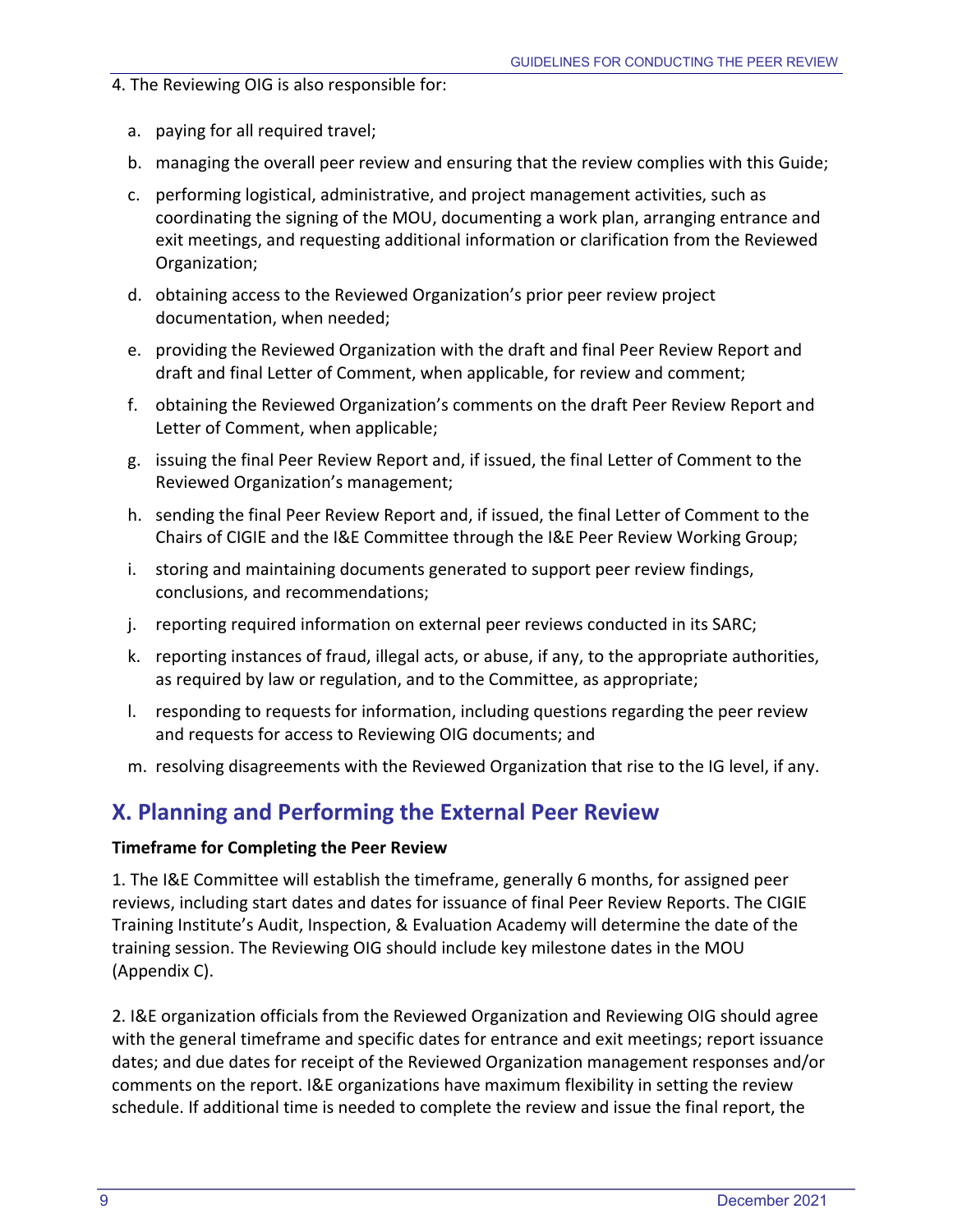#### Reviewing OIG should request an extension from the I&E Committee.<sup>[22](#page-13-0)</sup>

### **MOU**

3. An MOU (Appendix C) is required to ensure mutual agreement on the fundamental aspects of the external peer review and to avoid misunderstandings. The Reviewed Organization and Reviewing OIG must sign an MOU indicating their agreement and understanding of the peer review process requirements. The MOU should address any special requirements for the review, such as clearances required to access or handle personally identifiable information at the Reviewed Organization. The Reviewing OIG and the Reviewed Organization should revise and adjust the MOU and Addendum template to fit the specific circumstances for the peer review.

4. To ensure a timely start to the peer review, the Reviewing OIG and Reviewed Organization should start the MOU coordination process when the POC information is provided by the IEPRWG. If either the Reviewed Organization or the Reviewing OIG believes that MOU coordination may take more than 60 days, either party may request the POC information at an earlier date.<sup>[23](#page-13-1)</sup> The MOU should be signed prior to the training session to facilitate planning activities and resolve issues that the Reviewing OIG and Reviewed Organization consider significant to conducting the peer review.

### **Planning**

5. The following steps should be performed before the entrance meeting:

- a. have all parties sign the MOU (Appendix C); and
- b. review pertinent information and documents provided by the Reviewed Organization POCs.

## **Entrance Meeting**

6. The Reviewing OIG should hold an entrance meeting with the Reviewed Organization to discuss the ground rules of the review and facilitate conduct of the review. The Reviewed Organization's I&E officials should brief the Reviewing OIG on the organization's structure, work practices, and policies. The Reviewed Organization may conduct other required or beneficial briefings after the entrance meeting or at a mutually agreed-on time. Both parties should work collaboratively to ensure that the review is performed efficiently and effectively, and completed in the required timeframe.

#### **Conducting the Peer Review**

7. This Guide includes the I&E Peer Review Checklist (Appendix D) to help the Reviewing OIG conduct and document its assessment of the Reviewed Organization's internal policies and procedures and selected reports against the Blue Book standards.

<span id="page-13-0"></span><sup>&</sup>lt;sup>22</sup> The request for an extension to the final report issuance date should be sent to the I&E Committee through the I&E Peer Review Working Group a[t iepr@cigie.gov.](mailto:iepr@cigie.gov) The formal request form is located at

<span id="page-13-1"></span>https://app.smartsheet.com/b/form/df3fcbfbeba243638299c7a1fe3a69d4.<br><sup>23</sup> Circumstances taking additional time may include a requirement for specific additional wording in the MOU or availability of individuals who need to coordinate on or sign the MOU.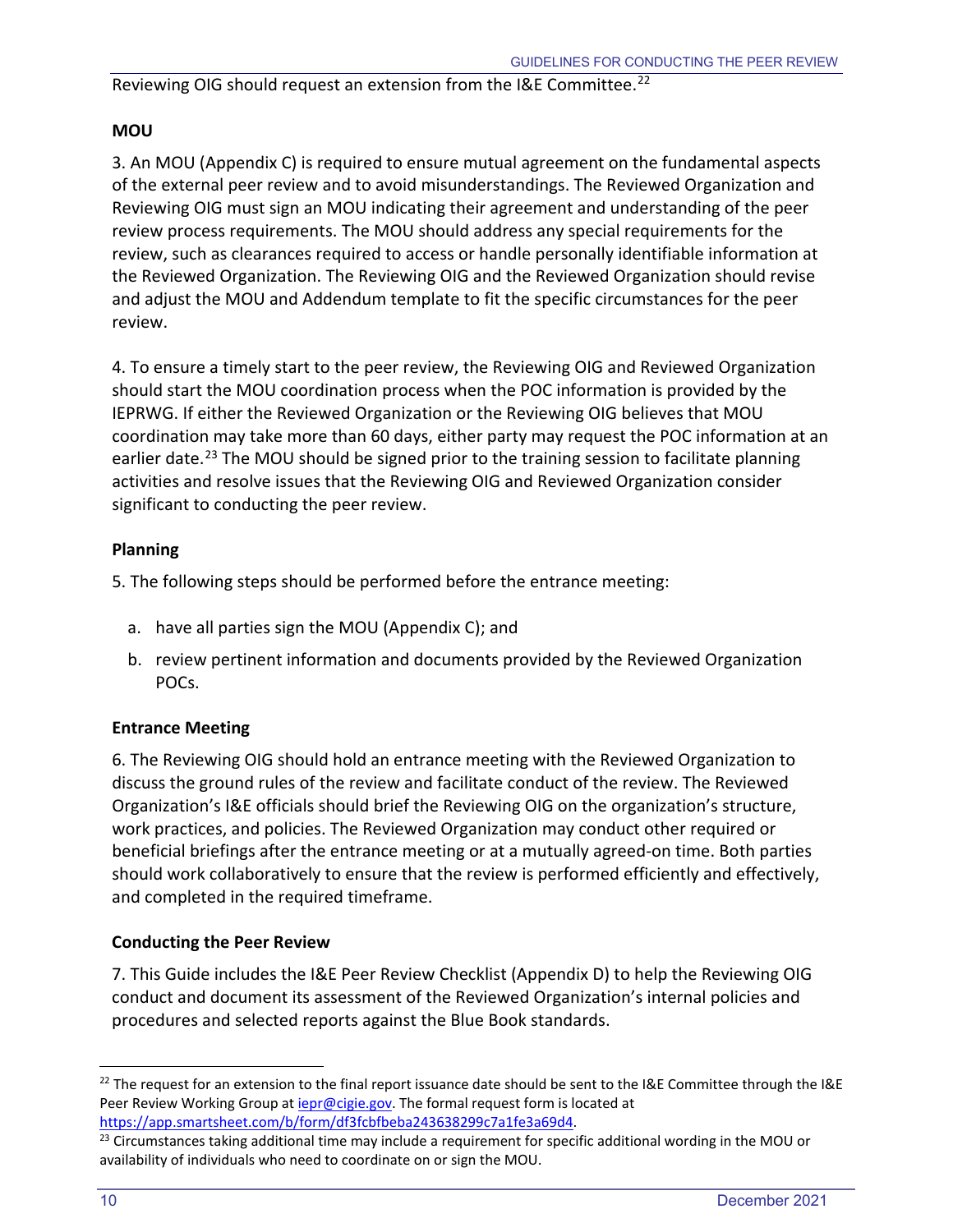8. The Reviewing OIG should determine the most efficient and effective way to review the selected reports. For example, the Reviewing OIG may choose to access and review work papers and/or project documentation prior to the onsite portion of the review to make time spent onsite more productive.

#### **Review of Implementation of Prior Peer Review Report Recommendations**

9. The Reviewing OIG should review the Reviewed Organization's previous Peer Review Report and assess the organization's implementation of the report's recommendations, if any. The Reviewing OIG may request access to the prior peer review project documentation from the prior Reviewing OIG, if needed.

10. The Reviewing OIG should assess the accuracy and completeness of the Reviewed Organization's description/representation of:

- a. the corrective action(s) taken in response to the prior peer review recommendations;
- b. the status of any open recommendations or corrective actions; and
- c. the explanation for the open status of any recommendations or corrective actions.

11. The Peer Review Report should include peer review findings and conclusions related to the implementation. The Reviewing OIG will need to include this information in its SARC.

#### **Review of Policies and Procedures**

12. The Reviewing OIG should assess and form a conclusion as to whether the Reviewed Organization's policies and procedures, if properly performed and implemented, generally address each of the Blue Book standards' requirements.

13. If the Reviewing OIG needs further clarification of the Reviewed Organization's policies and procedures, it should forward the related questions to the Reviewed Organization POCs. The Reviewing OIG should document its assessment and conclusion(s) in section A of the I&E Peer Review Checklist (Appendix D).

#### **Review of Selected Reports**

14. The Reviewing OIG should review the selected reports by comparing the reports and their documentation to the Blue Book standards and the Reviewed Organization's internal policies and procedures. The Blue Book fully defines all requirements related to the standards used in the review. The Blue Book includes application guidance that relates directly to the requirements. The application guidance further explains the requirements and, in some cases, provides examples and best practices for satisfying the requirements. However, the Reviewing OIG should assess and form a conclusion as to whether the selected report generally complied with the requirements of each Blue Book standard, not the application guidance. The Reviewing OIG should use section B of the I&E Peer Review Checklist (Appendix D) as a guide when conducting and documenting each review.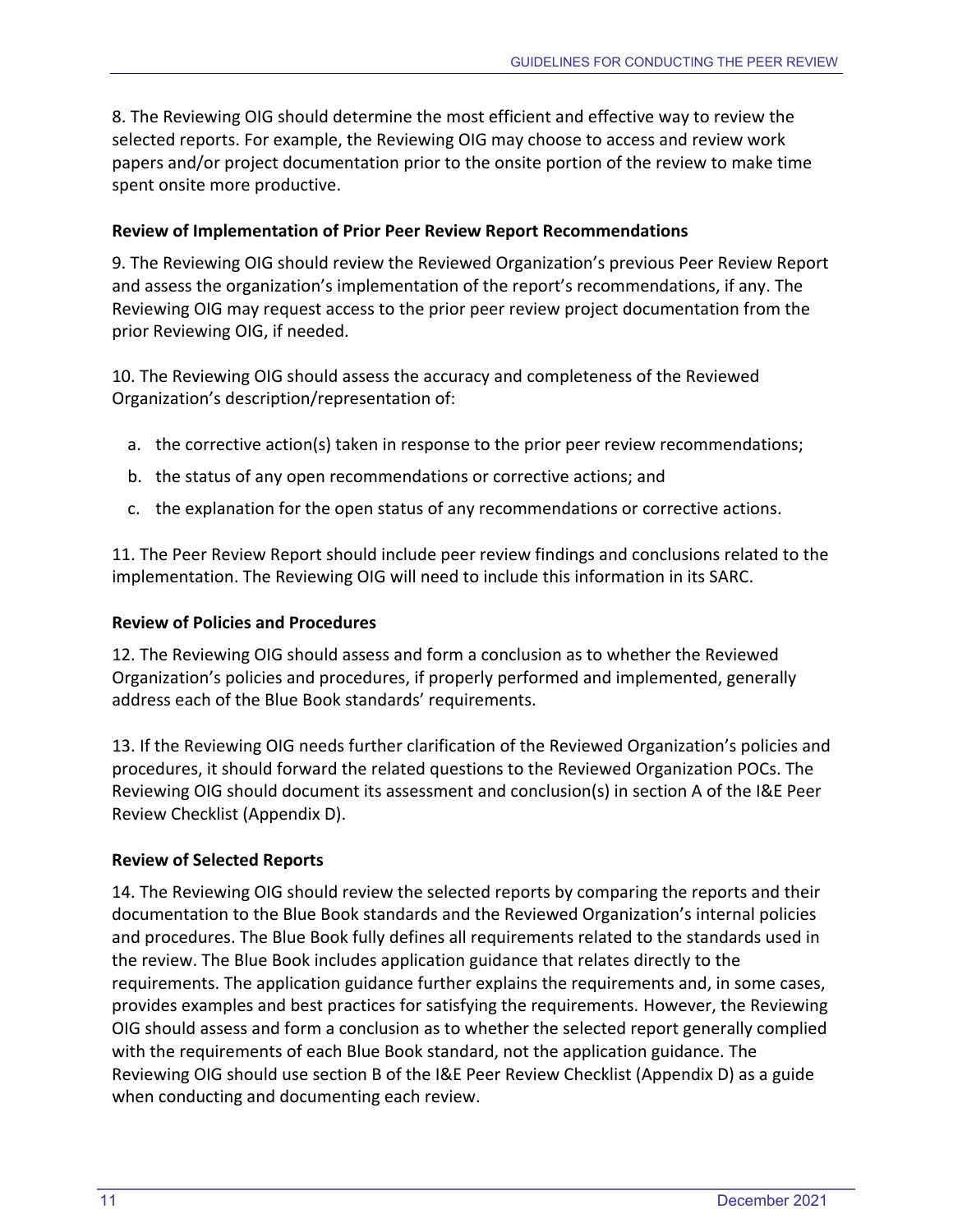15. For each assigned report(s), the reviewer(s) from the Reviewing OIG must trace the report's findings back to the work papers and/or project documentation and determine whether the report's conclusions and recommendations logically flow from the documented findings. The reviewer(s) also may speak with individuals who conducted the project(s) to gain insight into the report(s) being reviewed. After completing the review, the Reviewing OIG should identify findings on potential noncompliances with a standard's requirements. The peer review team then determines whether a peer review finding or set of peer review findings rises to the level of a noncompliance. A noncompliance indicates that the Reviewed Organization generally did not comply with one or more of the Blue Book standards' requirements.<sup>[24](#page-15-0)</sup> Peer review findings that do not rise to the level of a noncompliance may be included in the Letter of Comment, as appropriate, based on their significance; included in other written comments; or provided verbally. Peer review findings that rise to the level of a noncompliance should be included in the Peer Review Report or, if issued, the Letter of Comment, depending on their significance. The Reviewing OIG also should discuss appropriate recommendations for noncompliances and peer review findings.

16. For I&E reports selected for review that were conducted in whole or in part by a contractor, the Reviewing OIG should review the selected reports based on how the Reviewed Organization categorized the reports. According to the Blue Book, the application of Blue Book standards to contractors will depend on the level of involvement with the project. The responsibility resides with the Reviewed Organization to make the determination.

- a. When a Reviewed Organization communicates responsibility for the findings and conclusions made by the contractor or a contractor is part of a Reviewed Organization team, the Reviewing OIG should review the report using section B of the I&E Peer Review Checklist (Appendix D) and report any identified findings or noncompliances accordingly.
- b. When a Reviewed Organization does not communicate responsibility for the findings and conclusion but states that the report was conducted under Blue Book standards, the Reviewing OIG should review the report based on the Reviewed Organization's internal guidance for ensuring that the contractor's work complies with Blue Book standards. The Reviewing OIG should report any findings or noncompliances in the Letter of Comment, in other formal or informal written comments, or verbally.

17. The Reviewing OIG is encouraged to informally discuss with the Reviewed Organization's POCs any factual issues or concerns identified during the review. Early resolution of these issues may make the exit meeting more productive and efficient.

## **Documentation Requirements**

18. The Reviewing OIG must document the work performed that supports the Peer Review Report so other informed stakeholders know how the team reached its conclusion(s). The Reviewing OIG also must document any additional steps performed and any changes made to, or limitations encountered pertinent to, the scope of the review.

<span id="page-15-0"></span><sup>&</sup>lt;sup>24</sup> According to the Blue Book, "In rare circumstances an inspection organization may determine it necessary to depart from a requirement. The inspection organization's policies and procedures are essential in describing how such departures are to be justified and approved within the inspection organization, as well as how the inspection organization will achieve the intent of the requirement through alternative procedures."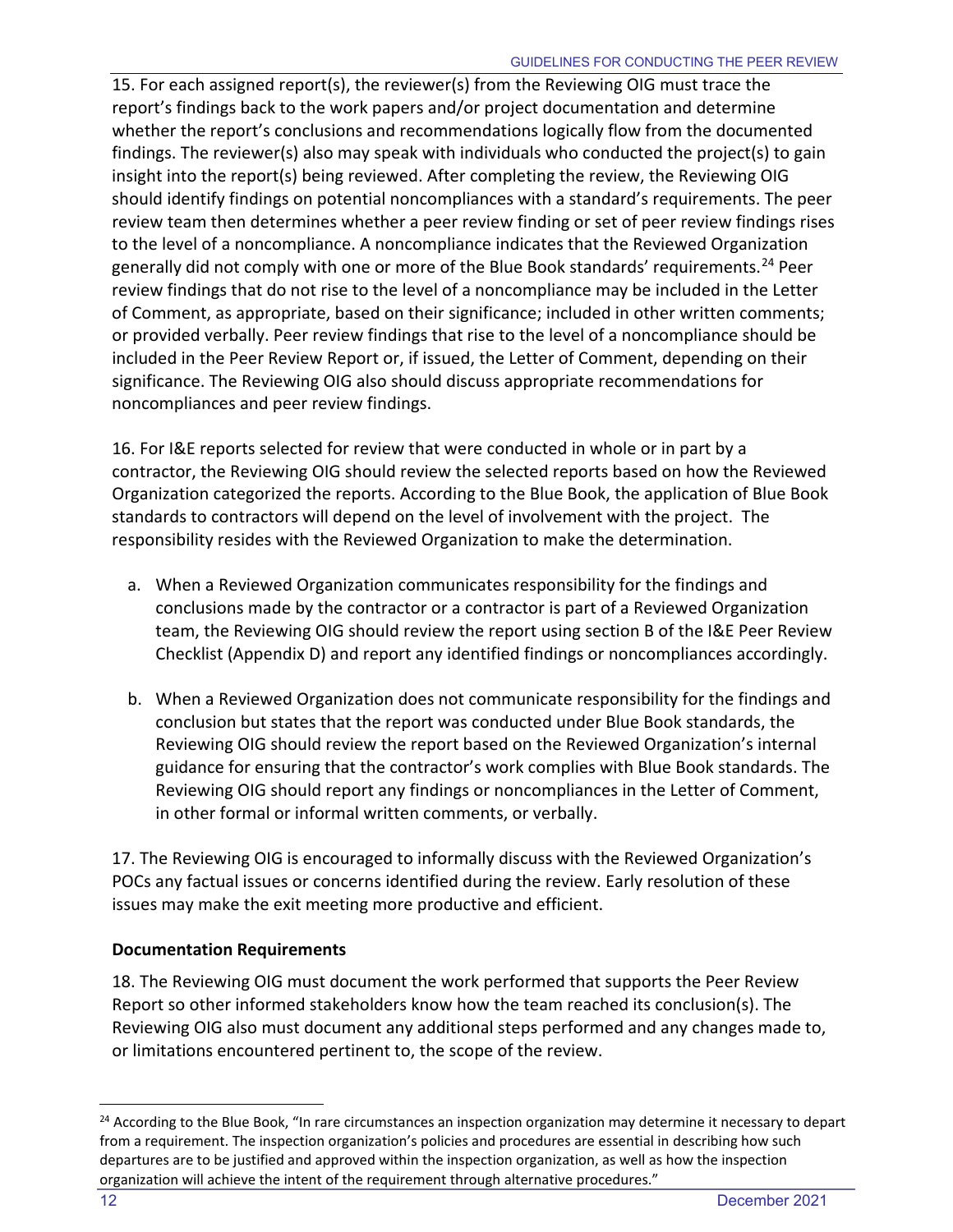19. The Reviewing OIG should use section A of the I&E Peer Review Checklist (Appendix D) to document the comparison of the Reviewed Organization's policies and procedures to the Blue Book standards. For each standard, documentation should include:

- a. reference(s) to the Reviewed Organization's policies and procedures that address the standard's requirements and other guidance the Reviewing OIG considers significant;
- b. items, peer review findings, or noncompliances the Reviewing OIG identified;<sup>[25](#page-16-0)</sup>
- c. pertinent comments on or explanations for the conclusion(s) reached regarding consistency with the standard; and
- d. the Reviewing OIG's recommendation(s) or suggestion(s), if any, for addressing items, peer review findings, or noncompliances identified or improvements to existing guidance.

20. The Reviewing OIG should use section B of the I&E Peer Review Checklist (Appendix D) to document reviews of the selected reports. For each standard, documentation should include:

- a. the requirements of the specific Blue Book standard;
- b. whether the report and associated or supporting project documentation generally complied with the Blue Book standards and the organization's internal policies and procedures;
- c. compliance issues, concerns identified, or peer review findings, if any, with references to the applicable reviewed report's work papers or documentation;
- d. comments explaining the reason(s) for the conclusion on the reviewed report; and
- e. recommendations or suggestions for addressing items, peer review findings, or instances of noncompliances identified in the reviewed report.

21. The Reviewing OIG may seek technical clarification or general Blue Book assistance from subject matter experts in the I&E Peer Review Working Group, as needed.<sup>[26](#page-16-1)</sup>

22. The Reviewing OIG should prepare a summary of the results of the individual report reviews that addresses each Blue Book standard. The summary should document the basis for the team's assessment of whether the reviewed reports generally complied with the standards and the Reviewed Organization's associated policies and procedures.

23. Copies of the Reviewed Organization's project file documentation or work papers or its internal policies and procedures are not required and should be minimized. The Reviewing OIG should determine whether a copy of the Reviewed Organization's policies and procedures is integral to overall documentation and, therefore, needed in the peer review project file.

<span id="page-16-0"></span><sup>&</sup>lt;sup>25</sup> A peer review finding generally indicates that the reviewer identified a potential gap between the Blue Book standard and the Reviewed Organization's internal policies and procedures. A noncompliance would indicate that a Blue Book requirement was not addressed.

<span id="page-16-1"></span><sup>&</sup>lt;sup>26</sup> The I&E Peer Review Working Group may be contacted at *iepr@cigie.gov*.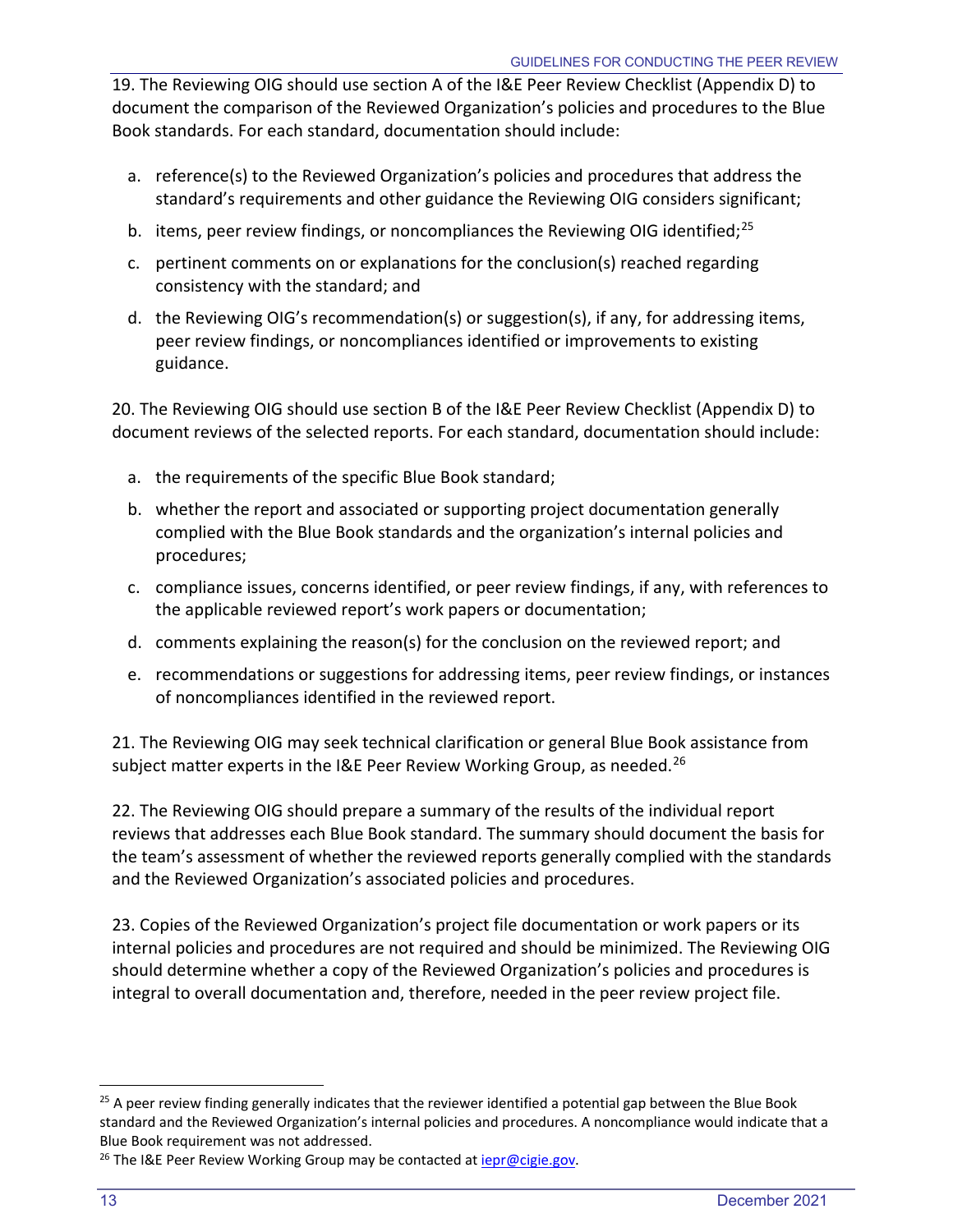## <span id="page-17-0"></span>**XI. Reporting External Peer Review Results**

#### **General Considerations**

1. The reporting process must include:

- a. an exit meeting;
- b. a draft Peer Review Report and, as appropriate, a Letter of Comment;
- c. the Reviewed Organization's comments on the draft Peer Review Report and, if applicable, the Letter of Comment;
- d. the Reviewing OIG's consideration of the Reviewed Organization's comments; and
- e. a final Peer Review Report and, if appropriate, a Letter of Comment.

2. The team should use the Peer Review Report Template (Appendix A) to draft the Peer Review Report and the Letter of Comment Template (Appendix B), when applicable. The final Peer Review Report should include the Reviewed Organization's comments to the draft Peer Review Report as an enclosure. The Reviewed Organization's comments to the Letter of Comment should also be included as an enclosure to the final Letter of Comment, if issued.

3. The time periods for completing the various stages are established in the signed MOU. The time period may be adjusted when both the Reviewing OIG and the Reviewed Organization agree to the change as long as the final report issuance date is no later than the date established by the I&E Committee. The Reviewing OIG should request an extension of the final report issuance date from the I&E Committee by submitting the request to the I&E Peer Review Working Group.<sup>[27](#page-17-1)</sup> The request should provide the reason why additional time is needed to issue the final report.

4. The Peer Review Report should only note noncompliances or recommendations when the Reviewing OIG identified significant noncompliances resulting in a conclusion that a Blue Book standard generally was not complied with.

5. The Reviewing OIG is encouraged to provide informal written or verbal comments to the Reviewed Organization on observations, suggestions, best practices, or any other situations that were not included in the Peer Review Report or, if issued, the Letter of Comment.

#### **Considerations for Identification of Significant Noncompliances**

6. Peer review findings that the Reviewing OIG determines are significant noncompliances with one or more of the Blue Book standards are included in the Peer Review Report. Noncompliances that do not rise to the level of a significant noncompliance, but if uncorrected could become significant, should be included in the Letter of Comment. A noncompliance is only included in the Peer Review Report or the Letter of Comment, not both. Reviewing OIGs should consider that the Blue Book states, "In rare circumstances an inspection organization may determine it necessary to depart from a requirement. The inspection organization's

<span id="page-17-1"></span><sup>&</sup>lt;sup>27</sup> The request for an extension to the final report issuance date should be sent to the I&E Peer Review Working Group at *iepr@cigie.gov*. The formal request form is located at

[https://app.smartsheet.com/b/form/df3fcbfbeba243638299c7a1fe3a69d4.](https://app.smartsheet.com/b/form/df3fcbfbeba243638299c7a1fe3a69d4)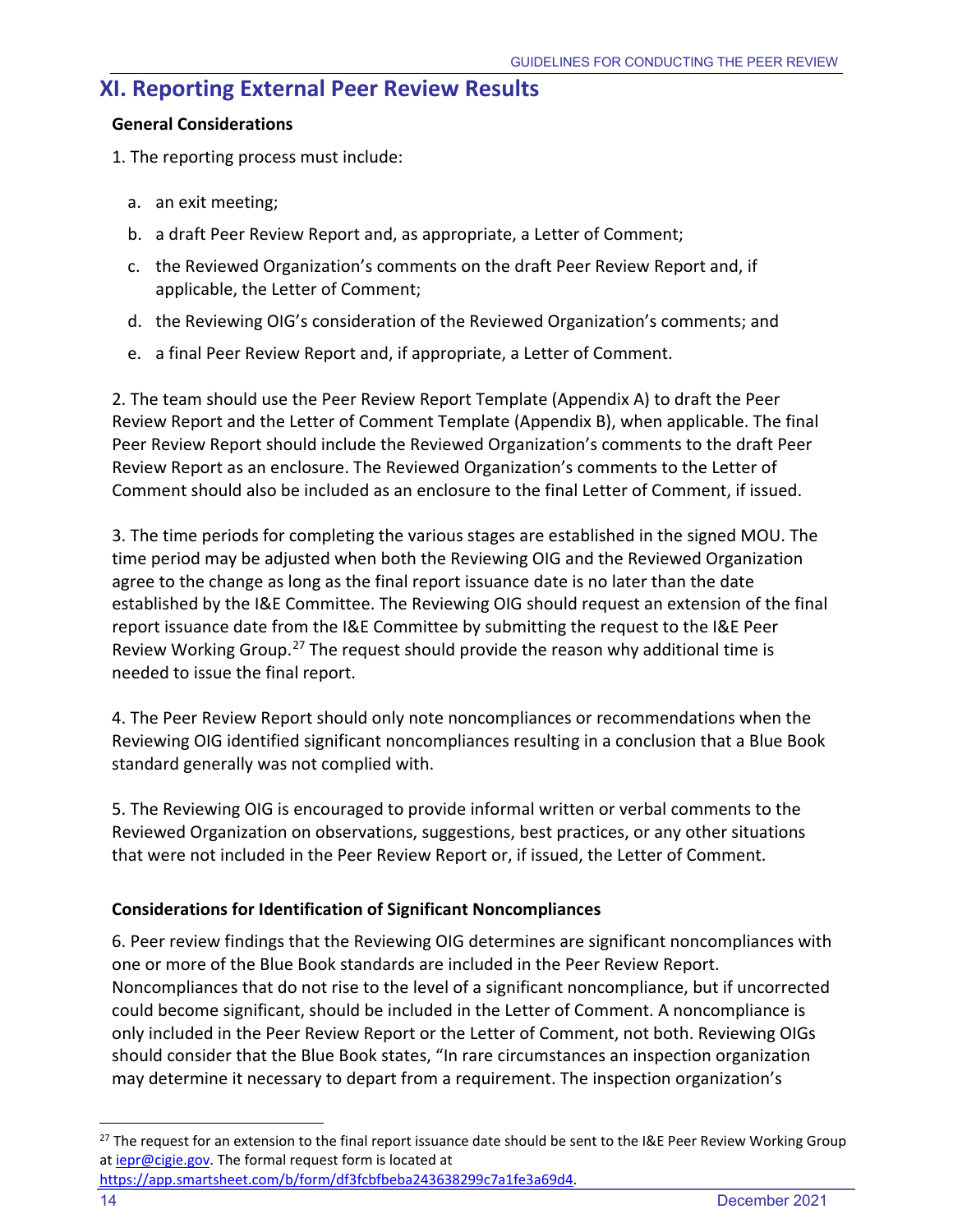policies and procedures are essential in describing how such departures are to be justified and approved within the inspection organization, as well as how the inspection organization will achieve the intent of the requirement through alternative procedures."

7. The significance of identified noncompliances in the reviewed reports generally can be determined by the extent to which a report could not be relied on due to the failure of the report and supporting inspection work, including documentation, to comply with the Blue Book standards. The reliance that stakeholders can place on the Reviewed Organization's reports may be impacted when one or a combination of the following conditions exists:

- a. The evidence presented is insufficient or inappropriate, is untrue or inaccurate, and/or does not support the findings, conclusions, and recommendations(s).
- b. The report(s) does not accurately describe the findings.
- c. The report and supporting documentation do not address the stated or announced objectives; the report does not accurately describe the inspection scope, methodology, and findings; and the conclusions are not consistent with the scope of work or objectives.
- d. The report contains significant errors in logic and reasoning.

8. The pervasiveness of the noncompliance also should be considered in determining whether a noncompliance is significant. The level of pervasiveness is related to how many reports issued by how many different organizational units exhibit the identified noncompliance or condition. A single isolated or non-systemic noncompliance generally is insufficient to support including a noncompliance in the Peer Review Report unless extraordinary circumstances prevail—for example, if the magnitude of the noncompliance significantly or irretrievably impacted the Reviewed Organization's credibility.

9. Reasonableness and judgment should be used in assessing compliance with Blue Book standards. The Reviewing OIG generally should support conclusions that the Reviewed Organization has not complied with a Blue Book standard by citing the specific criteria for the noncompliance and providing the basis for the conclusion.

10. Generally, a gap identified between the Reviewed Organization's internal policies and procedures and the Blue Book standards alone should not be considered a significant noncompliance and included in the Peer Review Report. However, the Reviewing OIG may determine that one or more Blue Book standard areas or topics going unaddressed by the internal policies and procedures are a significant noncompliance when either of the following occurs:

- a. The Reviewed Organization's internal policies and procedures do not adequately address one or more requirements of a Blue Book standard. By not addressing all requirements, the internal policies and procedures would not help prevent or detect significant noncompliances in the Reviewed Organization's reports or supporting work or its compliance with laws or regulations.
- b. The Reviewing OIG identifies a related significant and pervasive noncompliance in the reviewed reports. For significant noncompliances identified in the reviewed reports, the causes of the noncompliances need to be examined, particularly as to whether a gap in the internal policies and procedures was the sole or contributing factor. Causes resulting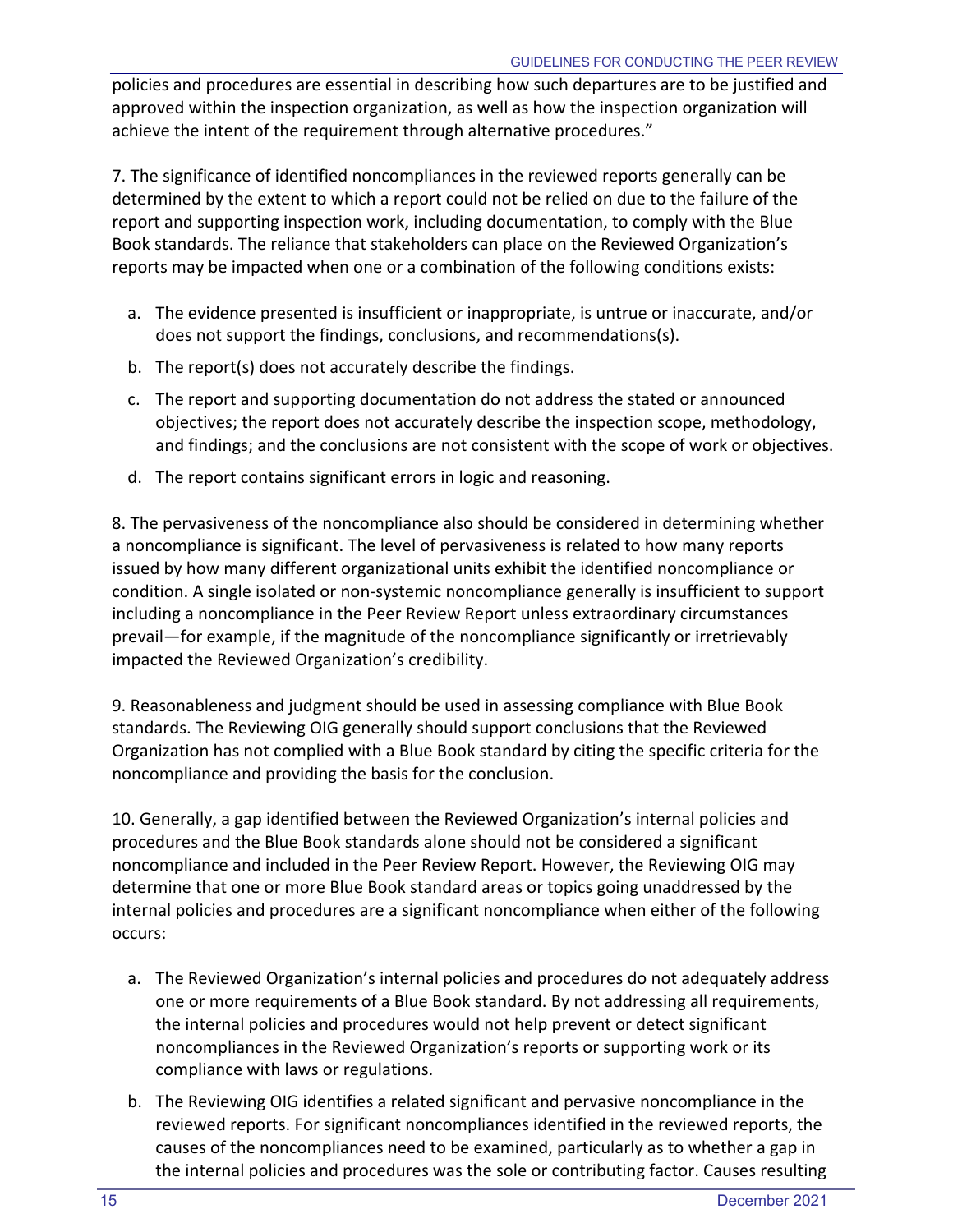from such gaps may be of greater concern because the Reviewed Organization's internal policies and procedures should contain the necessary processes, methods, and measures to preclude, or timely detect, noncompliances with Blue Book standards. If the noncompliance identified in reviewed reports was due to the lack of compliance with the internal policies and procedures, the internal policies and procedures may need to be clarified or strengthened to increase compliance.

#### **Exit Meeting**

11. At the end of the review, the Reviewing OIG must hold an exit meeting with the head of the Reviewed Organization and any other individuals the head of the Reviewed Organization would like to include. The Reviewing OIG must provide an early version of the draft Peer Review Report, also known as a discussion draft, and, as appropriate, the Letter of Comment at the exit meeting and respond to the Reviewed Organization's questions. The draft report should include the reviewed reports, the process the team used to conduct the review, and the Reviewing OIG's conclusions regarding the Reviewed Organization's compliance with the Blue Book standards. Providing the Reviewed Organization's POC with a copy of the written documents in advance of the exit meeting should facilitate discussions, the resolution of any outstanding factual disagreements, and issuance of the draft and final reports.

#### **Draft Report and Letter of Comment**

12. The Reviewing OIG should draft the Peer Review Report using the template in Appendix A. The draft report must include a Scope and Methodology enclosure.

13. The Peer Review Report (Appendix A) should:

- a. state that the required review was conducted in accordance with the I&E Committee guidance as described in the CIGIE *Guide for Conducting External Peer Reviews of Inspection and Evaluation Organizations of Federal Offices of Inspector General*;
- b. explain the objectives of the peer review;
- c. provide an overall assessment of the Reviewed Organization's compliance with the Blue Book standards; and
- d. describe significant noncompliances identified during the review with appropriate recommendations.
- 14. The Scope and Methodology Enclosure should:
	- a. list the individual reports reviewed and their issuance date;
	- b. explain the basis for report selection, including whether the Reviewed Organization suggested a report that was reviewed;
	- c. state whether recommendations made in prior external Peer Review Report(s) were reviewed, as applicable;
	- d. explain any constraints on the Reviewing OIG's ability to exercise its professional judgment;
	- e. identify any issues or circumstances that may affect the independence of the Reviewing OIG and the mitigating actions taken; and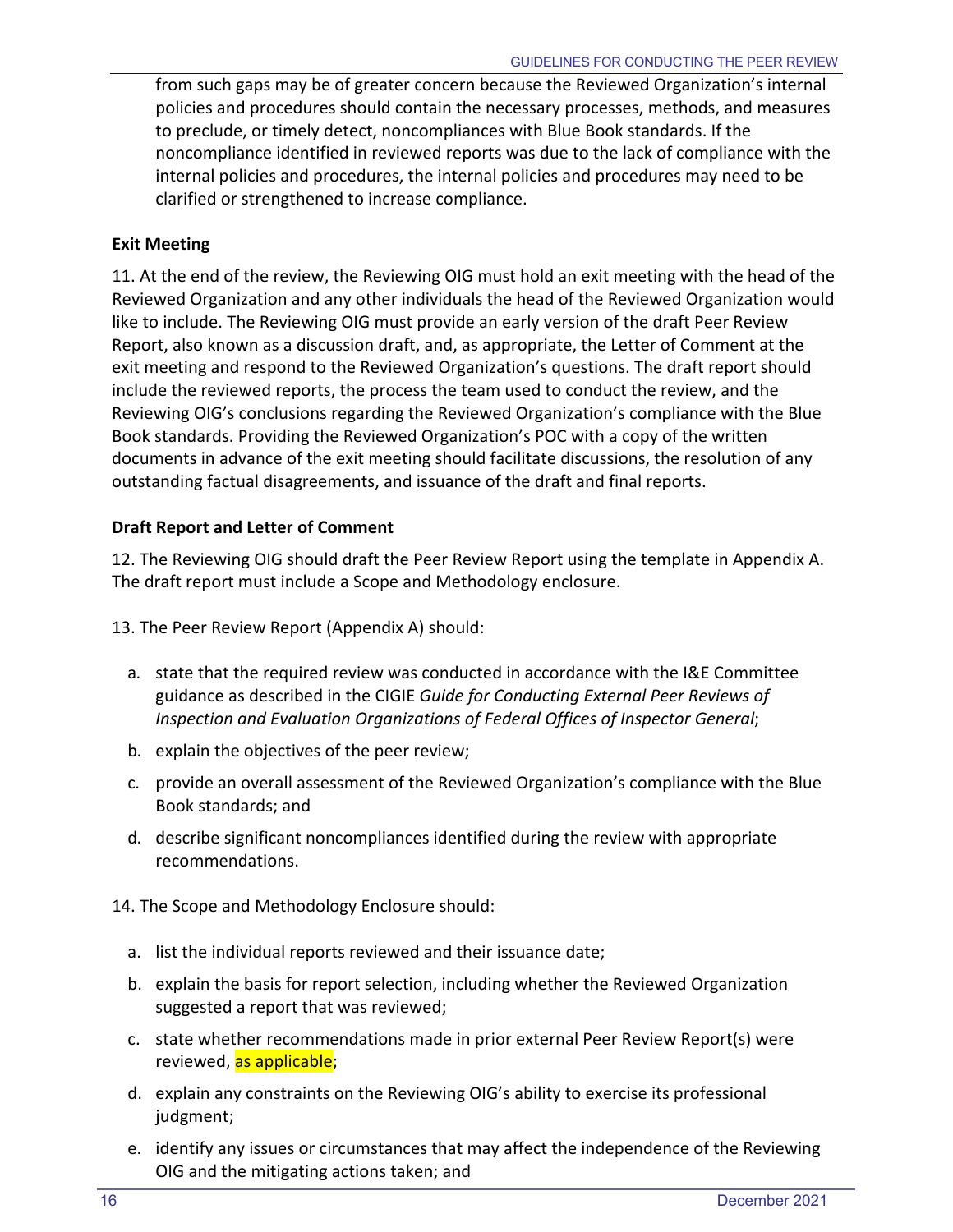f. explain significant changes to the peer review process described in this Guide.

15. When issued, the Letter of Comment (Appendix B) should contain peer review findings that could lead to a reasonable possibility that the Reviewed Organization would not comply with one or more requirements of a Blue Book standard. The Reviewed Organization is not required to make a Letter of Comment, if issued, publicly available. The Peer Review Report should be made publicly available. The Letter of Comment should include the findings that were not significant enough to affect the overall determination on the Reviewed Organization's compliance with a Blue Book standard. Findings or noncompliances included in a Letter of Comment should not be included in the Peer Review Report. The Letter of Comment should provide reasonably detailed descriptions of the finding or noncompliance and recommendations to enable the Reviewed Organization to take appropriate actions. Citing the applicable Blue Book standard(s) aids the Reviewed Organization in understanding the basis or importance of the identified finding or noncompliance.

16. The Reviewing OIG should consider any additional information the Reviewed Organization provided during, or as the result of, the exit meeting prior to issuing its draft report and, if applicable, a Letter of Comment. The draft report and, if applicable, the Letter of Comment should be issued within the time period agreed to in the MOU. The time period may be increased by mutual agreement, provided it does not adversely affect the Reviewing OIG's ability to issue the final report by the due date set by the I&E Committee.

### **Reviewed Organization Officials' Comments on Draft Peer Review Report and Letter of Comment**

17. To ensure the objectivity, accuracy, and completeness of the report finding(s), the Reviewed Organization officials should have a minimum of 15 calendar days to review the draft report and, if applicable, the Letter of Comment and submit written comments. The signed MOU should provide the agreed-to time period. The time period may be extended by mutual agreement, provided it does not adversely affect the Reviewing OIG's ability to issue the final report by the due date set by the I&E Committee.

18. The Reviewed Organization may provide:

- a. separate comments addressing the Peer Review Report and/or separate comments addressing the Letter of Comment, when applicable; or
- b. one set of comments addressing both the Peer Review Report and the Letter of Comment, when applicable.

The Reviewing OIG should review the Reviewed Organization officials' comments and determine what revisions, if any, should be made to the draft Peer Review Report or, if issued, the Letter of Comment. The Reviewing OIG may discuss the Reviewed Organization officials' comments with them to obtain further clarification or information.

#### **Dispute Resolution Process**

19. Before a final Peer Review Report is issued, OIGs should make every effort to resolve areas of disagreement. The Reviewing OIG and the Reviewed Organization are encouraged to resolve areas of disagreement prior to issuing the final Peer Review Report or Letter of Comment, if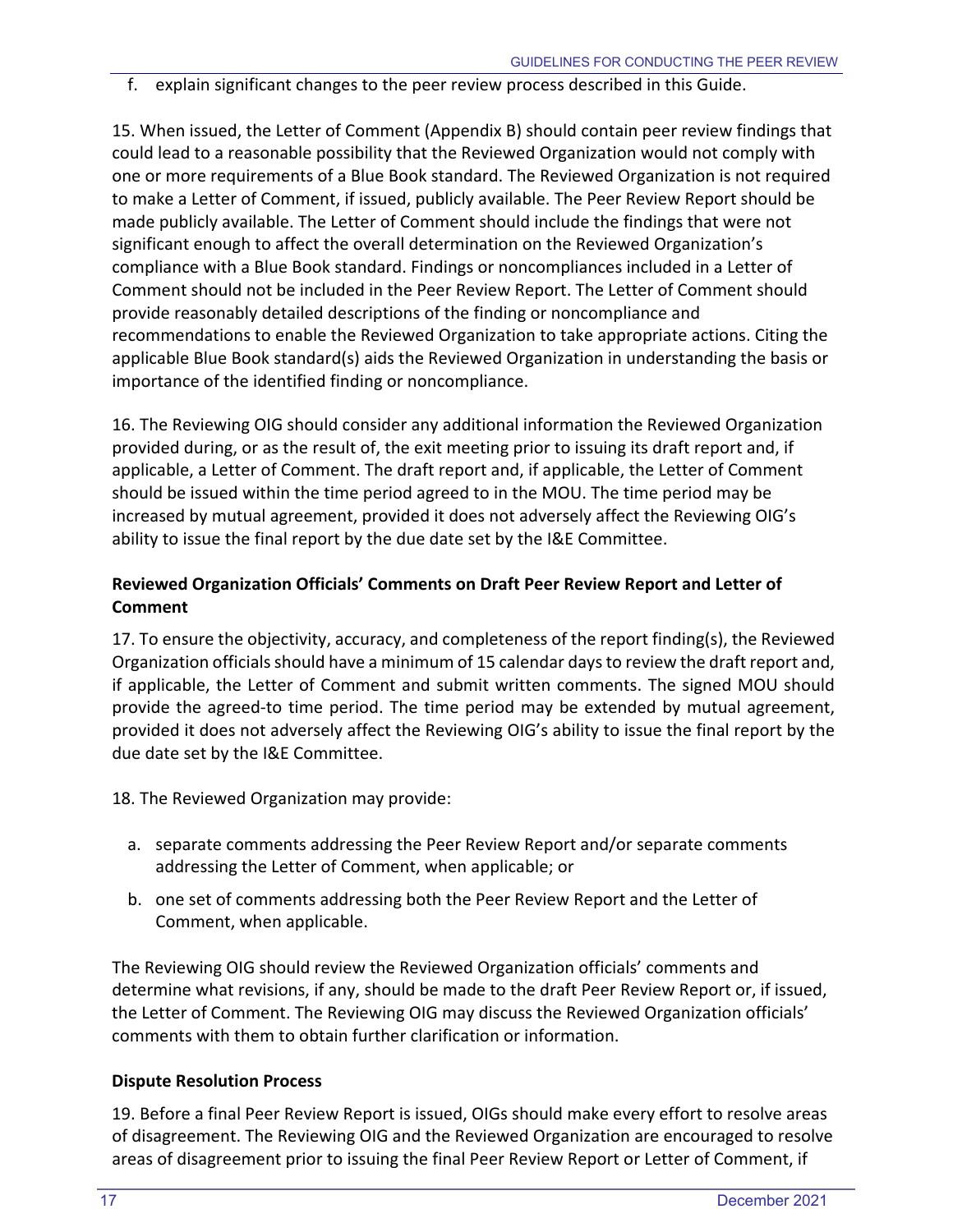applicable. The Reviewing OIG and the Reviewed Organization may seek technical clarification, Blue Book interpretations, or general Blue Book assistance from subject matter experts in the I&E Peer Review Working Group, as needed. If disputes remain unresolved at the working level, they should be elevated first to the respective Assistant IGs or equivalent executives and then to the respective IGs for resolution. If both OIGs are still unable to resolve areas of disagreement, one or both IGs may submit the dispute to the Chair of the I&E Committee. The I&E Committee will review the areas of disagreement and recommend an appropriate course of action to facilitate resolution of the dispute. If either OIG disagrees with the recommendation of the I&E Committee, either OIG may appeal the I&E Committee's recommendation to the CIGIE Executive Council for mediation and final decision.

### **Final Report and Letter of Comment**

20. The Reviewed Organization's written comments should be included as an enclosure to the final report as follows:

- a. Comments to the draft Peer Review Report should be included as an enclosure to the final Peer Review Report.
- b. Comments to a draft Letter of Comment should be included as an enclosure to the final Letter of Comment.
- c. Comments that address both the draft Peer Review Report and the draft Letter of Comment should be provided as an enclosure to the final Peer Review Report and final Letter of Comment.

21. Either the IG of the Reviewing OIG or the IG's designee must sign and issue the report on its OIG letterhead.

22. The Reviewing OIG should provide the final Peer Review Report and, if issued, the final Letter of Comment to the Reviewed Organization within the time period established in the MOU.

## **Report Distribution, SARC Reporting Requirements, and Follow-up**

23. The Reviewed Organization should make the final Peer Review Report publicly available and may provide copies of the report to the head of its agency and appropriate oversight bodies. The Reviewing OIG will provide the final Peer Review Report and, if issued, the final Letter of Comment to the Chairs of CIGIE and the I&E Committee through the I&E Peer Review Working Group. [28](#page-21-0)

24. The Reviewed Organization is responsible for implementing recommendations in the Peer Review Report. The Reviewed Organization's subsequent peer review should include follow-up on the implementation of prior recommendations.

25. The Reviewed Organization should also include in its SARC an appendix containing the results of the peer review. The appendix should include a list of unimplemented or partially implemented recommendations from previous Peer Review Reports, including a statement describing the status of each such recommendation and why the recommendation has not

<span id="page-21-0"></span><sup>&</sup>lt;sup>28</sup> The Peer Review Report and, if issued, Letter of Comment should be emailed to **iepr@cigie.gov**.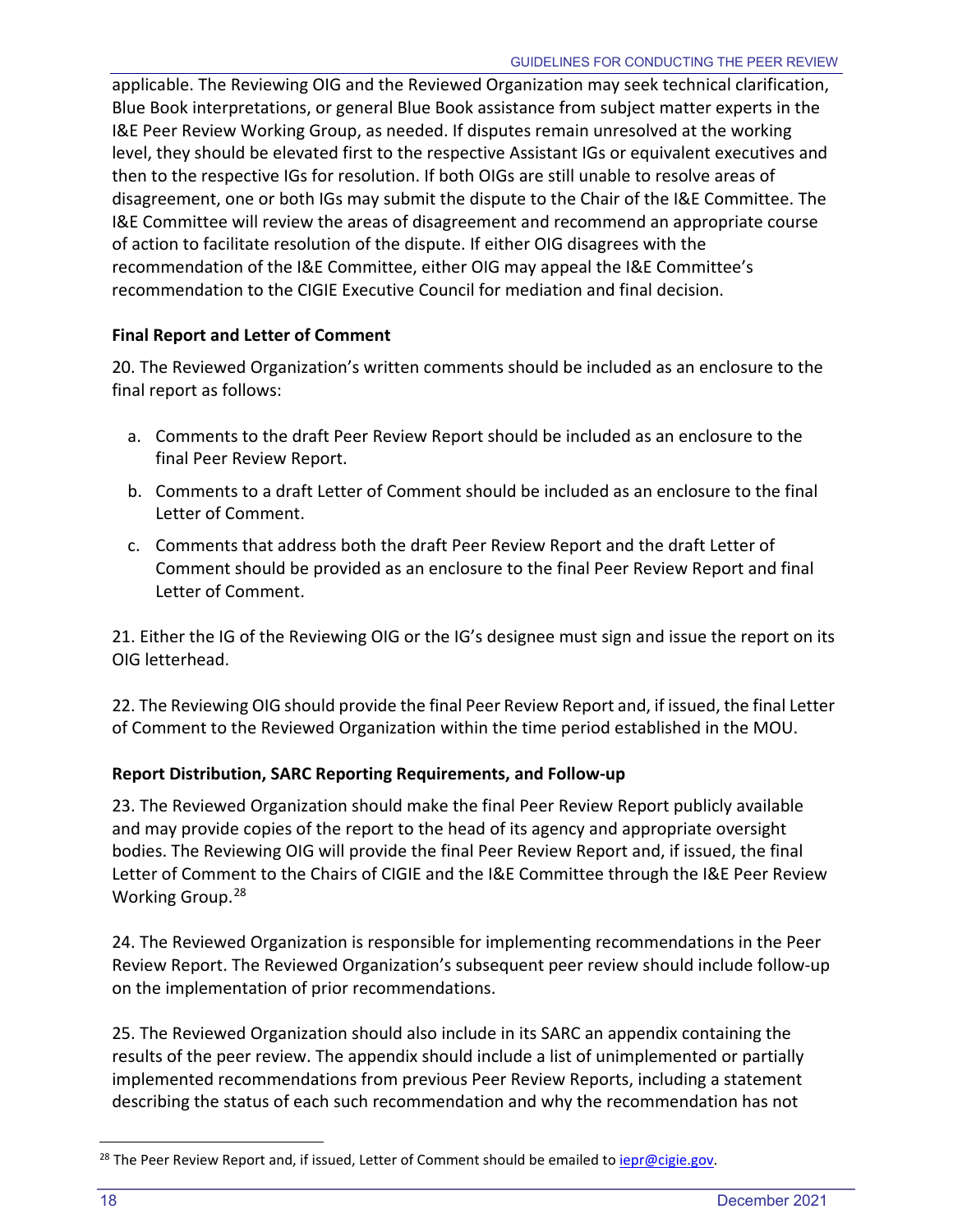#### been fully implemented.

26. The Reviewing OIG also should report required information on the Reviewed Organization's peer review in its SARC.

## <span id="page-22-0"></span>**XII. Maintenance and Disposition of Review Documentation**

#### **Storage and Maintenance of Review Documentation**

1. The Reviewing OIG is responsible for storage and maintenance of Reviewing OIG-generated documents. The Reviewing OIG should either handle record retention/archival/destruction responsibilities under its existing policies and procedures for I&E work or, at a minimum, retain the records until the Reviewed Organization's subsequent peer review is completed. The Reviewing OIG should apply the same custody, physical, and electronic security practices to the external peer review documentation that it applies to its own I&E documentation. These policies should include safeguards against unauthorized use of or access to the documentation. The Reviewing OIG will provide the subsequent Reviewing OIG with access to the documentation on request.

#### **Disposition of Review Documentation**

2. The Reviewed Organization should have access on request to the peer review team's documentation during the draft report comment period and after the issuance of the final Peer Review Report. If either OIG receives a request, such as a Freedom of Information Act request, litigation or discovery demand, or request from an oversight body for documentation that was obtained from the other OIG during the peer review, the OIG receiving the request should not release or disseminate such documentation without first consulting with the other OIG and obtaining, if possible, the other OIG's release or dissemination recommendations. Depending on the nature of the request, the Reviewing OIG may need to refer the request for documentation to the Reviewed Organization for further processing. For details on the handling of such requests, see the MOU signed by both parties and its addendum. Appendix C has a template for the MOU and the addendum. The Reviewing OIG and Reviewed Organization should revise and adjust the template, as needed, to fit the specific circumstances for the peer review.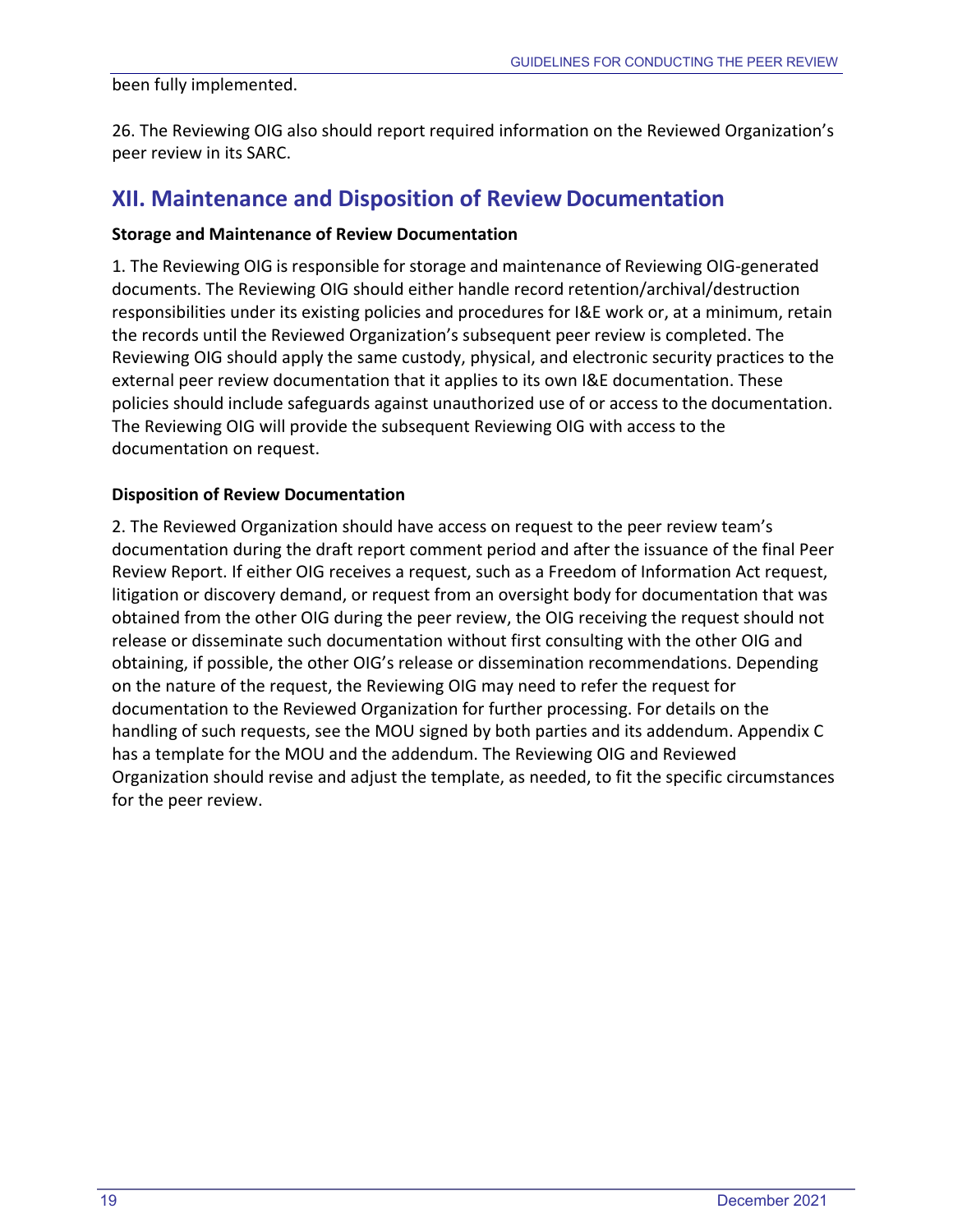# <span id="page-23-0"></span>**Glossary**

The following terms are used throughout the Guide:

**Blue Book Standards.** Inspection and evaluation (I&E) peer reviews assess a Reviewed Organization's consistency and compliance with all seven Blue Book standards: Independence, Competence, Planning, Evidence Collection and Analysis, Reporting, Follow-up, and Quality Control.

**External Modified Peer Review.** A Reviewed OIG may request an external modified peer review when its I&E Organization has internal policies and procedures but has not conducted I&E work or issued reports in accordance with the Blue Book during the appropriate 3-year period. An external modified peer review assesses whether the internal policies and procedures are consistent with Blue Book standards and should, if properly implemented, result in the issuance of I&E reports that comply with the Blue Book standards.

**External Peer Review**. An external peer review is required of Offices of the Inspector General (OIGs) that issued reports in accordance with the CIGIE *Quality Standards for Inspection and Evaluation* (Blue Book) during the appropriate 3-year period. The objective of the external peer review is to assess whether an OIG's I&E organization's internal policies and procedures are consistent with the Blue Book standards and whether its reports and associated or supporting project documentation complied with those standards and the I&E organization's associated internal policies and procedures.

**Inspection and Evaluation (I&E)**. Inspections and evaluations are systematic and independent assessments of the design, implementation, and results of operations, programs, or policies and are performed in accordance with the CIGIE *Quality Standards for Inspection and Evaluation*. They provide timely, credible information that is useful for managers, policymakers, and others.

**I&E Peer Review Working Group**. The I&E Peer Review Working Group (IEPRWG) acts as the I&E Committee's designee for managing peer review-related activities, unless otherwise directed by the I&E Committee. The I&E Peer Review Working Group activities include establishing and maintaining the peer review schedule, revising and updating the Guide, issuing tools and guidance to assist in conducting peer reviews, answering peer review-related questions, providing advice on I&E peer reviews, and participating in peer review training activities. General questions on the peer review process can be sent to the working group at [iepr@cigie.gov.](mailto:iepr@cigie.gov) Requests for changes to the peer review schedule, type of peer review to be performed, or final Peer Review Report due date can be submitted using the formal request form located at [https://app.smartsheet.com/b/form/df3fcbfbeba243638299c7a1fe3a69d4.](https://gcc02.safelinks.protection.outlook.com/?url=https%3A%2F%2Fapp.smartsheet.com%2Fb%2Fform%2Fdf3fcbfbeba243638299c7a1fe3a69d4&data=04%7C01%7C%7C5edd3d07417e463ee2d108d97e9994a8%7C595e2b2f8279465184a36e3609e6dd37%7C0%7C0%7C637680020379018166%7CUnknown%7CTWFpbGZsb3d8eyJWIjoiMC4wLjAwMDAiLCJQIjoiV2luMzIiLCJBTiI6Ik1haWwiLCJXVCI6Mn0%3D%7C1000&sdata=WDfPmQNom26QM91Bb8ZZaNWooUdxDVL7sGpp6vl%2Bs6w%3D&reserved=0)

**Letter of Comment.** A Letter of Comment is issued with the Peer Review Report when the Reviewing OIG identifies findings or instances of noncompliances that could lead to a reasonable possibility that the Reviewed Organization would not comply with one or more requirements of a Blue Book standard. It also includes the findings and/or instances of noncompliances that were not significant enough to affect the overall determination on a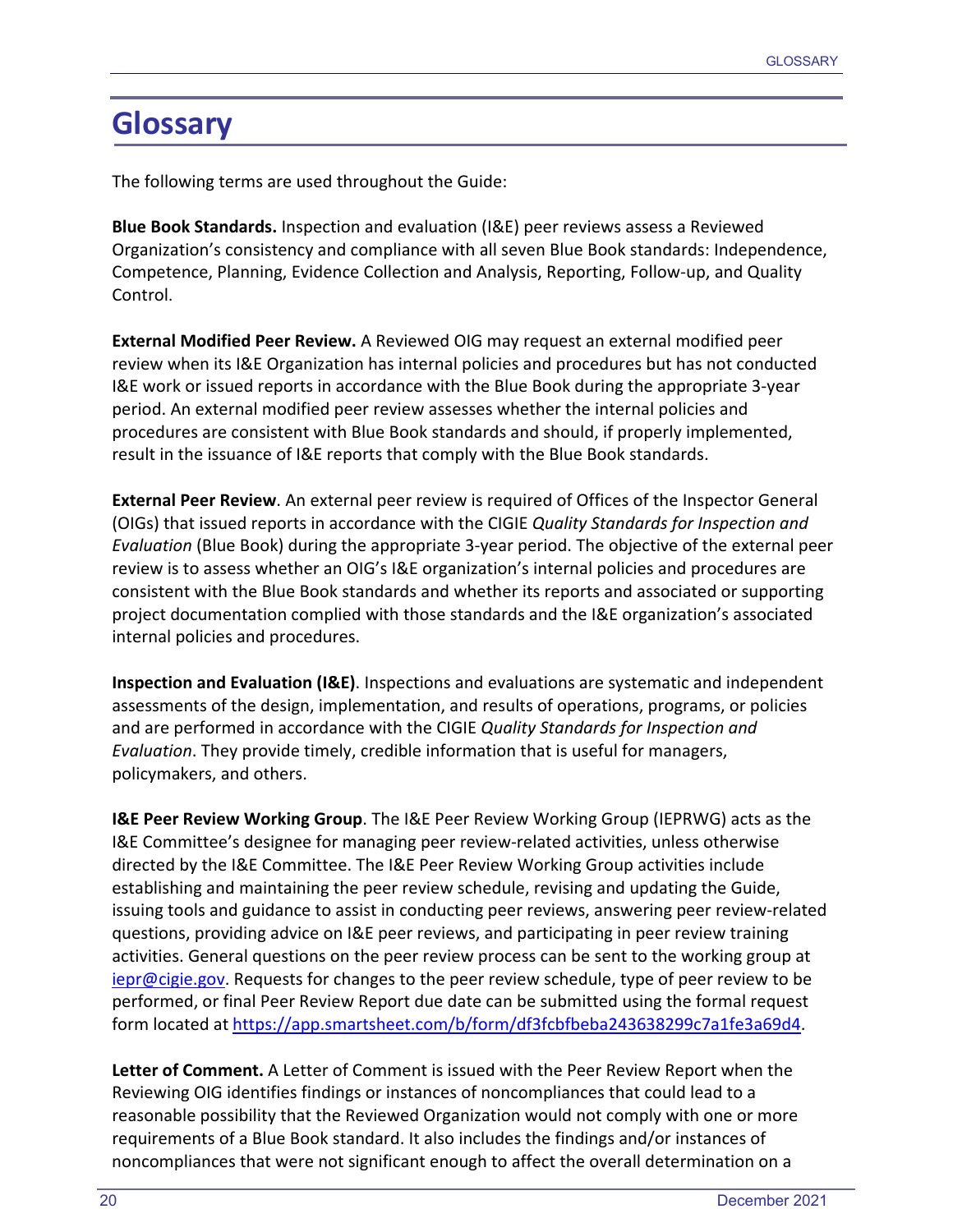reviewed report's compliance, including that of the associated or supporting project documentation, with a Blue Book standard. A Letter of Comment is not always required and does not need to be made publicly available.

**Memorandum of Understanding.** The Memorandum of Understanding (MOU) is an agreement between the Reviewing OIG and the Reviewed Organization that is not legally binding. It outlines their responsibilities for the peer review and describes the peer review's scope, methodology, reporting process, and administrative and other matters.

**Noncompliance**. A noncompliance is one or more related findings identified by the peer review team indicating that a reviewed report(s), including the associated and supporting project documentation, did not comply with one or more requirements of a Blue Book standard. A finding related to a gap identified between the Reviewed Organization's internal policies and procedures and a Blue Book standard may be a noncompliance if the peer review team determines that the gap could contribute to the Reviewed Organization not complying with the requirement(s) of a Blue Book standard. Noncompliances that do not rise to the level of a significant noncompliance, but if uncorrected could become significant, are included in the Letter of Comment.

**Peer Review Finding**. A peer review finding is a determination or conclusion based on one or more related items or conditions identified by the peer review team regarding a Reviewed Organization's potential noncompliance with the Blue Book standards. A finding identified by the Reviewing OIG indicates that a reviewed report(s), including the associated and supporting project documentation, may not have complied with one or more requirements of a Blue Book standard. A gap between the Reviewed Organization's internal policies and procedures and one or more of the requirements of a Blue Book standard could also be identified as a finding. The Reviewing OIG determines whether one or more findings rise to the level of noncompliance or significant noncompliance, or does not rise to either level. A finding not rising to the level of a noncompliance or significant noncompliance is communicated in an appropriate manner to the Reviewed Organization in a Letter of Comment, in other written form, or verbally, depending on the finding's significance or importance.

**Peer Review Report.** The purpose of the Peer Review Report is to communicate the results of the external peer review, including the overall conclusion as to whether the Reviewed Organization's internal policies and procedures were generally consistent with the Blue Book standards and the reviewed reports generally complied with the Blue Book standards. For an external modified peer review, the Peer Review Report only includes an overall conclusion as to whether the Reviewed Organization's internal policies and procedures were generally consistent with the Blue Book standards. A Peer Review Report also includes the scope and methodology of the review and any identified significant noncompliances with the Blue Book standards and recommendations. The Reviewed Organization should make the Peer Review Report publicly available.

**Qualified.** Staff members who are assigned by the Reviewing OIG to perform a peer review should collectively have the knowledge, skills, abilities, and experience necessary to conduct the peer review successfully. Generally, assigned staff members should be capable of determining whether the Reviewed Organization's internal policies and procedures are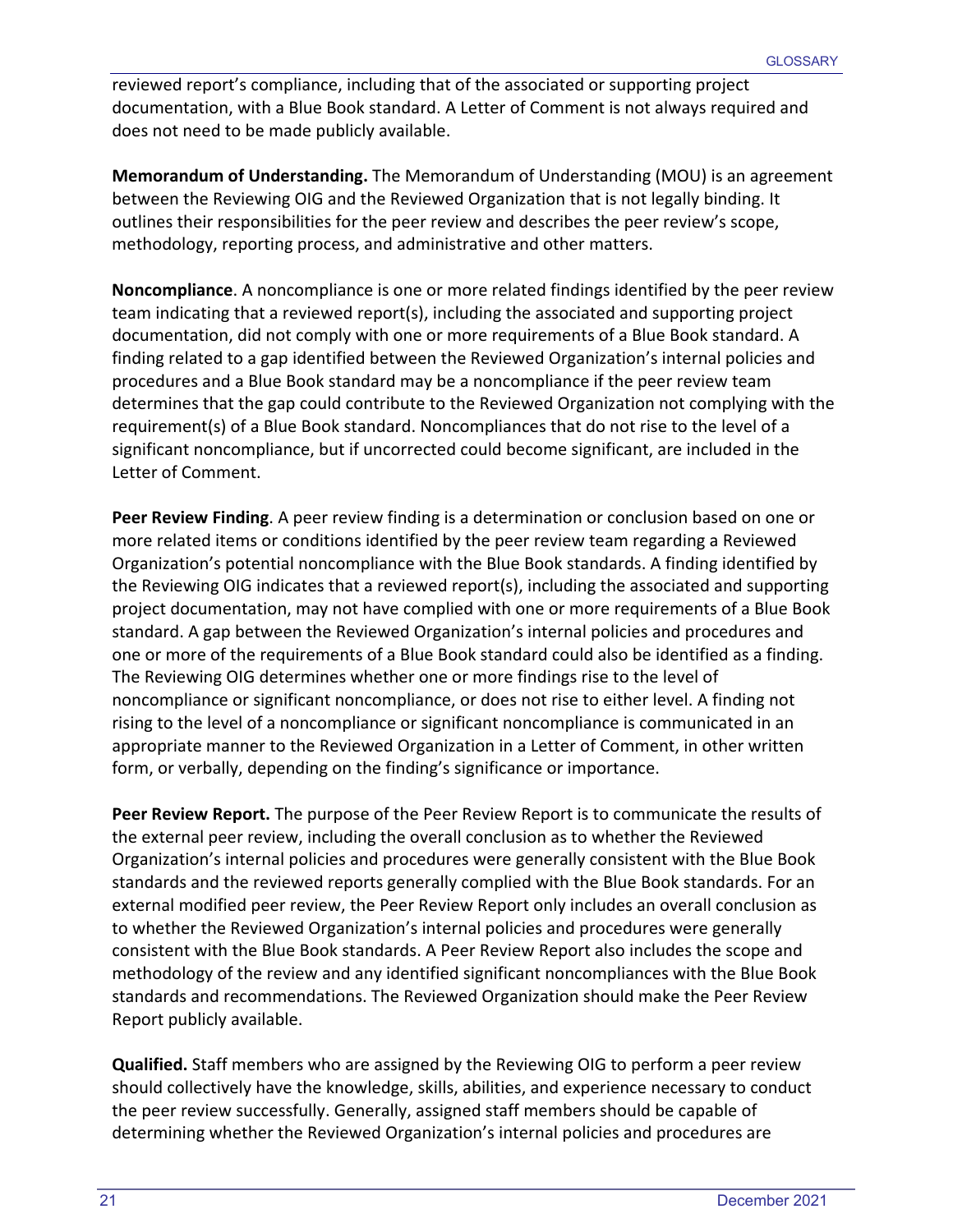consistent with the Blue Book standards and whether its I&E reports complied with the Blue Book standards and the Reviewed Organization's associated internal policies and procedures.

**Reviewed Organization.** The Reviewed Organization is the OIG I&E organization undergoing a peer review. For purposes of an I&E peer review, generally all of an OIG's components, offices, divisions, or activities that conducted I&Es or issued I&E reports in accordance with the Blue Book during the appropriate 3-year period are considered as one I&E organization.

**Significant Noncompliance.** A significant noncompliance is one or more instances of noncompliance with the requirement(s) of a Blue Book standard that the Reviewing OIG determines to have significantly impacted the reliability or accuracy of a reviewed report(s). Generally, gaps identified between the Reviewed Organization's internal policies and procedures and the Blue Book standards alone are not considered a significant noncompliance unless the internal policies and procedures do not adequately address one or more requirements of a Blue Book standard. The nature, cause, pattern, or pervasiveness of a noncompliance can be considered in determining the significance of a noncompliance. Given the flexibility of the Blue Book standards, the extent to which a standard was not complied with should be considered when instances of noncompliance are identified.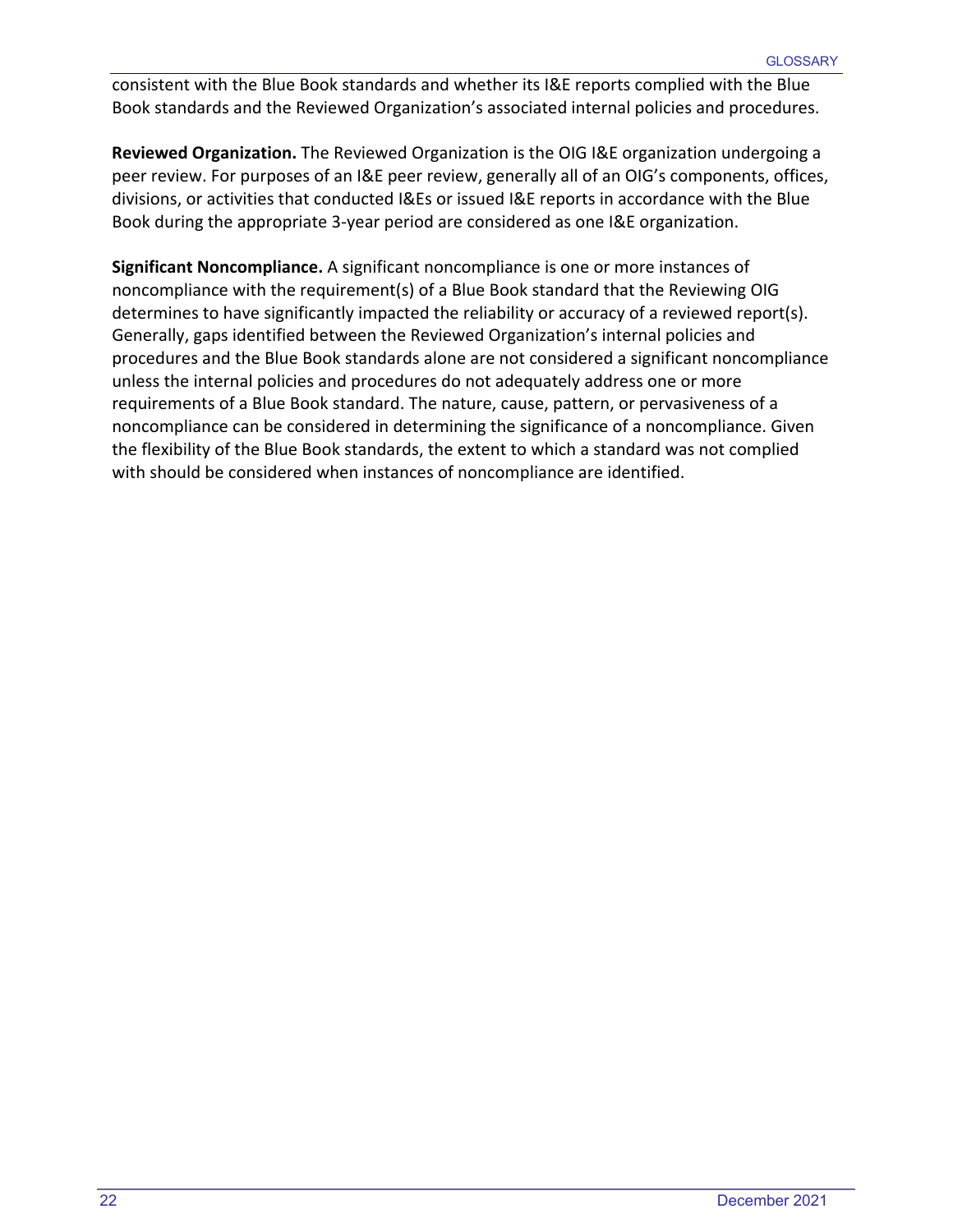# <span id="page-26-0"></span>**Members of the I&E Peer Review Working Group**

Chair: Nina Murphy, Equal Employment Opportunity Commission OIG Rashawna Alfred, General Services Administration OIG Angela Choy, Federal Housing Finance Agency OIG Christopher Coccaro, Farm Credit Administration OIG Amanda Freeman, CIGIE Kevin Golladay, Department of Health and Human Services OIG Veronica Green, Department of State OIG Kathryn McMahon, Department of State OIG Melissa Mulhollen, Securities and Exchange Commission OIG William Scott, Jr., Office of Personnel Management OIG Diane Stetler, Department of Defense OIG Karen Suga, Intelligence Community OIG

This list includes the members of the I&E Peer Review Working Group (IEPRWG) who participated in the revision of the Guide from January 2021 through December 2021.

Questions or comments may be provided to the IEPRWG at *iepr@cigie.gov*.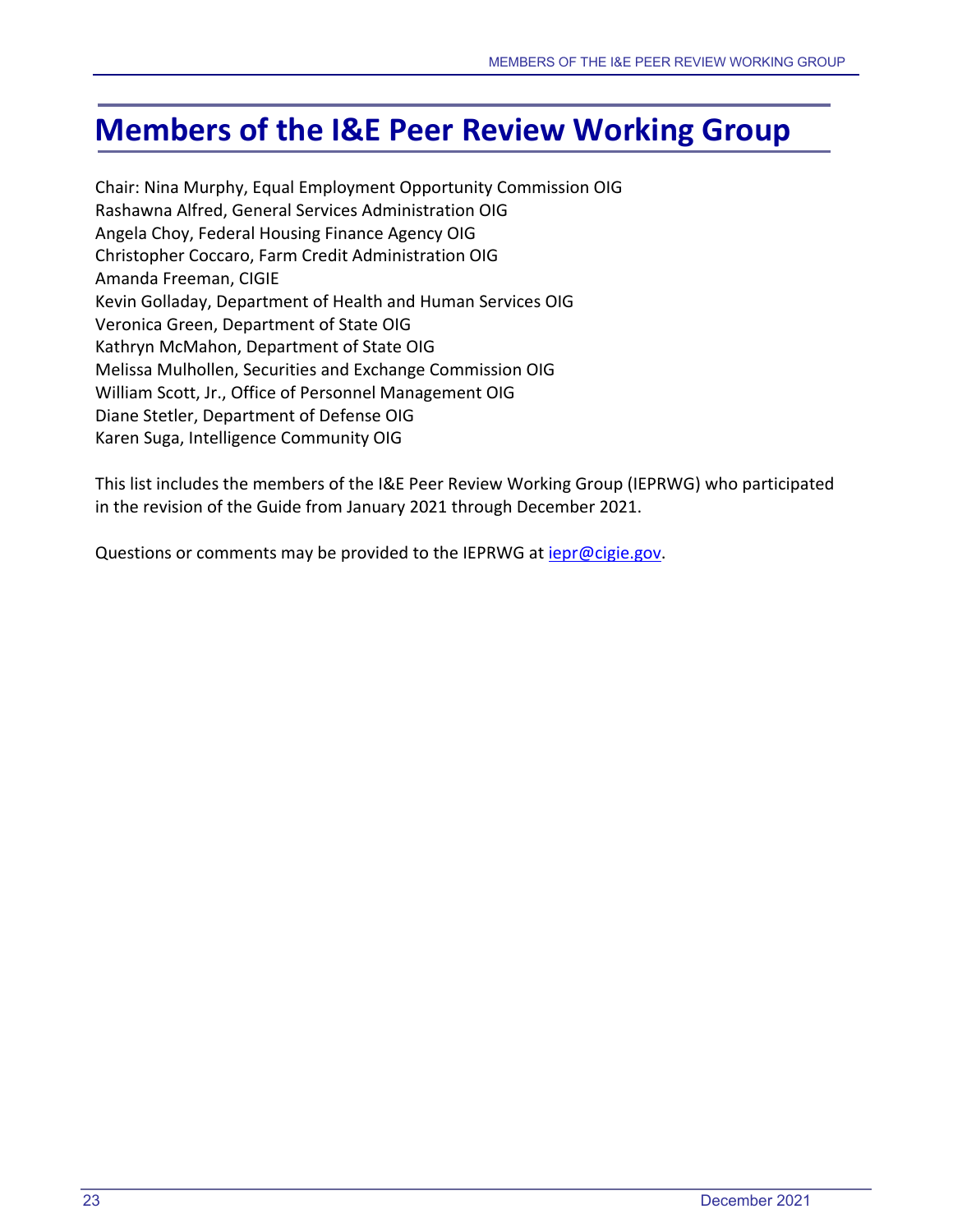# <span id="page-27-0"></span>**Appendix A: Peer Review Report Template**

### **(Reviewing OIG Letterhead)**

External **[Replace with "External Modified," if appropriate]** Peer Review Report **[Insert "Draft," if applicable]**

**(Date)[Date the report is made final and delivered to the Reviewed Office of Inspector General (OIG). Put "TBD" on draft version]**

To **(Name)**, Inspector General **[Or name and title of head of the Reviewed Organization's Inspection and Evaluation (I&E) Organization] (Name of Agency)**

This required external **[Replace with "external modified," if applicable]** peer review was conducted in accordance with the Council of the Inspectors General on Integrity and Efficiency (CIGIE) Inspection and Evaluation Committee guidance as contained in the CIGIE *Guide for Conducting External Peer Reviews of Inspection and Evaluation Organizations of Federal Offices of Inspector General (date of the Guide)*. The peer review was conducted from **[Insert date of entrance meeting]** through **[Insert date of final report]**.

The Reviewing OIG assessed the extent to which **[Insert Name of Reviewed Organization]** complied with the CIGIE *Quality Standards for Inspection and Evaluation*, December 2020 (Blue Book). This assessment included a review of the **[Insert Name of Reviewed Organization]**'s internal policies and procedures **[Insert issuance date and any other identifying information, such as title]** implementing the Blue Book standards. It also included a review of selected inspection and evaluation reports issued between **[Insert Date]** and **[Insert Date]** to determine whether the reports complied with the Blue Book standards and the **[Insert Name of Reviewed Organization]**'s internal policies and procedures. **[Do not include this sentence for an external modified peer review.]**

## **Overall Conclusion**

The Reviewing OIG determined that the **[Name of Reviewed Organization]**'s policies and procedures generally **[Insert either "were consistent with," "were not consistent with," or "were consistent with XX (Insert appropriate number) of]** the Blue Book standards addressed in the external peer review. **[List the Blue Book standard(s) or requirement(s) that the internal policies and procedures were generally not consistent with.]** Of the **XX [Insert number of reports reviewed]** reports reviewed, **XX [Insert appropriate number of reports]** generally complied with **[Replace with "did not comply with," when appropriate]** the Blue Book standards. **[List the Blue Book standard(s) or requirement(s) that the report(s) were generally not consistent with.] [Do not include the last sentence for external modified peerreview.]**

**Descriptions of Significant Noncompliance(s) [Insert when one or more significant noncompliances are identified]**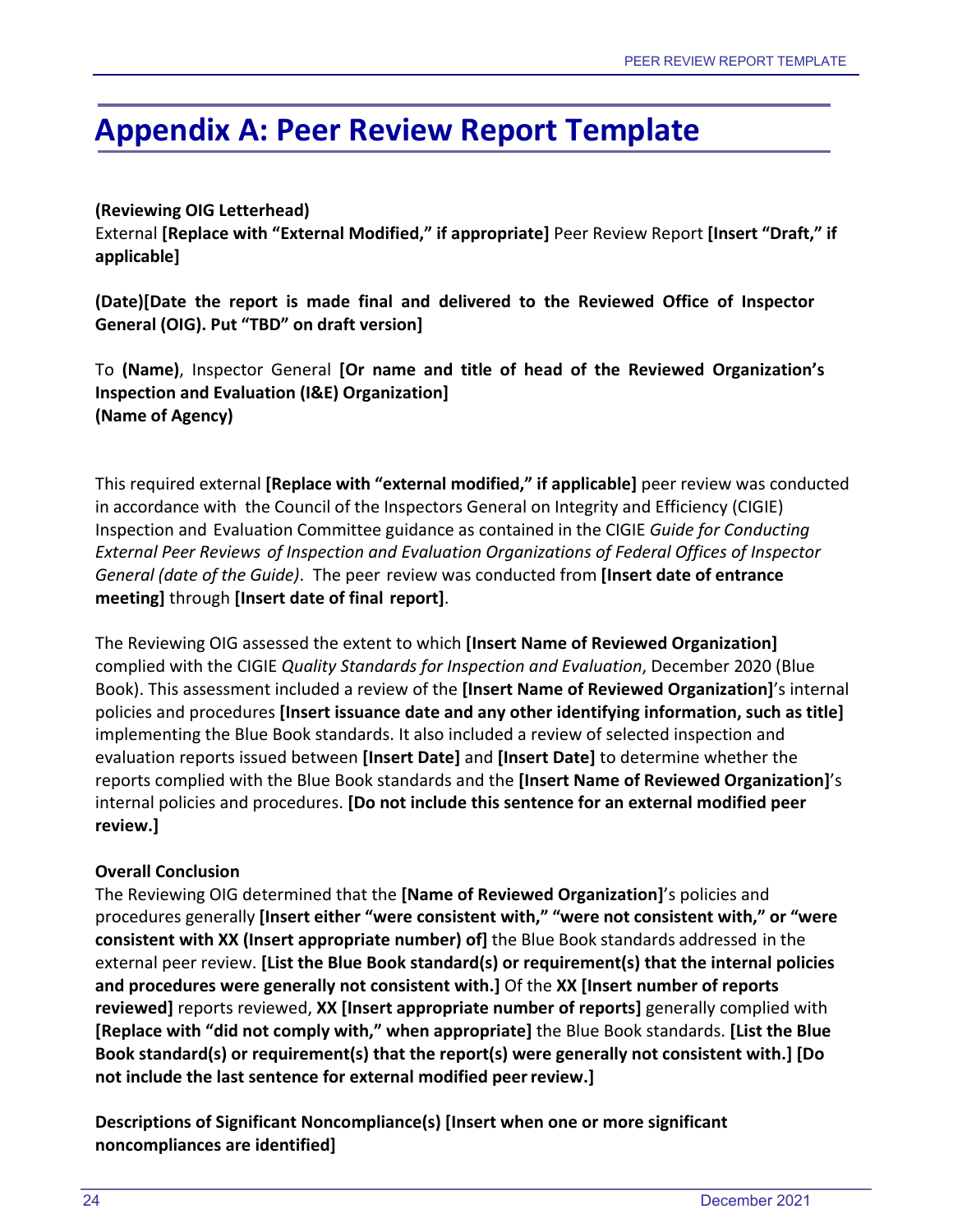We noted the following significant noncompliance(s) during our review: **[Describe each significant noncompliance identified in terms of the applicable Blue Book standard(s) and noncompliance with the Reviewed Organization's internal policies and procedures, when applicable.]**

#### **[Example provided below]**

- 1. Noncompliance Reporting Standard. We identified significant errors in two of four I&E reports reviewed that affected the factual accuracy of the reports. Each of the two I&E divisions reviewed issued one of the reports. Requirement 5.2 of the Blue Book Reporting Standard states that inspectors must base report findings, conclusions, and recommendations on the evidence collected and the analysis conducted during the inspections. The **[Insert Reviewed Organization's name]** internal policies and procedures adequately addressed implementation of the Reporting Standard requirements by requiring a quality control as part of its quality control system as required by Requirement 7.1 of the Quality Control Standard. However, the I&E division did not adequately implement the internally required quality control procedure. The errors found, and the impact the errors had on the factual accuracy of the reports, are summarized below:
	- Report No. XX, Title (Date). The report stated that the actions taken by the program office were in noncompliance with Departmental Regulation No. XX Title. The evidence in the project documentation shows that the program office was in compliance with the regulation as it existed at the time the program office took the action. However, the change to the regulation that lowered the threshold for requiring the specific action that was the basis for citing the noncompliance was not effective until 6 months later. Therefore, the report finding was inaccurate, and the recommendation was not applicable. The internal policies and procedures require an independent reference review of all reports to verify the factual accuracy prior to issuance. Due to time constraints, the independent reference review was not performed.

Recommendation – **[Insert Reviewed Organization's name]** OIG should implement a quality control check to verify that the required independent reference review is performed on all reports.

Views of Responsible Official. Agree. The OIG will review its current process for tracking completed independent reference reviews and identify and implement an appropriate control.

• Report No. XX, Title (Date). The report stated that the responsible management official had taken the appropriate actions needed to ensure that a certain activity related to the health and safety of a work force had occurred. The evidence supporting the finding and conclusion in the report was a statement from the responsible management official explaining what steps had been taken and concluding that the activity had occurred with the expected result. The inspector did not verify the information in the management official's statement as required by the inspection plan. Therefore, the report finding was inaccurate and incorrectly provided stakeholders assurance that the work force was adequately protected from a specific threat. The required supervisory review of the project documentation or the report was not performed due to the inspector's experience level and years of experience.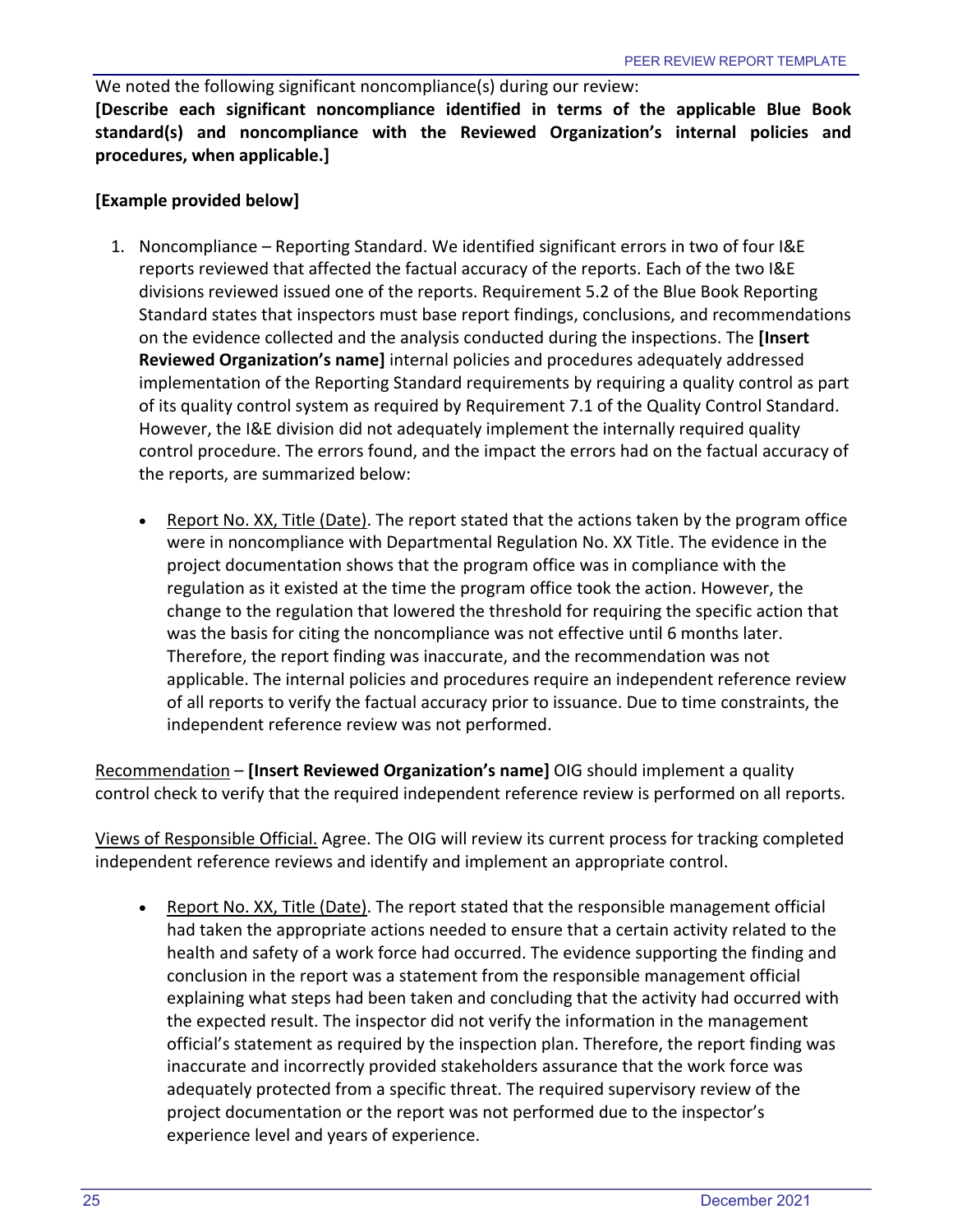Recommendation – **[Insert Reviewed Organization's name]** OIG should verify that the required supervisory review of the project documentation and report occurred prior to final report issuance.

Views of Responsible Official. Agree. Final reports will not be issued without a signed statement by the supervisor that the required duties have been performed.

### 2. Noncompliance – **[Describe in format as shown above]**

Enclosure 2 to this report includes the response by **[Insert Reviewed Organization's name]** OIG to the above deficiencies.

**[Insert this sentence when a Letter of Comment is issued.]** We have issued a Letter of Comment dated **[Insert date]** that describes findings that were not considered to significantly impact compliance with a Blue Book standard.

The **[Insert Name of Reviewed Organization]** management officials provided a response to our Peer Review Report (Enclosure 2) in which they agreed with **[Insert "disagreed with, when appropriate] XX [Insert number of recommendations agreed with or disagreed with, as appropriate]** of **XX [Insert total number of recommendations]** recommendations.

/s/ **[Insert Name], [Inspector General or their designee]**

Enclosure(s) As stated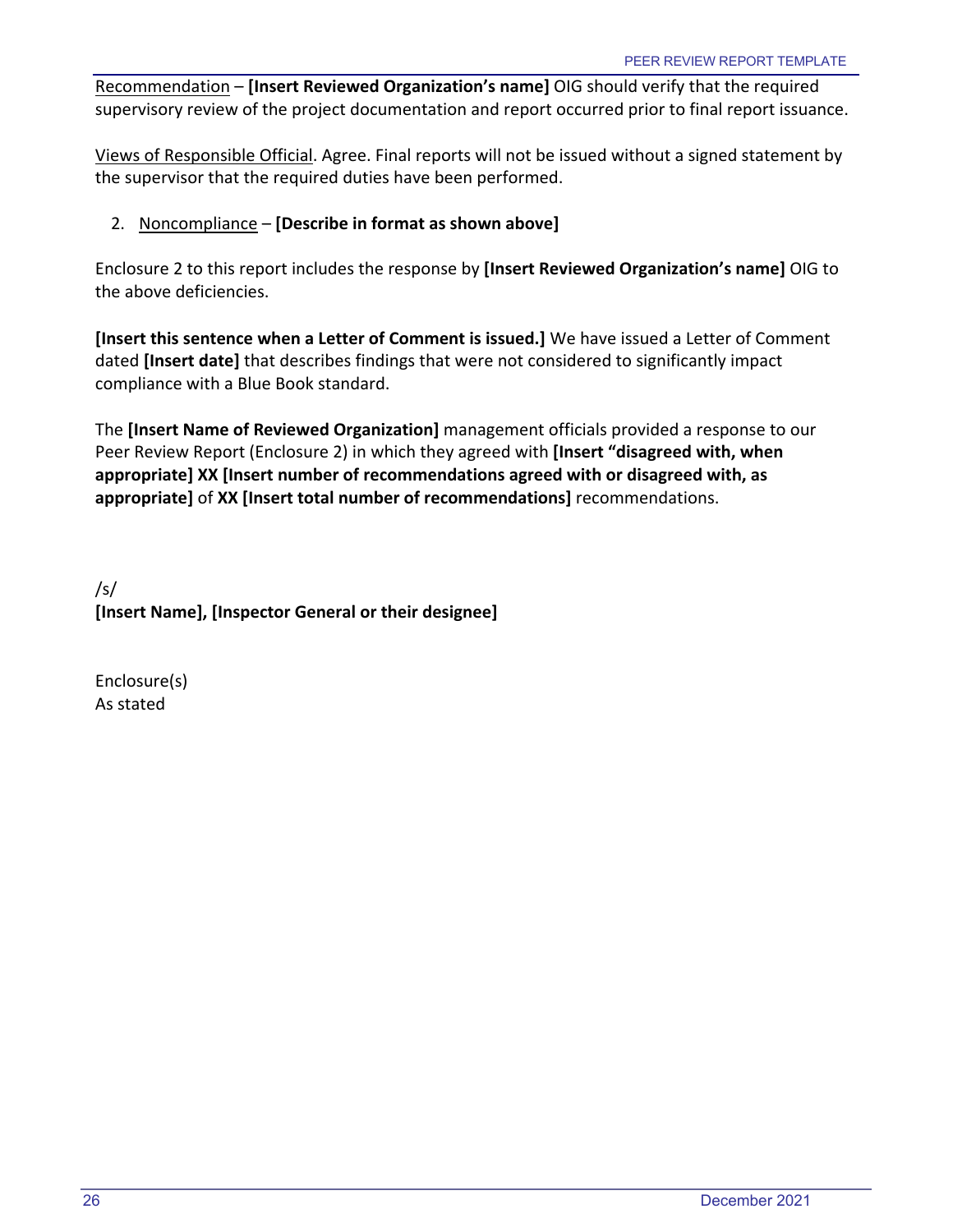# <span id="page-30-0"></span>**ENCLOSURE 1: Scope and Methodology**

The **[Insert Name of the Reviewing OIG]** selected the following **[Insert number of reports reviewed]** reports for review. **[Insert an explanation of the basis or methods used to select the reports. If the Reviewed Organization suggested certain reports for consideration, identify the report(s) included for that reason.]**

**[If the peer review included a review of the Reviewed Organization's monitoring or oversight of a contracted out I&E, explain the work performed.]**

[**Any changes to the scope or methodology for the review (i.e., agreements on streamlining for smaller I&E units as appropriate) should be documented in this section.]**

**[List each report reviewed including title, number, and date issued. Indicate any reviewed report that was completed by a contractor.]**

**[Describe prior External Peer Review Report recommendations reviewed, as applicable.]**

The **[Insert Name of the Reviewing OIG]** conducted an onsite visit(s) on **[Insert appropriate date(s)]**. **[Briefly describe additional methods used in conducting the review, such as interviews or briefings.]**

**[Describe any constraints on the Reviewing OIG's ability to exercise its professional judgment and state the impact of this constraint(s) on the peer review.]** 

**[Describe any limitation on or impairment to the Reviewing OIG's independence, as well as mitigating actions taken, if applicable.]**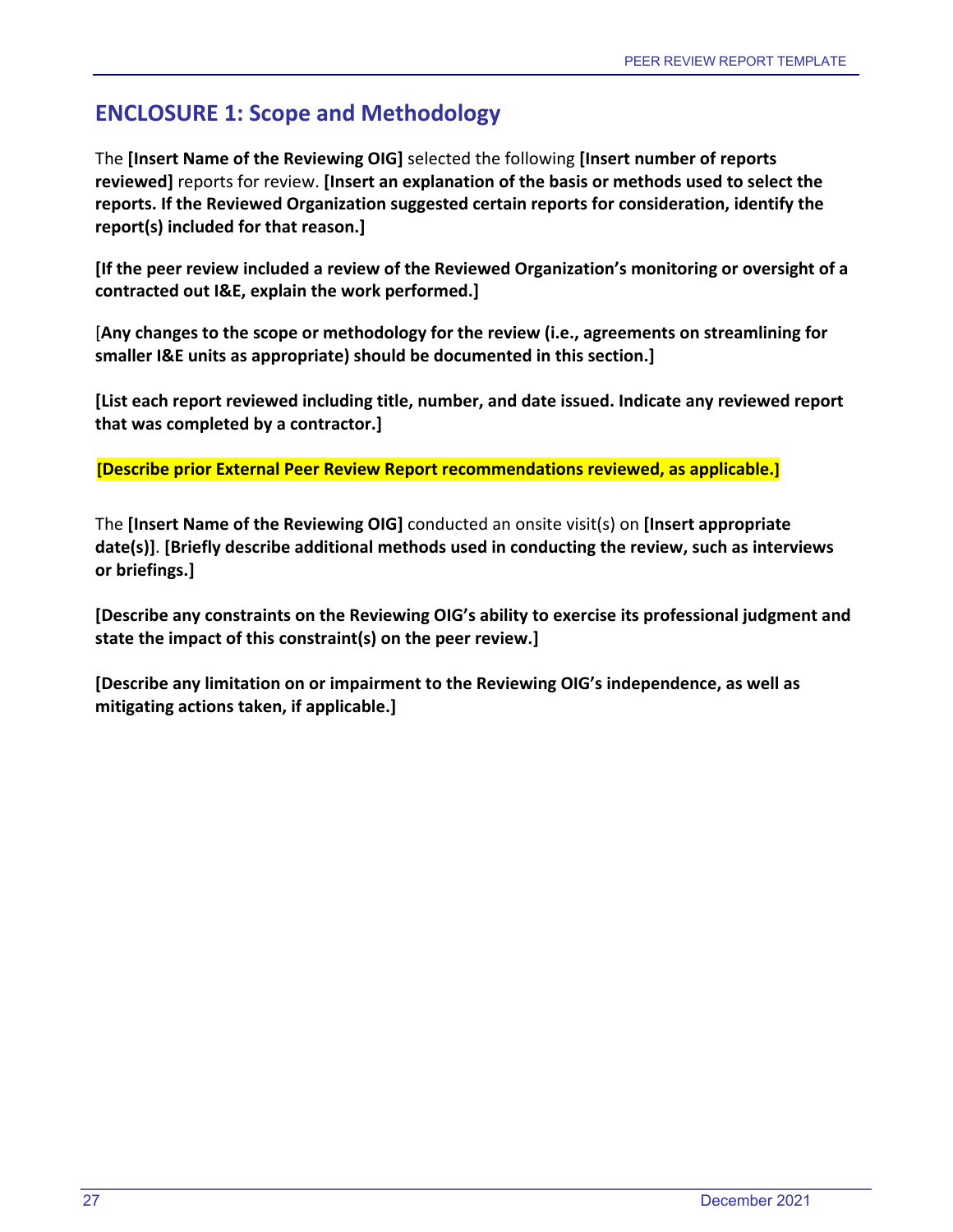# <span id="page-31-0"></span>**ENCLOSURE 2: Reviewed Organization Comments to Draft Peer Review Report**

Reviewed Organization's comments to the draft Peer Review Report, when provided, should be included as an enclosure to the final Peer Review Report.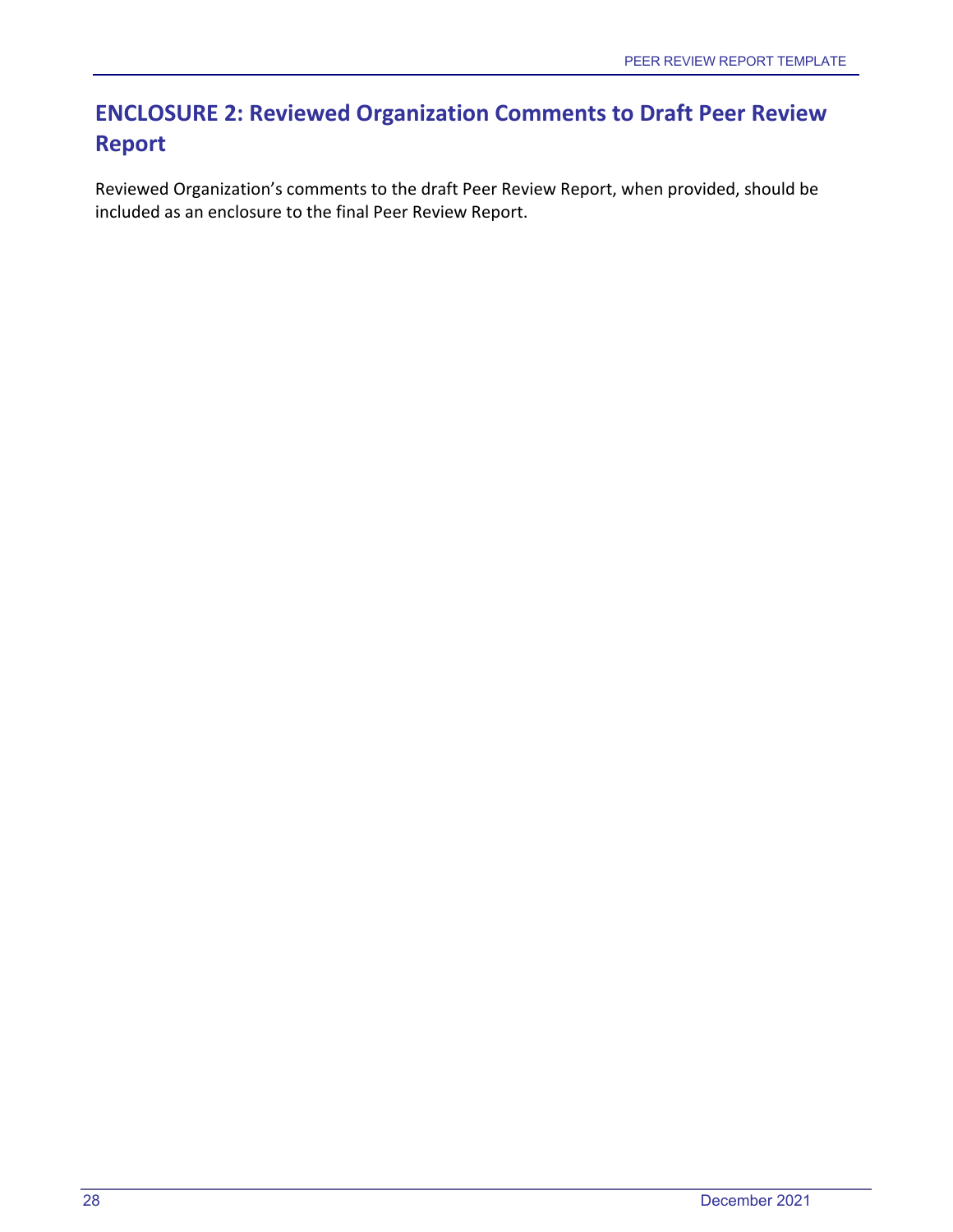# <span id="page-32-0"></span>**Appendix B: Letter of Comment Template**

### **[Place on Reviewing OIG Letterhead]**

**[Date]**

## To **[Insert Name]**, Inspector General **[Insert Name of Reviewed Organization]**

We have reviewed the internal policies and procedures for implementing the CIGIE *Quality Standards for Inspection and Evaluation*, December 2020 (Blue Book) for the I&E organization of **[Insert Reviewed Organization]** Office of Inspector General (OIG) in effect for **[Insert the appropriate time period or date]**. We also reviewed **XX [Insert number of reports reviewed]** reports for compliance with the Blue Book standards and the **[Insert Reviewed Organization]** OIG's internal policies and procedures. We issued our Peer Review Report on **[Insert the date]** in which we summarized our overall conclusions as to the I&E organization's compliance with the Blue Book standards. That report should be read in conjunction with the comments in this letter, which were considered in reaching our conclusions. The finding**(s)** or noncompliances described below was **(were)** not considered to be of sufficient significance to impact our overall conclusions. The finding**(s)** or noncompliances also did not rise to the level of a significant noncompliance affecting whether a Blue Book standard was complied with.<sup>[29](#page-32-1)</sup>

#### **[Examples provided below:]**

#### **Finding 1. Reporting**

Requirement 5.1 of the Blue Book Reporting Standard states that all inspection reports must state that the inspection was conducted in accordance with the Council of the Inspectors General on Integrity and Efficiency's (CIGIE) Quality Standards for Inspection and Evaluation. For two of four reviewed reports, the reports did not include the required statement.

Recommendation. OIG management should review and revise its I&E report review process to ensure that each report contains the required inclusion statement as required within Standard 5 of CIGIE's Quality Standards for Inspection and Evaluation, Dec. 2020.

#### Views of Responsible Official. Agree.

#### **Finding 2. Independence**

Requirement 1.2 of the Blue Book Independence Standard states that inspectors must document all known threats to independence or document that there are no known threats to their

<span id="page-32-1"></span> $29$  A finding is only included in the Letter of Comment. It is not included in the Peer Review Report because the finding did not rise to the level of a significant noncompliance.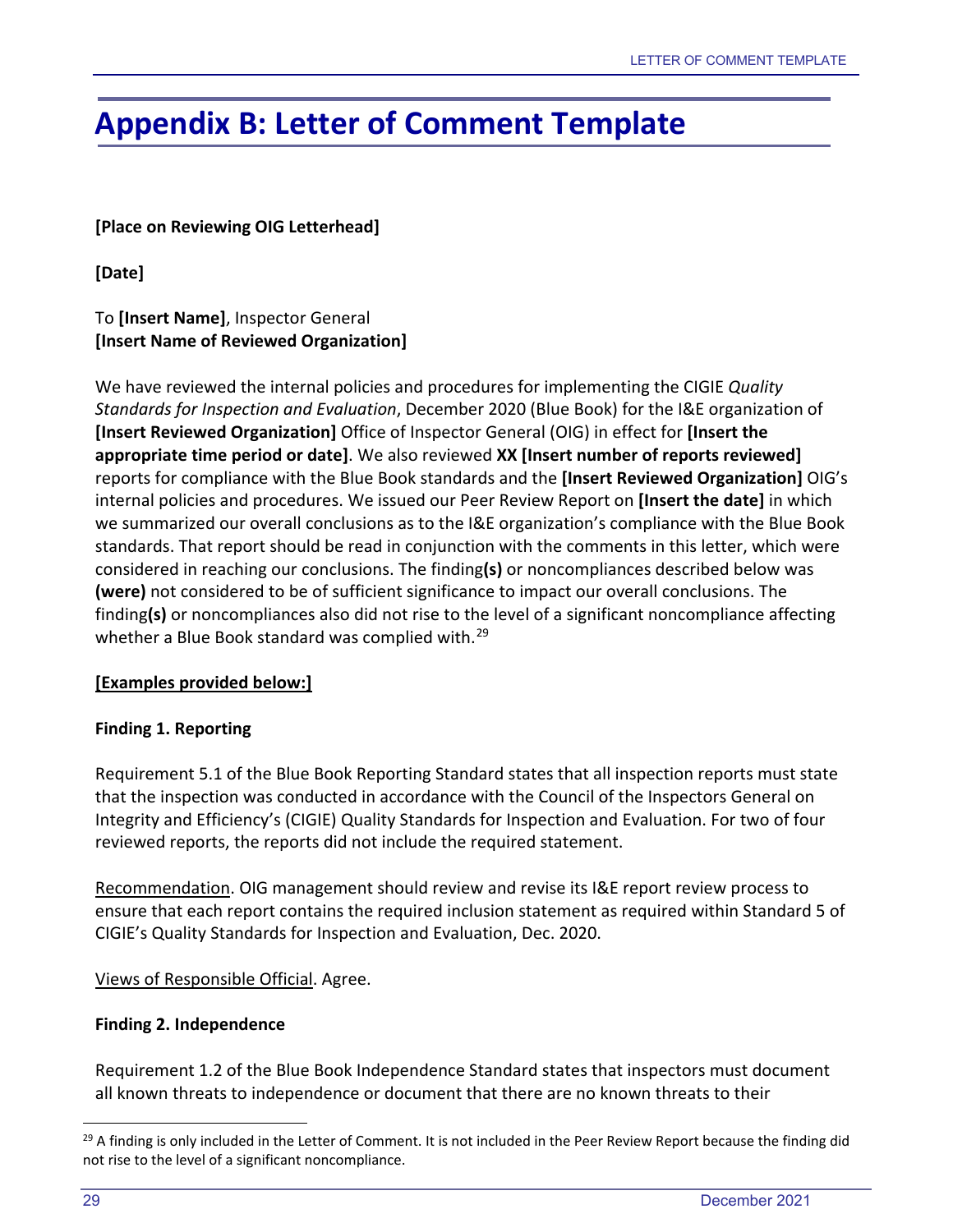independence for each inspection they are assigned to conduct. For one of the four products reviewed, there were no statements of independence found. Statements of independence are critical to ensuring that inspectors, inspection organizations, and their reports are impartial and without bias in both fact and appearance.

Recommendation. OIG management should implement additional safeguards and procedures to ensure that statements of independence are completed and retained for anyone performing or supervising inspection work, to include anyone who may directly influence the outcome of the inspection.

Views of Responsible Official. Agree.

#### **Finding 3. Quality Control – Supervision**

Requirement 7.2 of the Blue Book Quality Control Standard states that inspection organizations must provide supervision over the inspection work performed. The OIG's policies and procedures require that supervisors be involved and review work on an ongoing basis throughout the inspection. For one of four reviewed reports, the supervisory review of the work occurred at the end of the inspection. According to the supervisors involved, this occurred because other ongoing, higher priority inspections required their participation and attention. When review of the work is delayed until the end of the inspection, greater risk exists that problems with the work performed, such as failure to obtain needed evidence as planned or misinterpretation of criteria, will not be identified until it is too late to correct them.

Recommendation. OIG management should review the workload assigned to supervisors involved and determine whether the workload was reasonable based on the experience of the assigned staff, the number of assigned projects, and the complexity of the assigned subject matter or area. Using the results of that review, OIG management should decide whether:

- 1. the supervisors could have reasonably been expected to comply with the OIG's policy requiring an ongoing review of all inspection work;
- 2. workload needs to be rebalanced among supervisors; and/or
- 3. other factors, such as a lack of training, prevented the supervisors from complying with the OIG policy.

Views of Responsible Official. Agree. OIG management will review the assignment of supervisors and determine what, if any, changes would appropriately address the identified noncompliance.

/s/ **[Insert Name]**, Inspector General

Enclosure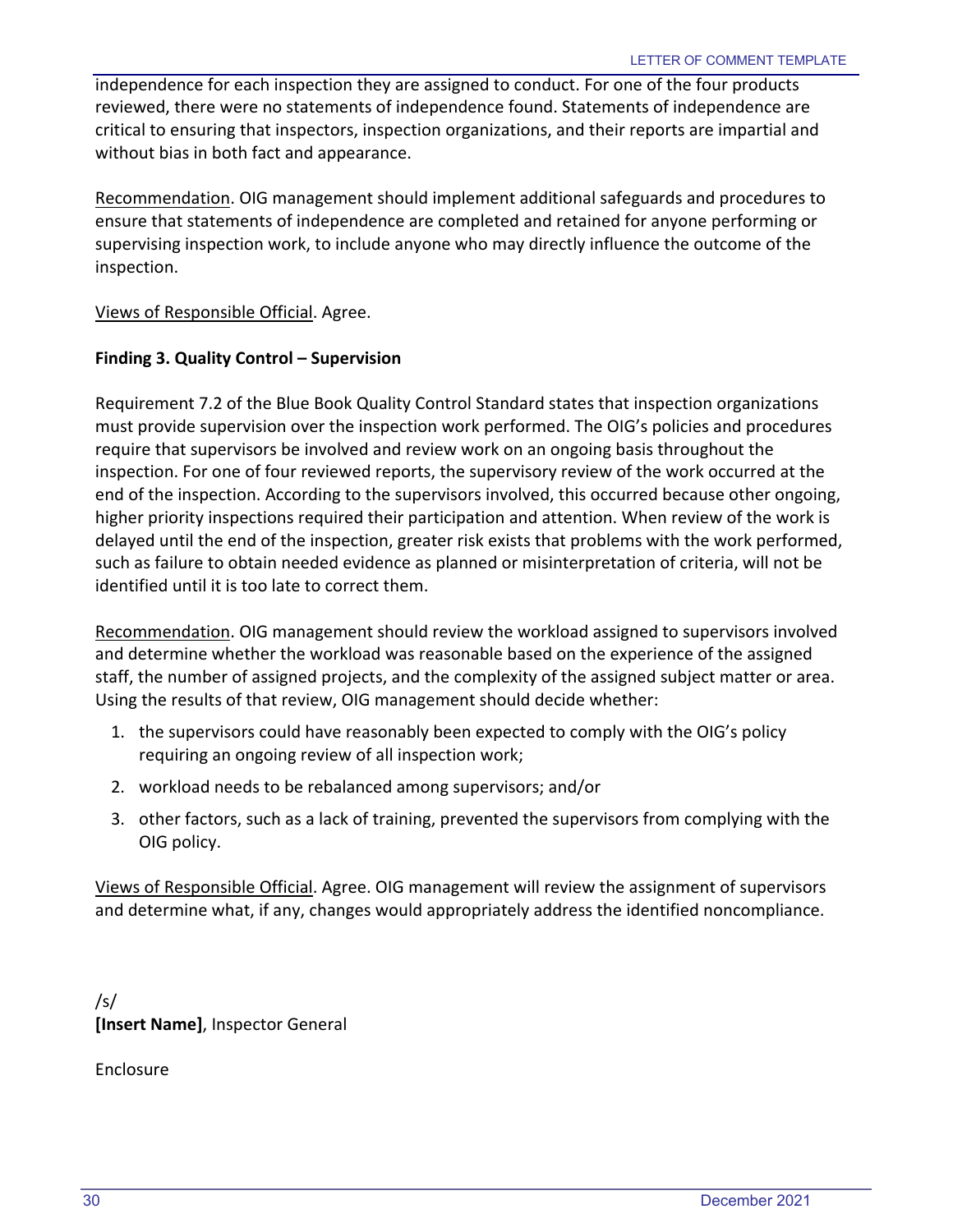# <span id="page-34-0"></span>**ENCLOSURE: Reviewed Organization Comments to Draft Letter of Comment**

Reviewed Organization's comments to the draft Letter of Comment, when provided, should be included as an enclosure to the final Letter of Comment.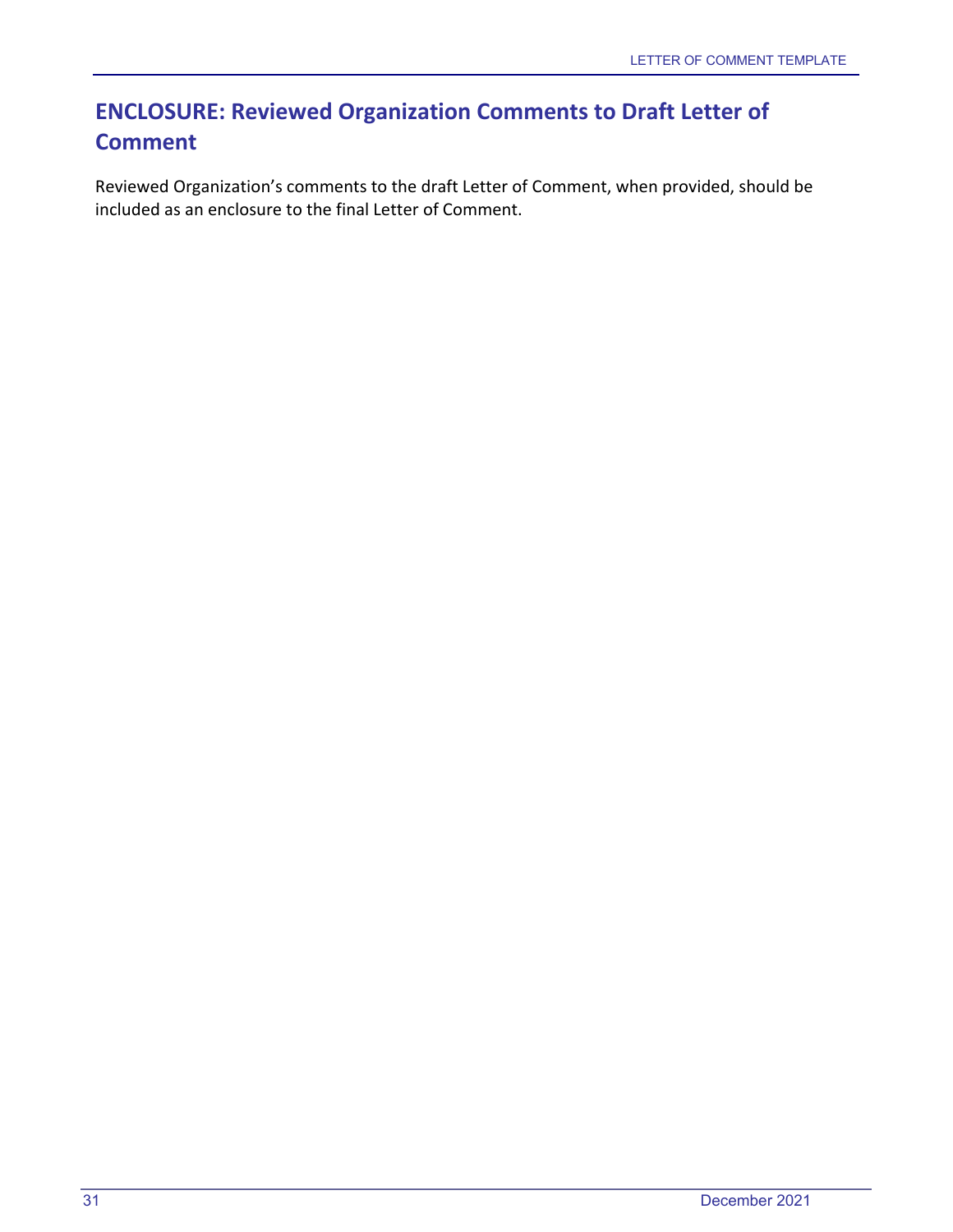# <span id="page-35-0"></span>**Appendix C: Memorandum of Understanding Template**

## **EXTERNAL PEER REVIEW MEMORANDUM OF UNDERSTANDING (MOU) BETWEEN THE OFFICES OF THE INSPECTORS GENERAL (OIGs) OF** *[INSERT REVIEWING OIG]* **AND** *[INSERT REVIEWED ORGANIZATION]*

## **I. PURPOSE**

The purpose of this MOU is to ensure a mutual understanding between *[Insert name of Reviewing OIG]*, Reviewing OIG, and *[Insert name of Reviewed OIG I&E Organization]*, Reviewed Organization, regarding the external peer review *[Replace with external modified, if applicable]* of the Reviewed Organization to establish that such review is covered by the *Guide for Conducting External Peer Reviews of Inspection and Evaluation Organizations of Federal Offices of Inspector General* (the Guide) issued by the Council of the Inspectors General on Integrity and Efficiency (CIGIE) Inspection and Evaluation (I&E) Committee, and to establish other terms and conditions of the review.

#### **II. AUTHORITY**

The parties enter into this MOU pursuant to the authority of the Inspector General Act of 1978, 5 U.S.C. App.3, as amended.

#### **III. SCOPE**

The external *[Replace with external modified if applicable]* peer review will include an assessment of the Reviewed Organization's internal policies and procedures implementing the CIGIE *Quality Standards for Inspection and Evaluation* (Blue Book). The review will include a review of selected inspection and evaluation reports issued between *[Insert Date]* and *[Insert Date]* to assess the reports' compliance with Blue Book standards and the Reviewed Organization's internal policies and procedures. **[Delete the last sentence for an external modified peer review.]**

## **IV. REVIEW APPROACH**

The Guide will be used to conduct the review. As set forth in the Guide, the Reviewing OIG will:

- a. exercise professional judgment in all matters relating to planning, performing, and reporting the results of the external peer review;
- b. assess the adequacy of the Reviewed Organization's internal policies and procedures in relation to the Blue Book standards listed in the Scope section of this MOU;
- c. select the inspection and evaluation reports it believes are necessary to meet the review objectives; *[Delete for an external modified peer review]*
- d. review reports from field offices of the Reviewed Organization, if applicable, as well as at OIG Headquarters; *[Delete for an external modified peer review]*
- e. evaluate the selected reports' compliance with Blue Book standards listed in the Scope section of this MOU and the Reviewed Organization's associated internal policies and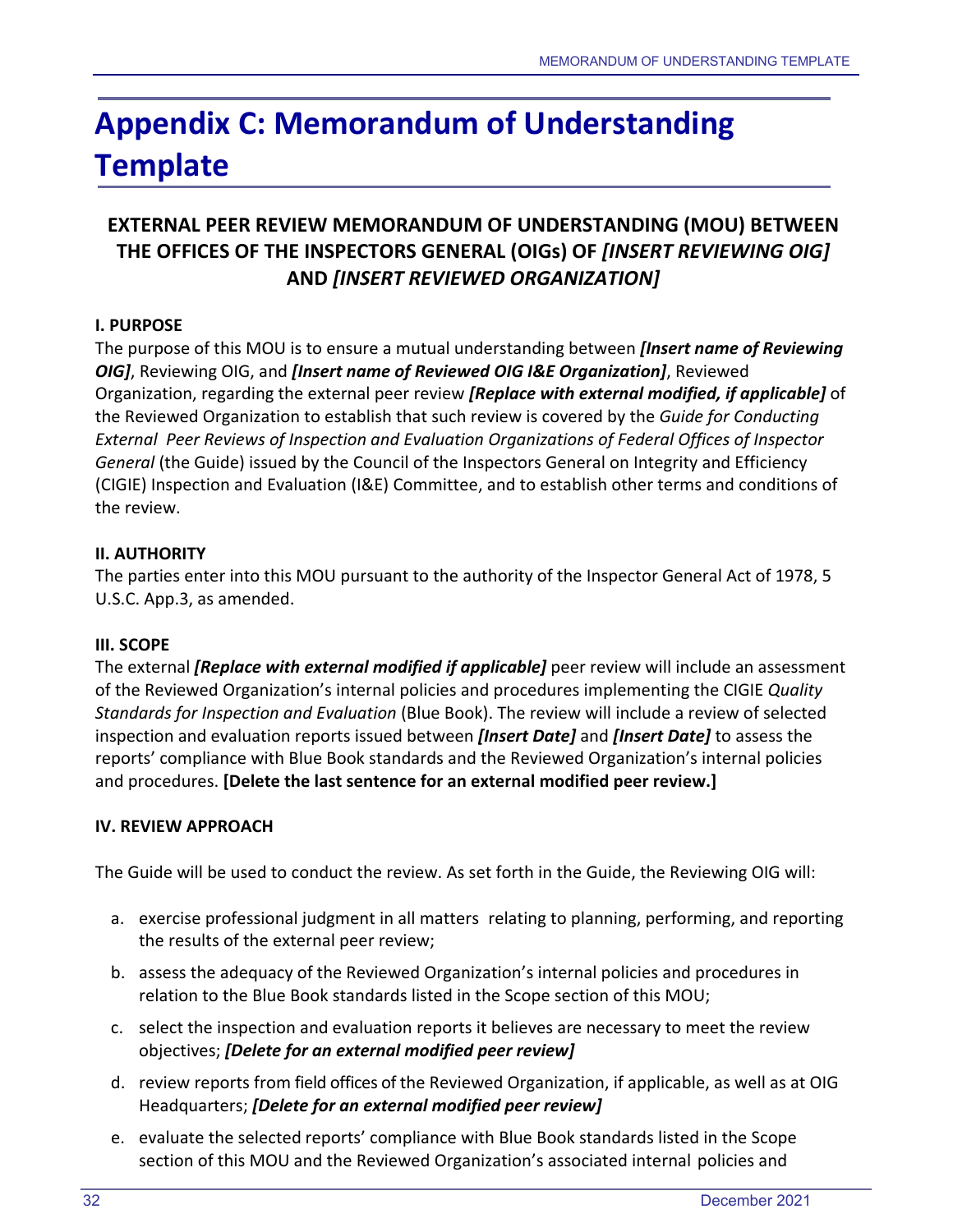#### procedures; *[Delete for an external modified peer review]* and

f. discuss with the Reviewed Organization, in advance, any appropriate changes to the checklist, scope, or methodology of the review.

In the event of a conflict between the Guide and this MOU, the MOU will control.

### **V. ROLES AND RESPONSIBILITIES**

The Reviewed Organization agrees to:

- a. designate an individual to facilitate administrative support and to provide the peer reviewers from the Reviewing OIG with the appropriate office space, desks, telephone service, and access to copying facilities;
- b. provide the Reviewing OIG access to and training on all required information technology systems, e.g., intranet or SharePoint sites or electronic work paper software needed to conduct the review;
- c. provide the Reviewing OIG access to all requested Reviewed Organization personnel;
- d. allow the Reviewing OIG access to all inspection and evaluation documents, operational manuals, and other files the Reviewing OIG deems necessary to conduct the external peer review;
- e. provide the Reviewing OIG with appropriate information and training regarding document security requirements at the start of the review;
- f. email all requested non-sensitive data and files to a designated individual from the Reviewing OIG; and
- g. retain all storage media used to transfer authorized files to the Reviewing OIG's equipment.

The Reviewing OIG agrees to:

- a. assign staff to perform the peer review who are qualified and possess the collective knowledge, skills, abilities, and experience necessary to conduct an I&E peer review;
- b. only obtain sensitive Reviewed Organization documents by means agreed on with the Reviewed Organization, e.g., delivery server, USB drive, or key fob;
- c. not access the internet or VPN, if applicable;
- d. not print, save, or otherwise transfer any sensitive data to its own equipment unless explicitly authorized to do so by the Reviewed Organization;
- e. ensure that sensitive data, such as personally identifiable information, is protected against unauthorized access or use;
- f. not duplicate, re-type, etc., any sensitive information received from the Reviewed Organization onto the Reviewing OIG's equipment;
- g. assume responsibility for possession of any Reviewed Organization documents it receives and safeguard sensitive data, including, but not limited to, complying with all personally identifiable information breach reporting and incident handling per OMB M-17-12, as well as Reviewed Organization breach notification procedures;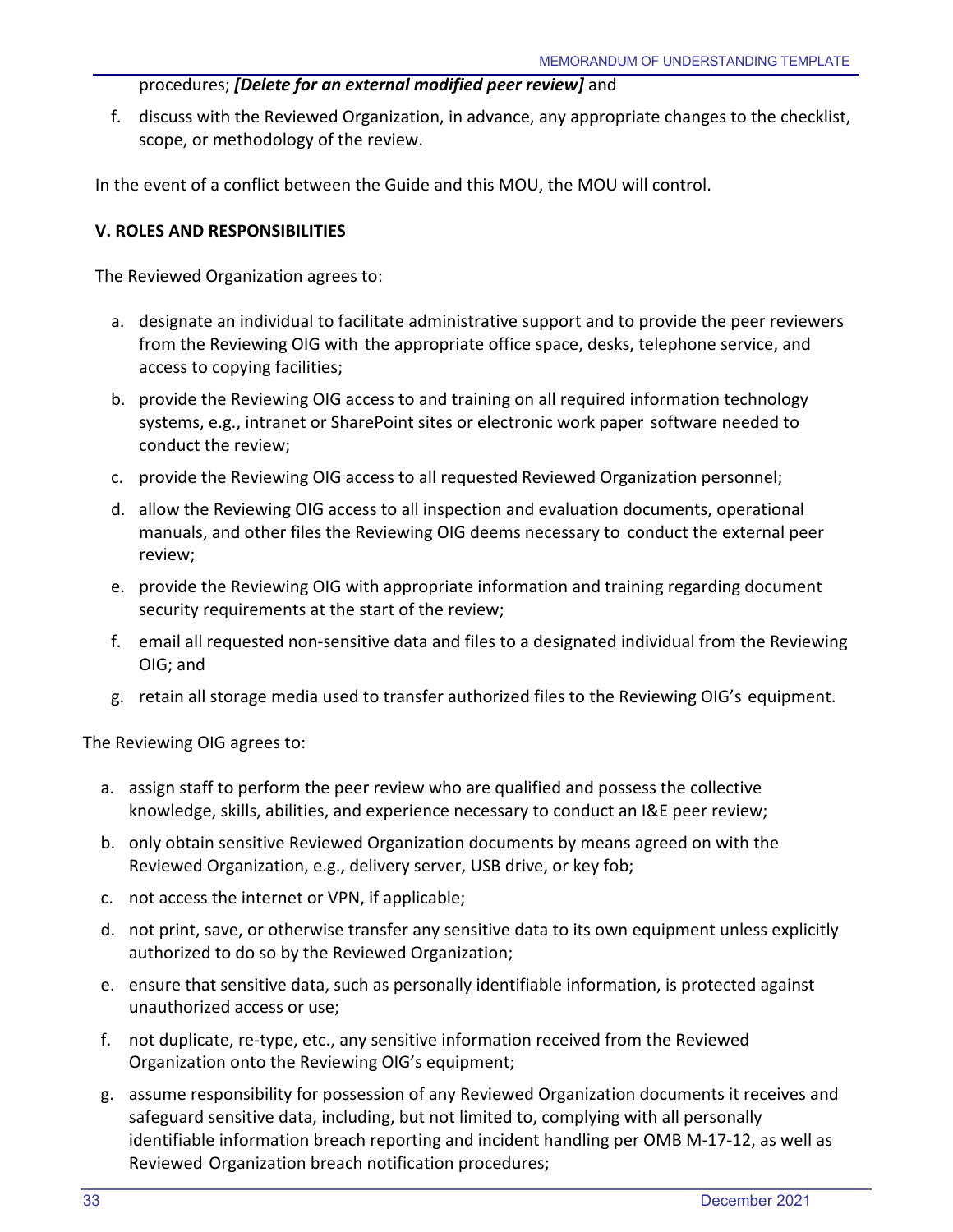- h. respond to requests for information or access to documents, including questions regarding the specific external peer review as specified in the Addendum of this MOU; and
- i. report any instances of fraud, illegal acts, or abuse to the appropriate authorities as required by law or regulation and to the CIGIE I&E and Integrity Committee Chairs, if appropriate.

#### **VI. EXTERNAL PEER REVIEW MILESTONES**

The Reviewed Organization represents that the following is the Reviewing OIG's estimated timeline for its review:

| Milestone                                                 | Date to Be Completed |
|-----------------------------------------------------------|----------------------|
| Reviewing OIG and Reviewed Organization hold              |                      |
| entrance meeting.                                         |                      |
| Reviewing OIG completes its review and                    |                      |
| summarizes results (findings, conclusions, and            |                      |
| recommendations).                                         |                      |
| Reviewing OIG and Reviewed Organization hold exit         |                      |
| meeting.                                                  |                      |
| Reviewing OIG provides draft Peer Review Report           |                      |
| and Letter of Comment, if applicable, to Reviewed         |                      |
| Organization.                                             |                      |
| Reviewed Organization provides Reviewing OIG              |                      |
| with written comments on draft Peer Review                |                      |
| Report and Letter of Comment, if applicable.              |                      |
| Final Peer Review Report and Letter of Comment, if        |                      |
| applicable, is delivered to Reviewed Organization         |                      |
| and to Chairs of CIGIE and I&E Committee through          |                      |
| its designated representatives at <i>iepr@cigie.gov</i> . |                      |
|                                                           |                      |

#### **VII. DISPOSITION OF REVIEW DOCUMENTS**

For purposes of this MOU, the term "document" or "documents" means all writings and recorded material in any form or medium including, but not limited to, records, writings, data, information, files, recordings, and communications, either provided to the Reviewing OIG by the Reviewed Organization or created by the Reviewing OIG during its review.

The Reviewing OIG will prepare appropriate documentation to support the work performed and the review results. The Reviewing OIG will maintain all supporting and original documents created and used by the Reviewing OIG in accordance with its record retention procedures, or until after a subsequent peer review of the Reviewed Organization is performed, whichever comes later.

The Reviewed Organization must have access to the Reviewing OIG's original supporting documents on request during the comment period and after the issuance of the final report.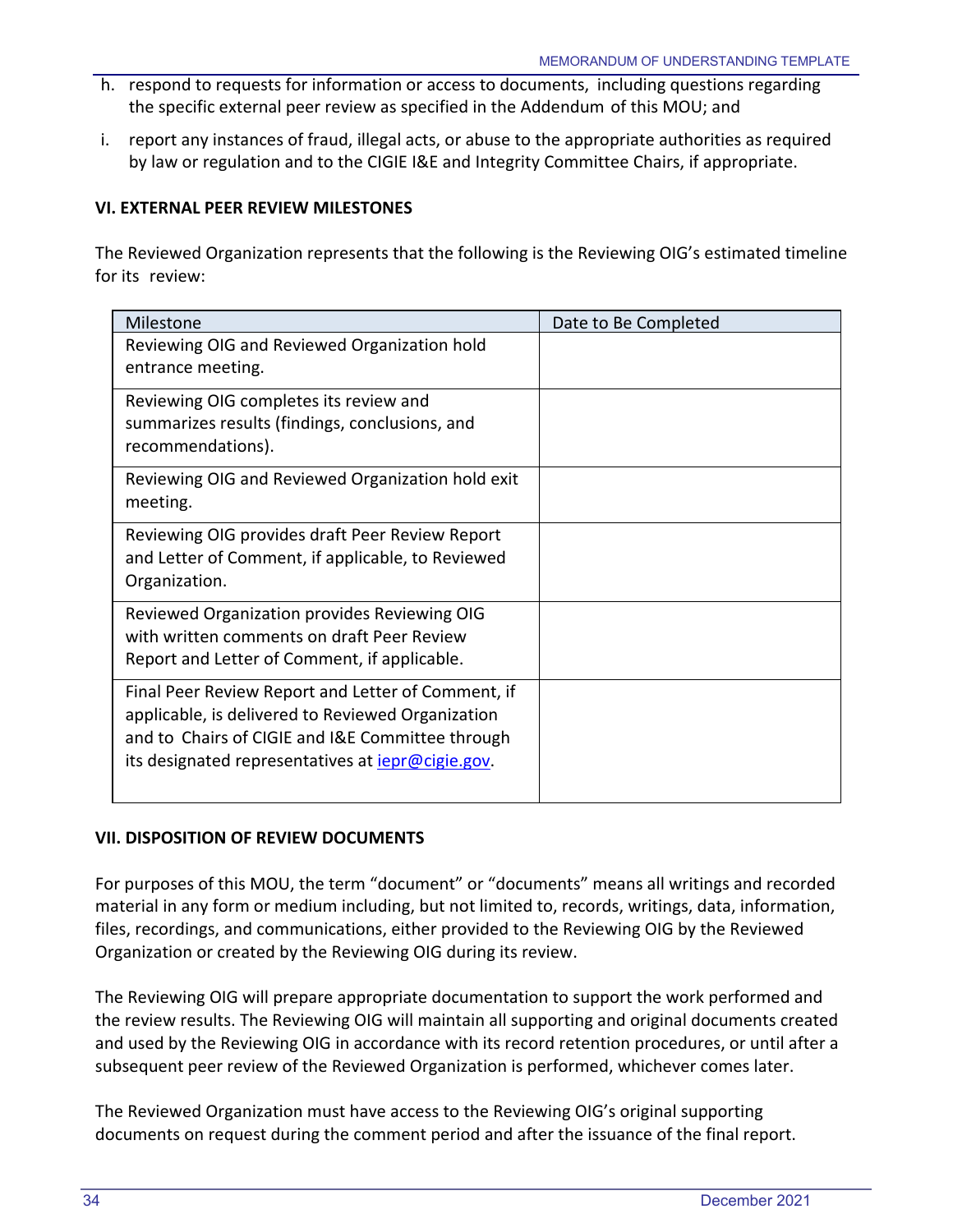If either OIG receives a request, such as a Freedom of Information Act request, other legal demand, or third-party request, for documentation that was obtained from the other OIG during the peer review, the OIG receiving the request will not release or disseminate such documentation without first consulting with the other OIG and obtaining, if possible, the other OIG's release or dissemination recommendations. Depending on the nature of the request, the Reviewing OIG may need to refer the request for documentation to the Reviewed Organization for further processing. The Reviewing OIG and the Reviewed Organization agree that Freedom of Information Act requests, other legal demands, and third-party requests for external peer review documents will be handled in accordance with the procedures set out in the Guide and the Addendum of this MOU.

#### **VIII. SEMIANNUAL REPORTS TO CONGRESS**

*[Insert name of Reviewed Organization]* OIG and *[Insert name of Reviewing OIG]* will report on this peer review in their respective semiannual reports to Congress under the Inspector General Act of 1978, as amended, 5 U.S.C. App.3, § 5(a)(14) to (16), and consistent with the CIGIE Implementing Guidance for OIG Reporting of Peer Review Results in Semiannual Reports to the Congress. Specifically, *[Insert name of Reviewed Organization]* OIG will report on the peer review conducted by *[Insert name of Reviewing OIG]* for the applicable semiannual reporting periods and provide a list of any outstanding recommendations from prior External Peer Review Reports or External Modified Peer Review Reports that have not been fully implemented, including a statement describing the status of the implementation and why implementation is not complete. *[Insert name of Reviewing OIG]* will report on this peer review for the applicable semiannual reporting periods and will include a list of any outstanding recommendations from prior External Peer Review Reports or External Modified Peer Review Reports that remain outstanding or have not been fully implemented. In this regard, *[Insert name of Reviewed Organization]* OIG will coordinate with *[Insert name of Reviewing OIG]* as necessary so that *[Insert name of Reviewing OIG]* can meet this reporting responsibility. These requirements do not apply to outstanding recommendations from any prior external peer reviews' or external modified peer reviews' letters of comment.

#### **IX. POINTS OF CONTACT**

Reviewing OIG: Primary POC: *[Insert name, title, OIG, email address, and phone number]* Secondary POC: *[Insert name, title, OIG, email address, and phone number]*

Reviewed Organization: Primary POC: *[Insert name, title, OIG, email address, and phone number]* Secondary POC: *[Insert name, title, OIG, email address, and phone number]*

#### **X. OIG OFFICIALS**

The undersigned are in agreement with the conditions contained in this MOU.

Date *[Insert name, title, and OIG for responsible I&E official at Reviewing OIG]*

Date

*[Insert name, title, and OIG for responsible I&E official at Reviewed Organization]*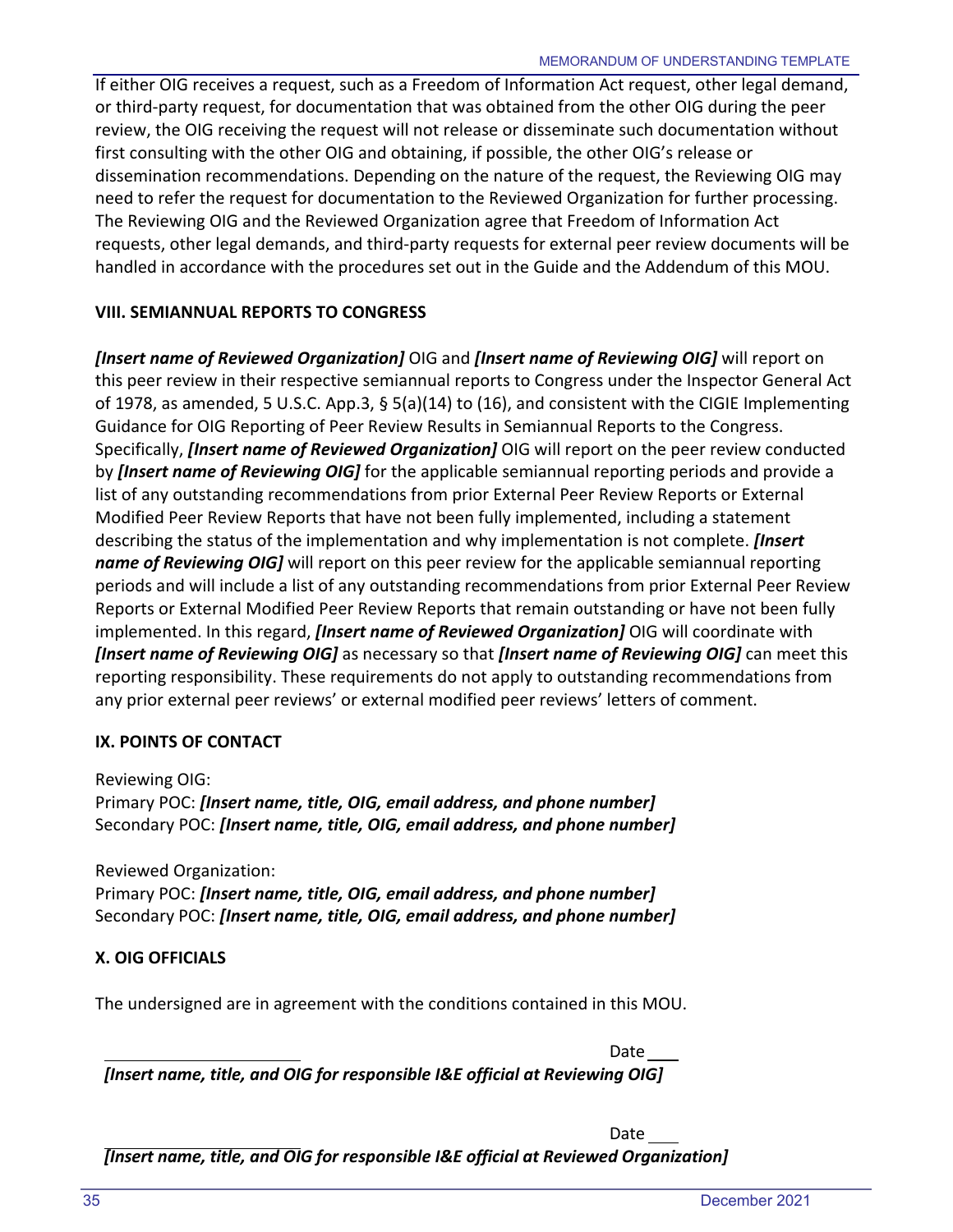## **ADDENDUM**

### **Additional Information Related to Disposition of Review Documentation**

When requests or legal demands for peer review documents are received by the Reviewing OIG, the Reviewing OIG is responsible for coordinating and responding to the requester. The Reviewing OIG will consider the documents it received from the Reviewed Organization to be within the Reviewed Organization's possession and control.

For requests or legal demands received by the Reviewed Organization for peer review documents, the Reviewed Organization will consider the documents it provided to the Reviewing OIG to still be within the Reviewed Organization's possession and control. If, as part of its efforts to respond to such requests or legal demands, the Reviewed Organization needs access to any documents that it provided to the Reviewing OIG, the Reviewed Organization will be given access, on its request, to the documents and may review and/or copy the documents (or, if agreed on by the parties, the Reviewing OIG will make copies of the documents and provide those copies to the Reviewed Organization).

For requests under the FOIA (5 U.S.C. 552), the Reviewing OIG will:

- a. provide documents supplied by the Reviewed Organization to the Reviewed Organization for response directly to the requester; and
- b. consult with the Reviewed Organization regarding the Reviewed Organization's information contained in documents generated by the Reviewing OIG and obtain the Reviewed Organization's disclosure recommendations and legal basis therefor relative to such information, provided that the Reviewing OIG (or, where applicable, the Reviewing OIG's FOIA release authority) has final say as to the response to the FOIA requester.

In all cases, the Reviewed Organization and Reviewing OIG will comply with statutory provisions; regulations; if applicable, implementing guidance from the Reviewed Organization's FOIA release authority; and applicable case law and authorities in determining the response to the FOIA request.

For discovery demands under the applicable rules of civil procedure or similar legal process and other legal authorities—to include subpoenas—for some or all of the peer review documents, the Reviewing OIG will advise the Reviewed Organization of the existence of such demands and will advise the litigating parties or adjudicative body that some or all of the requested documents being sought belong to the Reviewed Organization. The Reviewed Organization will have the responsibility to:

- a. advise the Reviewing OIG on whether or under what circumstances to produce the documents being sought; or
- b. intervene or otherwise communicate with the litigating parties or adjudicative body regarding the production of such documents or the obtaining of protective orders or the equivalent, as permitted under applicable law.

For requests from oversight bodies, such as the Government Accountability Office or reviewing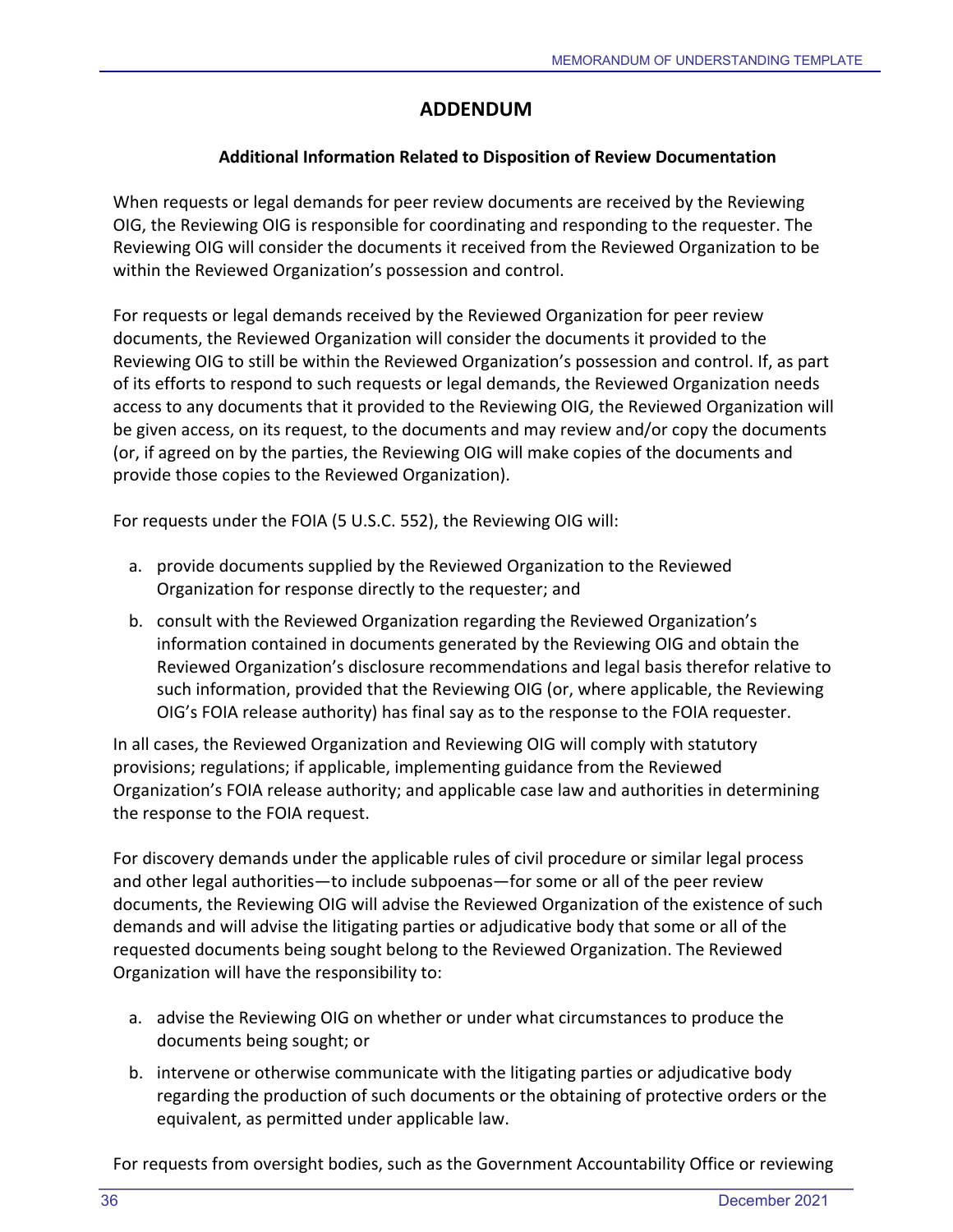bodies empowered to examine peer reviewing entities, the Reviewing OIG will advise the Reviewed Organization of the existence of such request and will advise the oversight body that some or all of the requested documents belong to the Reviewed Organization. The Reviewed Organization will have the responsibility to:

- a. advise the Reviewing OIG on whether or under what circumstances to provide the requested documents; or
- b. communicate with the oversight body regarding the requested documentation.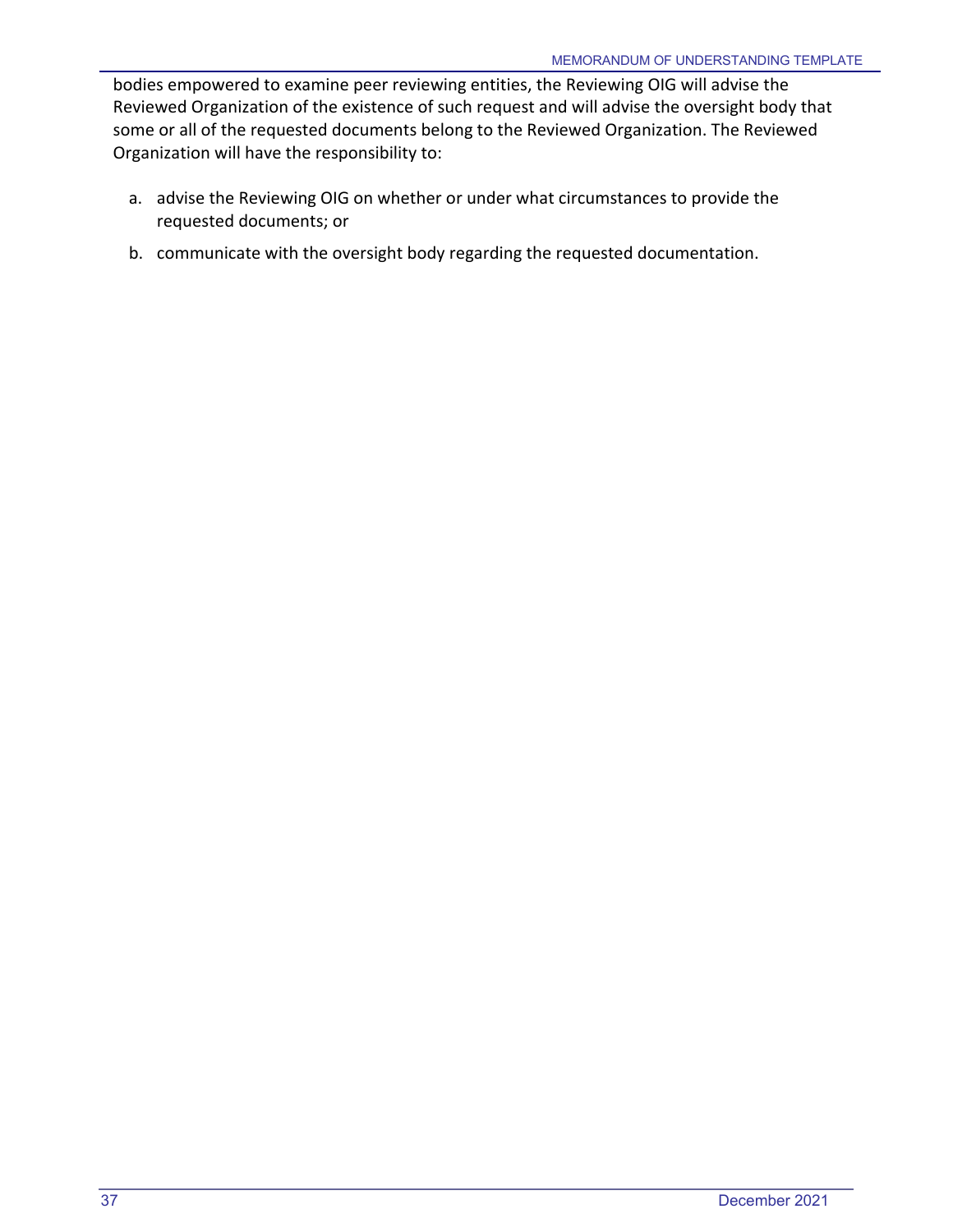# <span id="page-41-0"></span>**Appendix D: I&E Peer Review Checklist**

## **A. I&E Peer Review Checklist Purpose and Instructions**

### **1. General**

Peer reviewers should use this checklist to determine (1) whether the Reviewed Organization's policies and procedures are consistent with or address each of the Blue Book standards, and whether the policies and procedures generally would implement each of the standards; and (2) whether the report selected for review and its associated documentation complied with (a) the Blue Book standards, and (b) the Reviewed Organization's associated internal policies and procedures. This appendix should be used in conducting both an external peer review (complete sections A and B for all standards) and an external modified peer review (complete only section A for all standards). Generally, a separate checklist should be completed for each set of internal policies and procedures, as well as for each I&E report that is reviewed.

#### **2. Use of This Checklist**

a. Each section in the checklist corresponds to one of the seven Blue Book standards. To facilitate the review, references to the pertinent Blue Book standards are provided; for additional information and application guidance, the reviewer should refer to the Blue Book.

The overall conclusion as to compliance with each standard should be based on the totality of the information gathered and assessed related to the requirements of that standard. Peer reviewers should not use the checklist to review the Reviewed Organization's monitoring or oversight of a contracted out I&E if the contractor signed the report and the Reviewed Organization did not endorse or take responsibility for the report. Additional information on peer review responsibilities for reviewing the Reviewed Organization's monitoring or overseeing contracted out I&Es is available in Section X, "Planning and Performing the External Peer Review," paragraph 16.

#### **Review of Policies and Procedures (section A)**

b. In section A of the checklist, the Reviewing OIG should provide a **"Yes," "No," or "N/A [Not Applicable],"** answer to each question, reflecting its assessment of the Reviewed Organization's policies and procedures. The Reviewing OIG also should provide a narrative explanation or comment supporting each determination. If the Reviewing OIG found that the Reviewed Organization's policies and procedures did not adequately address a standard or a requirement, the Reviewing OIG should ask the Reviewed Organization's Point of Contact (POC) how the Reviewed Organization's internal guidance addresses the standard in order to determine whether the guidance is consistent with or adequately addressed the Blue Book. The completed checklist should be included in the peer review project file.

#### **Review of Reports (section B)**

c. In section B of the checklist, the Reviewing OIG should provide a **"Yes," "No," or "N/A [Not**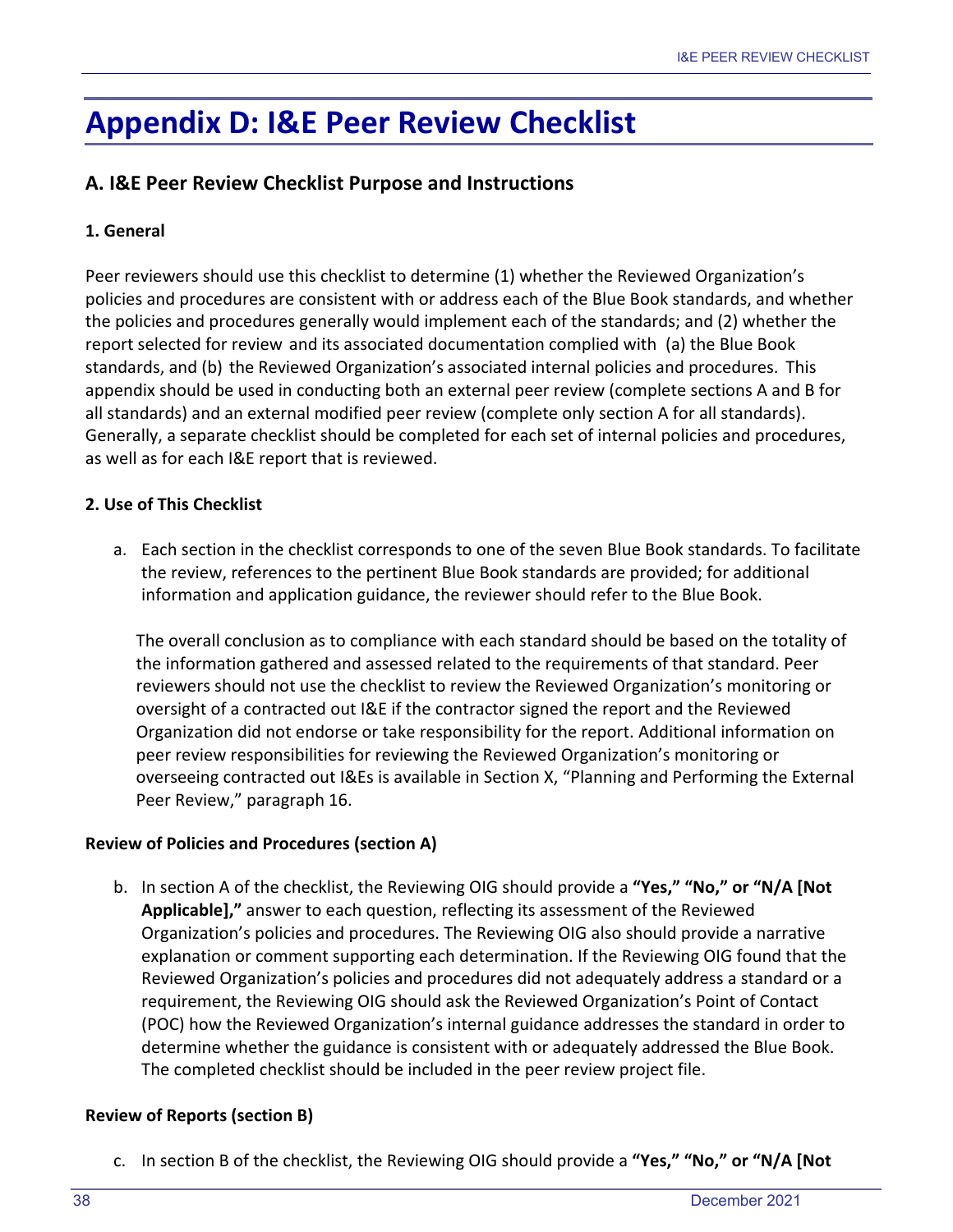**Applicable],"** answer to each question, reflecting its assessment of whether the report and project documentation complied with the Blue Book standards and the Reviewed Organization's policies and procedures. The Reviewing OIG also should provide a narrative explanation or comment supporting each determination. The completed checklist should be included in the peer review project file.

- d. For an external modified peer review, the Reviewing OIG should answer each question by considering whether the Reviewed Organization's policies and procedures (1) are current and (2) if implemented and properly performed, address each of the Blue Book standards.
- e. When conducting an external modified peer review of an OIG's I&E organization that during the 3-year period did not perform and report on I&E projects in compliance with Blue Book standards, the Reviewing OIG should complete section A of the checklist.

## **B. I&E Peer Review Coversheet and Checklist**

| PERIOD REVIEWED                          |  |
|------------------------------------------|--|
|                                          |  |
|                                          |  |
| <b>POLICIES AND</b><br><b>PROCEDURES</b> |  |
| <b>REVIEWED</b>                          |  |
|                                          |  |
|                                          |  |
|                                          |  |
|                                          |  |
|                                          |  |
| REPORT(S)/PROJECT(S)<br><b>REVIEWED</b>  |  |
|                                          |  |
|                                          |  |
|                                          |  |
|                                          |  |
|                                          |  |
|                                          |  |
|                                          |  |
| NAME OF REVIEWER(S)                      |  |
|                                          |  |
|                                          |  |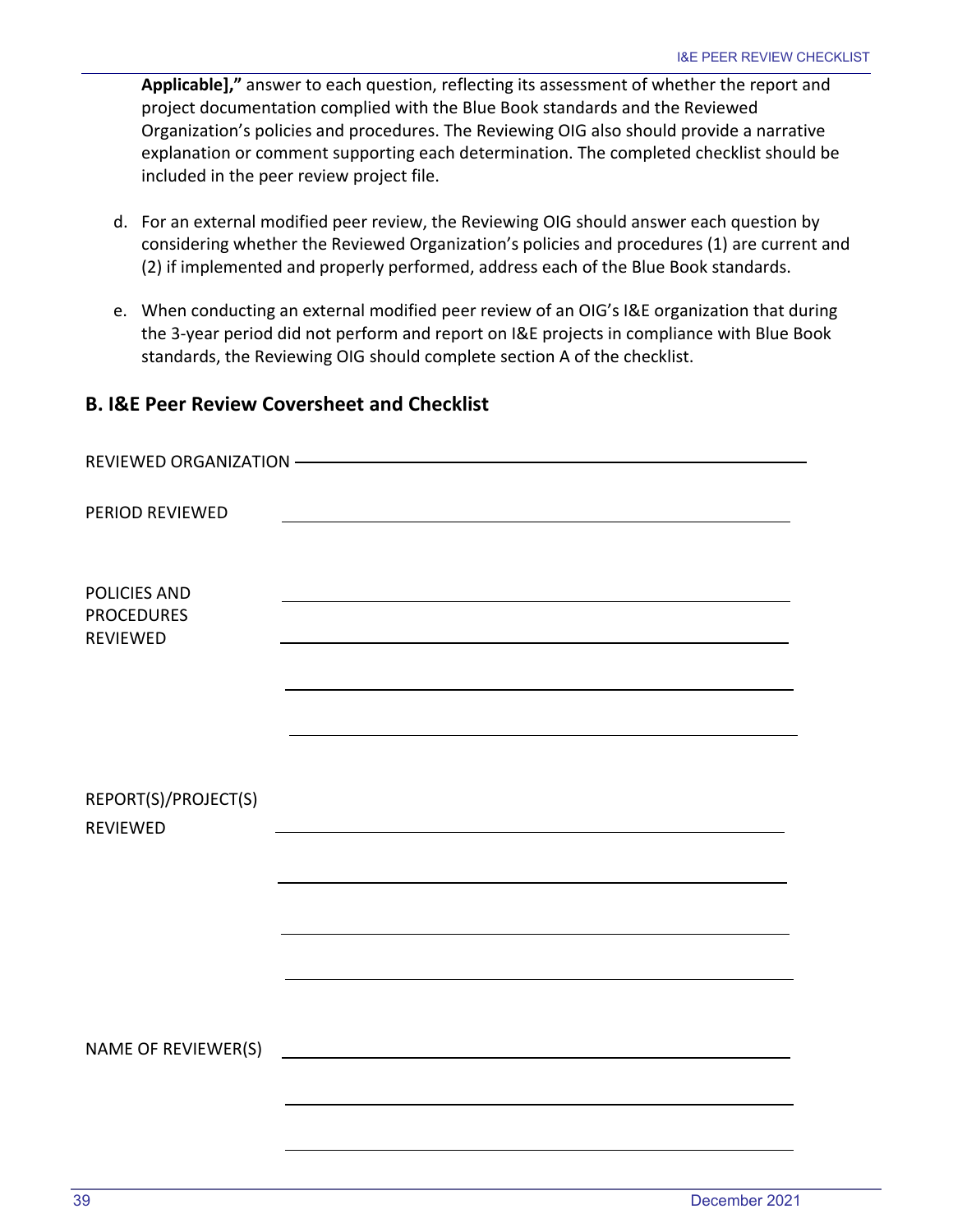DATE COMPLETED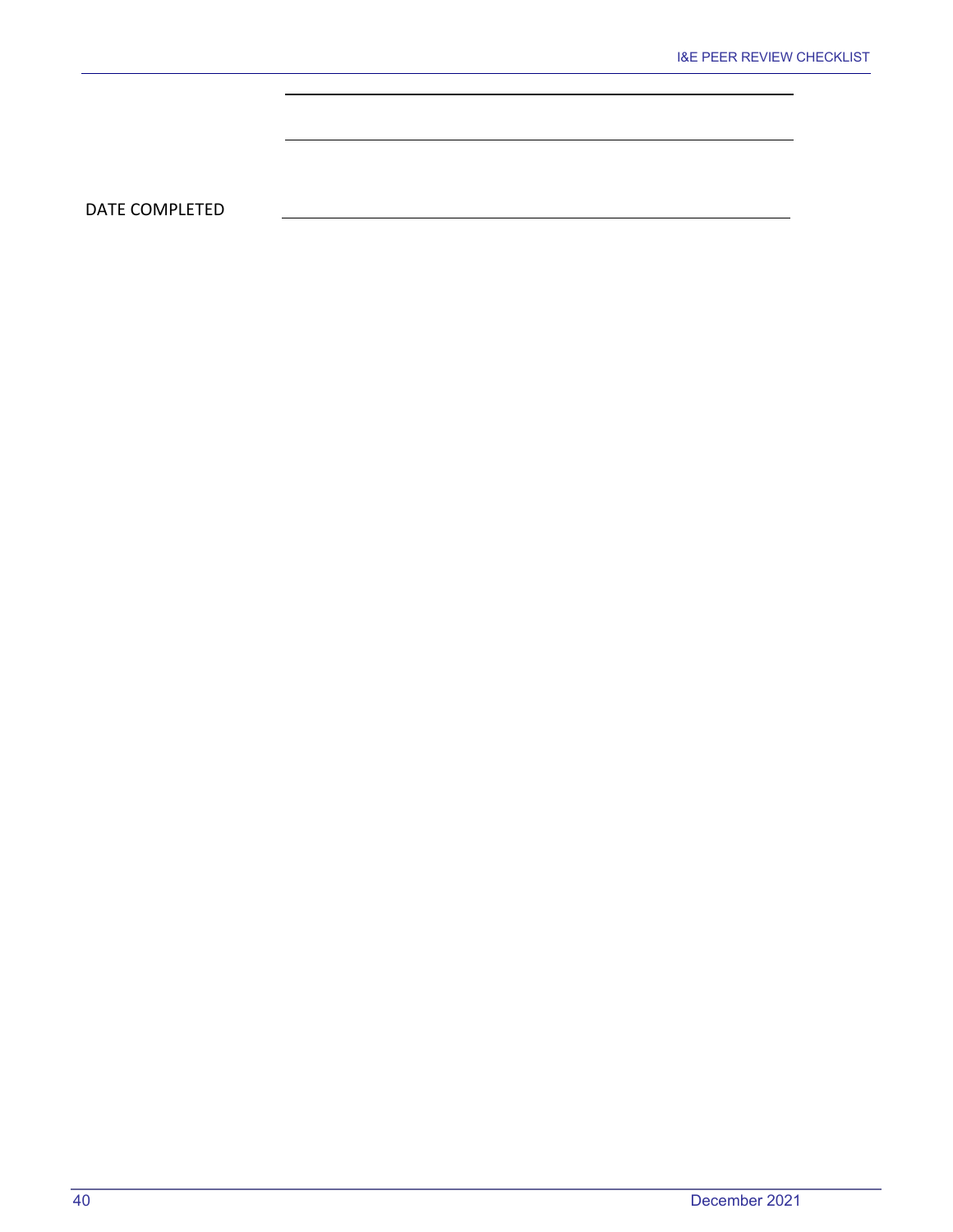|   |                  | External Modified Peer Review-complete section A only.<br>External Peer Review-complete sections A and B.                                                                                                                                                                             |     |           |     |                                             |                                                                        |                                    |  |  |  |  |  |
|---|------------------|---------------------------------------------------------------------------------------------------------------------------------------------------------------------------------------------------------------------------------------------------------------------------------------|-----|-----------|-----|---------------------------------------------|------------------------------------------------------------------------|------------------------------------|--|--|--|--|--|
|   | $\mathbf{1}$     | INDEPENDENCE: Ensures that inspectors, inspection organizations, and their reports are impartial and without bias in both fact and appearance.                                                                                                                                        |     |           |     |                                             |                                                                        |                                    |  |  |  |  |  |
|   |                  | Peer Review Questions Pertaining to I&E Policies and Procedures                                                                                                                                                                                                                       | Yes | <b>No</b> | N/A | Reviewing OIG<br>References and<br>Comments | Reference/Additional<br><b>Information Provided</b><br>by Reviewed OIG | Additional<br>Comments,<br>Actions |  |  |  |  |  |
|   | 1.1              | Are there policies and procedures consistent with the requirement for<br>inspectors and the inspection organization to be independent, both in fact and<br>appearance, in matters relating to inspection work?                                                                        |     |           |     |                                             |                                                                        |                                    |  |  |  |  |  |
| A | 1.2              | Does the inspection organization have policies and procedures consistent with<br>the requirement that inspectors document all known threats to independence<br>or document that there are no known threats to their independence for each<br>inspection they are assigned to conduct? |     |           |     |                                             |                                                                        |                                    |  |  |  |  |  |
|   |                  | (This requirement applies to anyone performing or supervising inspection<br>work, to include anyone who may directly influence the outcome of the<br>inspection.)                                                                                                                     |     |           |     |                                             |                                                                        |                                    |  |  |  |  |  |
|   |                  | Overall, are the inspection organization's policies and procedures consistent<br>with the Independence Standard?                                                                                                                                                                      |     |           |     |                                             |                                                                        |                                    |  |  |  |  |  |
|   |                  | Peer Review Questions for the Execution and Reporting of I&E Work                                                                                                                                                                                                                     | Yes | <b>No</b> | N/A | Reviewing OIG<br>References and<br>Comments | Reference/Additional<br><b>Information Provided</b><br>by Reviewed OIG | Additional<br>Comments,<br>Actions |  |  |  |  |  |
|   | 1.1              | Is there documentation or other evidence that the inspectors and inspection<br>organization are independent, both in fact and appearance, in matters relating<br>to this inspection?                                                                                                  |     |           |     |                                             |                                                                        |                                    |  |  |  |  |  |
| B | 1.2              | Is there documentation or other evidence that inspectors documented all<br>known threats to independence or documented that there were no known<br>threats to their independence for this inspection?                                                                                 |     |           |     |                                             |                                                                        |                                    |  |  |  |  |  |
|   |                  | (This requirement applies to anyone performing or supervising inspection<br>work, to include anyone who may directly influence the outcome of this<br>inspection.)                                                                                                                    |     |           |     |                                             |                                                                        |                                    |  |  |  |  |  |
|   | <b>Standard?</b> | Overall, did the reviewed report comply with the inspection organization's<br>internal policies, procedures, and practices consistent with the Independence                                                                                                                           |     |           |     |                                             |                                                                        |                                    |  |  |  |  |  |
|   |                  | Overall, did the reviewed report and its associated documentation comply<br>with the Independence Standard?                                                                                                                                                                           |     |           |     |                                             |                                                                        |                                    |  |  |  |  |  |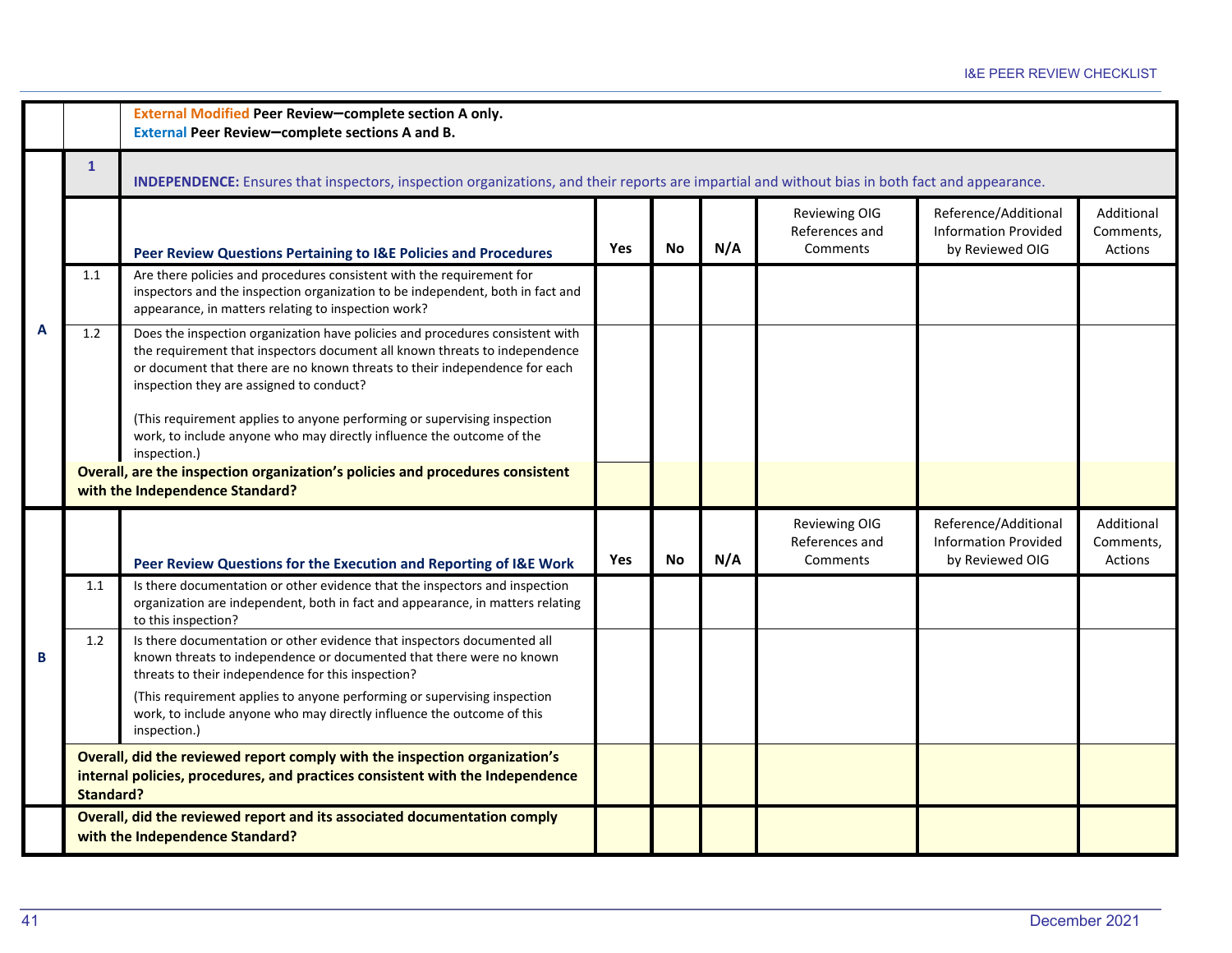|   |                | External Modified Peer Review-complete section A only.<br>External Peer Review--complete sections A and B.                                                                                                                                                                   |     |           |     |                                                    |                                                                        |                                    |
|---|----------------|------------------------------------------------------------------------------------------------------------------------------------------------------------------------------------------------------------------------------------------------------------------------------|-----|-----------|-----|----------------------------------------------------|------------------------------------------------------------------------|------------------------------------|
|   | 2 <sup>1</sup> | <b>COMPETENCE:</b> Ensures that the personnel conducting an inspection collectively have the knowledge, skills, abilities, and experience necessary to conduct the<br>inspection.                                                                                            |     |           |     |                                                    |                                                                        |                                    |
|   |                | Peer Review Questions Pertaining to I&E Policies and Procedures                                                                                                                                                                                                              | Yes | <b>No</b> | N/A | Reviewing OIG<br>References and<br>Comments        | Reference/Additional<br><b>Information Provided</b><br>by Reviewed OIG | Additional<br>Comments,<br>Actions |
|   | 2.1            | Does the inspection organization have policies and procedures consistent with<br>the requirement that inspectors assigned to perform an inspection collectively<br>possess the professional competency to address the inspection objectives and<br>perform the inspection?   |     |           |     |                                                    |                                                                        |                                    |
| А | 2.2            | Does the inspection organization have policies and procedures consistent with<br>the requirement that inspectors complete a minimum of 40 hours of training<br>every 2 years?                                                                                                |     |           |     |                                                    |                                                                        |                                    |
|   |                | If the inspection organization authorizes exemptions to this requirement, do its<br>policies and procedures specify the special circumstances in which it will<br>authorize an exemption such as, but not limited to, part-time employees or<br>employees on extended leave? |     |           |     |                                                    |                                                                        |                                    |
|   | 2.3            | Does the inspection organization have policies and procedures consistent with<br>the requirement that the inspection organization track each inspector's<br>completed training?                                                                                              |     |           |     |                                                    |                                                                        |                                    |
|   |                | Overall, are the inspection organization's policies and procedures consistent<br>with the Competence Standard?                                                                                                                                                               |     |           |     |                                                    |                                                                        |                                    |
|   |                |                                                                                                                                                                                                                                                                              |     |           |     |                                                    |                                                                        |                                    |
|   |                | Peer Review Questions for the Execution and Reporting of I&E Work                                                                                                                                                                                                            | Yes | <b>No</b> | N/A | <b>Reviewing OIG</b><br>References and<br>Comments | Reference/Additional<br><b>Information Provided</b><br>by Reviewed OIG | Additional<br>Comments.<br>Actions |
| B | 2.1            | Did inspectors assigned to perform this inspection collectively possess the<br>professional competency to address the inspection objectives and perform this<br>inspection?                                                                                                  |     |           |     |                                                    |                                                                        |                                    |
|   | 2.2            | Did the inspectors assigned to perform this inspection complete a minimum of<br>40 hours of training every 2 years?                                                                                                                                                          |     |           |     |                                                    |                                                                        |                                    |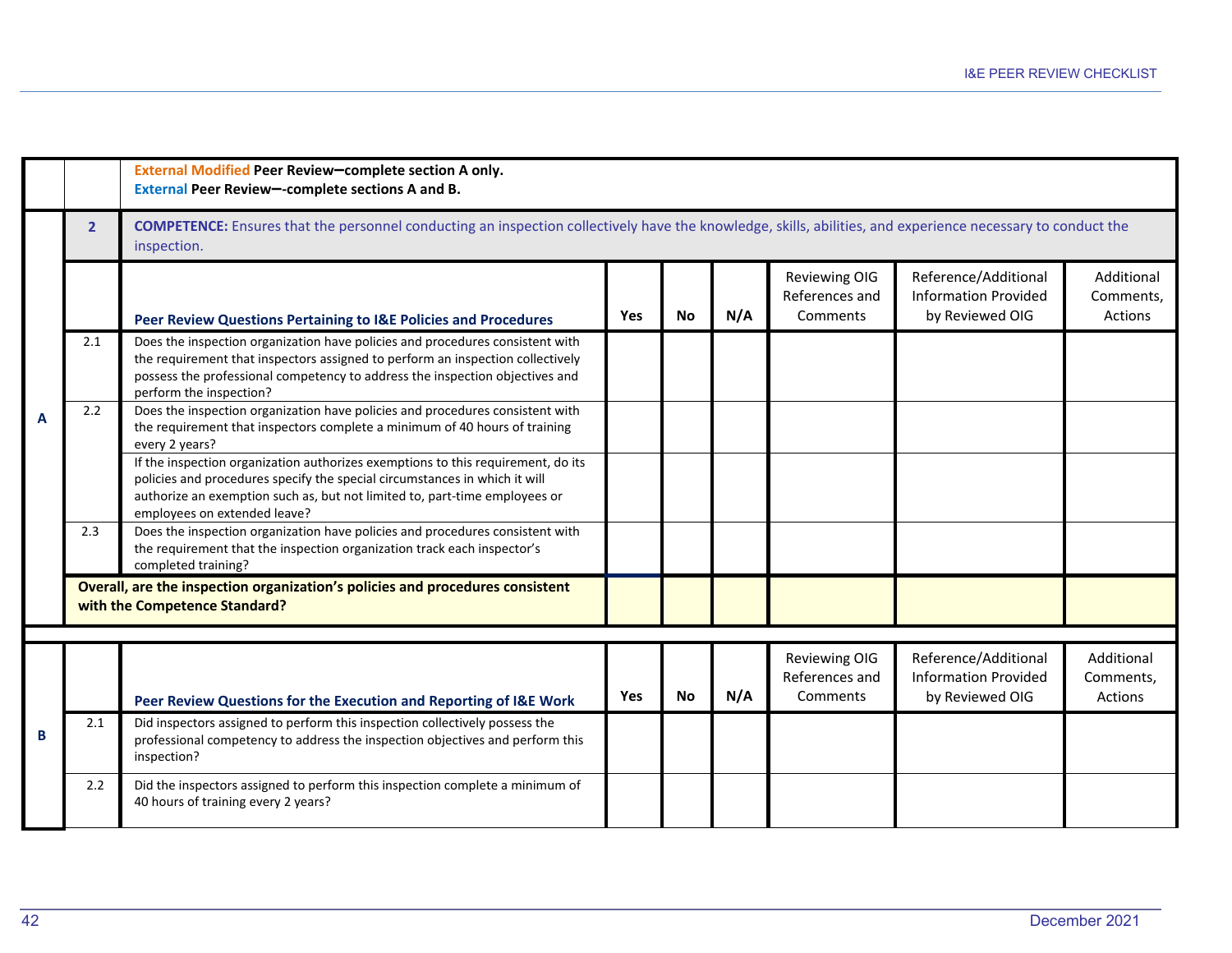|           | If the inspection organization authorized an exemption for any individual<br>assigned to perform this inspection, did it follow its policies and procedures for<br>authorizing the exemption? |  |  |  |
|-----------|-----------------------------------------------------------------------------------------------------------------------------------------------------------------------------------------------|--|--|--|
| 2.3       | Did the inspection organization track the completed training of each inspector<br>assigned to this inspection?                                                                                |  |  |  |
| Standard? | Overall, did the reviewed report comply with the inspection organization's<br>internal policies, procedures, and practices consistent with the Competence                                     |  |  |  |
|           | Overall, did the reviewed report and its associated documentation comply with<br>the Competence Standard?                                                                                     |  |  |  |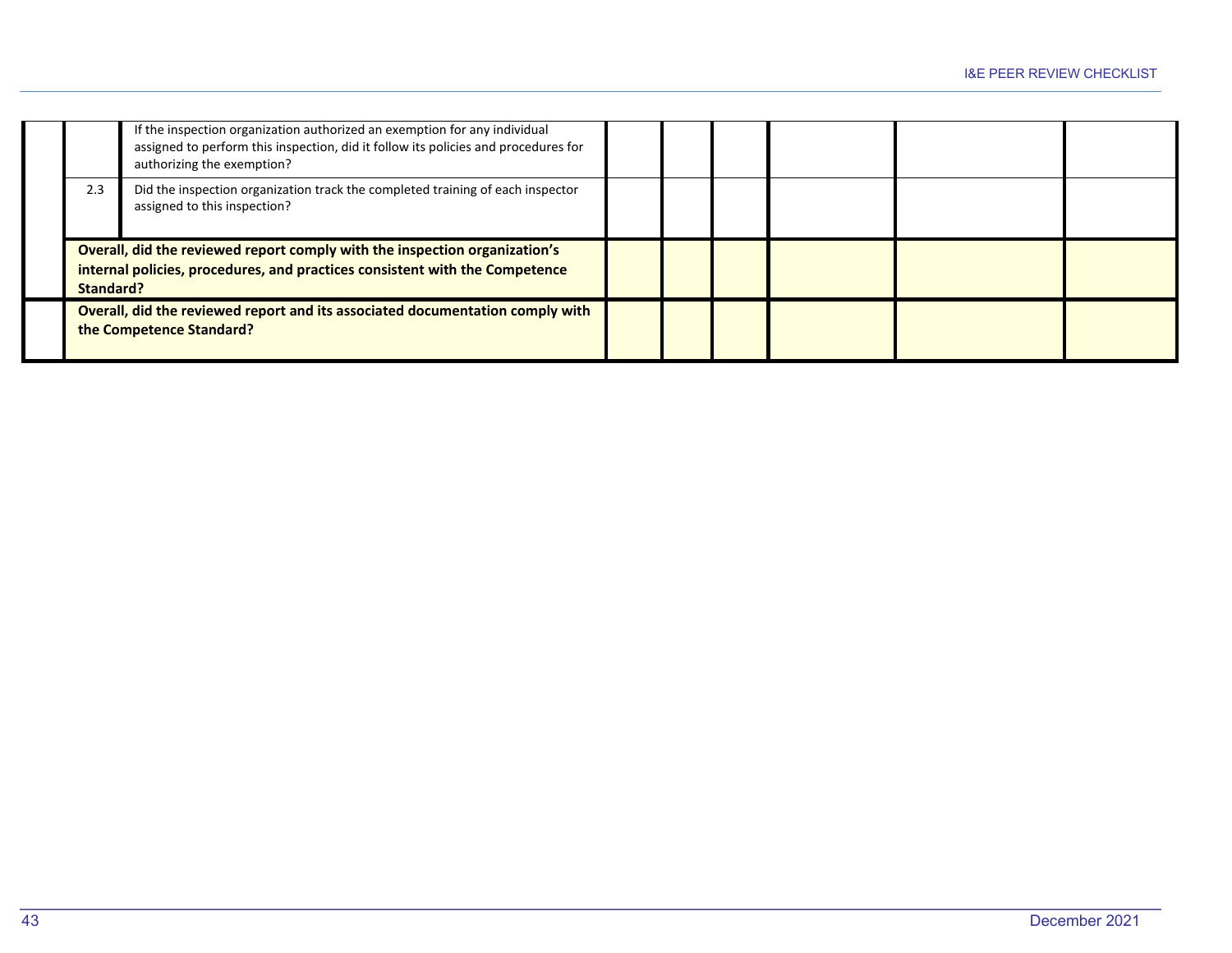|   |                | External Modified Peer Review-complete section A only.<br>External Peer Review-complete sections A and B.                                                                                                                                                                                                                                                                                                                                                                                                           |            |           |     |                                             |                                                                        |                                    |
|---|----------------|---------------------------------------------------------------------------------------------------------------------------------------------------------------------------------------------------------------------------------------------------------------------------------------------------------------------------------------------------------------------------------------------------------------------------------------------------------------------------------------------------------------------|------------|-----------|-----|---------------------------------------------|------------------------------------------------------------------------|------------------------------------|
|   | 3 <sup>1</sup> | PLANNING: Ensures that inspectors give attention to the selection of an inspection's subject matter and the preparation necessary to conduct each inspection.<br>Adequate planning helps ensure that inspectors appropriately research inspection topics. Planning also helps ensure that inspection objectives are clear and<br>adjusted, as appropriate, as the work proceeds. Coordination, research, and work planning should be thorough enough to ensure that inspections will meet<br>inspection objectives. |            |           |     |                                             |                                                                        |                                    |
|   |                | Peer Review Questions Pertaining to I&E Policies and Procedures                                                                                                                                                                                                                                                                                                                                                                                                                                                     | Yes        | <b>No</b> | N/A | Reviewing OIG<br>References and<br>Comments | Reference/Additional<br><b>Information Provided</b><br>by Reviewed OIG | Additional<br>Comments,<br>Actions |
|   | 3.1            | Does the inspection organization have policies and procedures consistent with<br>the requirement to have a basis or rationale for the selection of inspection<br>topics?                                                                                                                                                                                                                                                                                                                                            |            |           |     |                                             |                                                                        |                                    |
| A | 3.2            | Does the inspection organization have policies and procedures consistent with<br>the requirement to coordinate proposed inspections with appropriate<br>organizations as determined by inspection organization?                                                                                                                                                                                                                                                                                                     |            |           |     |                                             |                                                                        |                                    |
|   | 3.3            | Does the inspection organization have policies and procedures consistent with<br>the requirement to research the operation, program, policy, or entity to be<br>inspected?                                                                                                                                                                                                                                                                                                                                          |            |           |     |                                             |                                                                        |                                    |
|   | 3.4            | Does the inspection organization have policies and procedures consistent with<br>the requirement to identify criteria, where applicable, to the operation,<br>program, policy, or entity being inspected to meet the inspection objectives?                                                                                                                                                                                                                                                                         |            |           |     |                                             |                                                                        |                                    |
|   | 3.5            | Does the inspection organization have policies and procedures consistent with<br>the requirement to have a written inspection plan for each inspection that<br>includes the objective(s), scope, and methodology?                                                                                                                                                                                                                                                                                                   |            |           |     |                                             |                                                                        |                                    |
|   |                | Overall, are the inspection organization's planning policies, procedures, and<br>practices consistent the Planning Standard?                                                                                                                                                                                                                                                                                                                                                                                        |            |           |     |                                             |                                                                        |                                    |
|   |                |                                                                                                                                                                                                                                                                                                                                                                                                                                                                                                                     |            |           |     |                                             |                                                                        |                                    |
|   |                | Peer Review Questions for the Execution and Reporting of I&E Work                                                                                                                                                                                                                                                                                                                                                                                                                                                   | <b>Yes</b> | <b>No</b> | N/A | Reviewing OIG<br>References and<br>Comments | Reference/Additional<br><b>Information Provided</b><br>by Reviewed OIG | Additional<br>Comments,<br>Actions |
| B | 3.1            | Did the inspection organization have a basis or rationale for the selection of the<br>inspection topic?                                                                                                                                                                                                                                                                                                                                                                                                             |            |           |     |                                             |                                                                        |                                    |
|   | 3.2            | Did the inspection organization coordinate the proposed inspection with<br>appropriate organizations (as determined by the inspection organization)?                                                                                                                                                                                                                                                                                                                                                                |            |           |     |                                             |                                                                        |                                    |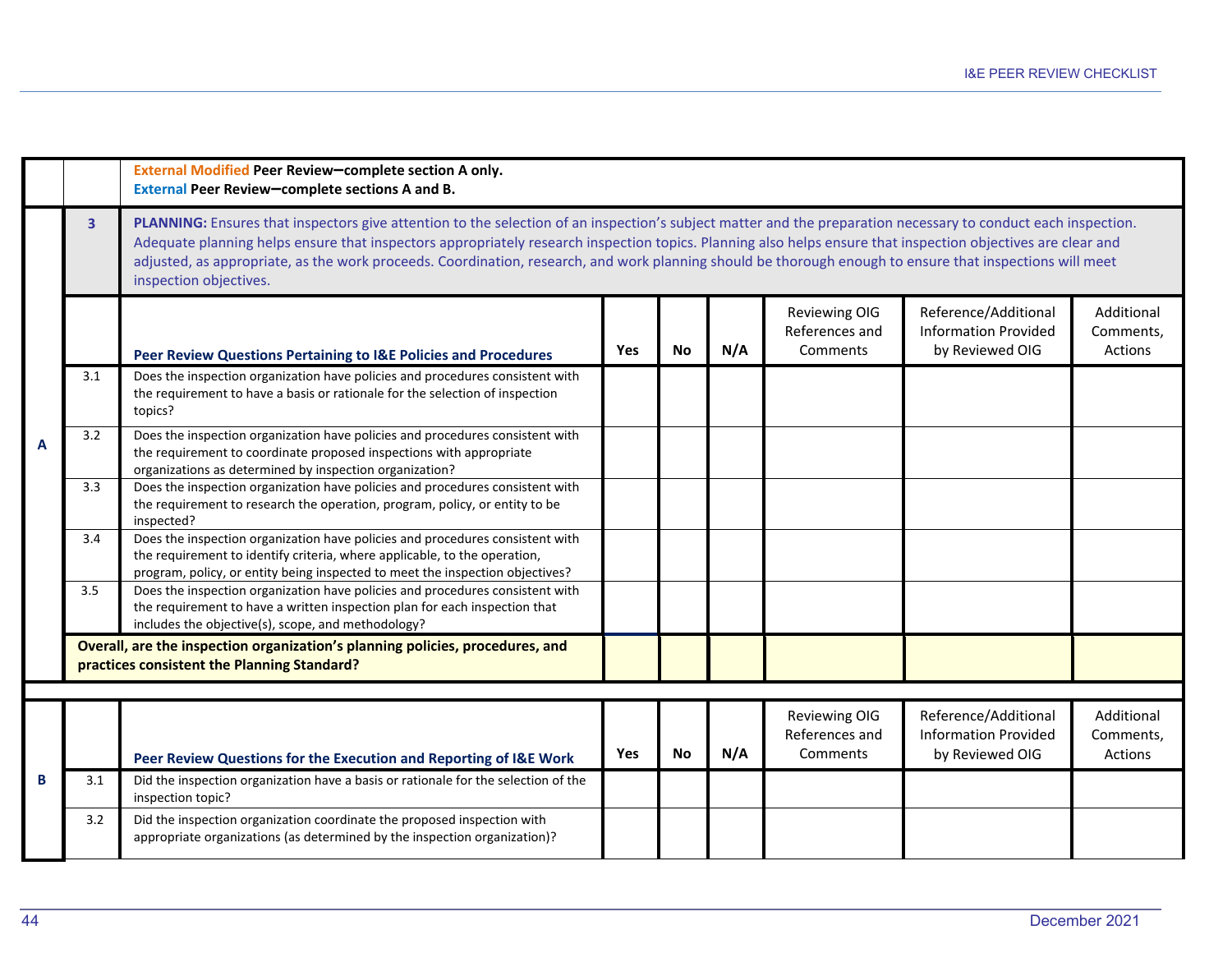| 3.3       | Did the inspection organization research the operation, program, policy, or<br>entity inspected?                                                            |  |  |  |
|-----------|-------------------------------------------------------------------------------------------------------------------------------------------------------------|--|--|--|
| 3.4       | Did the inspection organization identify criteria, where applicable, to meet the<br>inspection objectives?                                                  |  |  |  |
| 3.5       | Did the inspection organization prepare a written inspection plan that included<br>the inspection objective(s), scope, and methodology for this inspection? |  |  |  |
| Standard? | Overall, did the reviewed report comply with the inspection organization's<br>internal policies, procedures, and practices consistent with the Planning     |  |  |  |
|           | Overall, did the reviewed report and its associated documentation comply<br>with the Planning Standard?                                                     |  |  |  |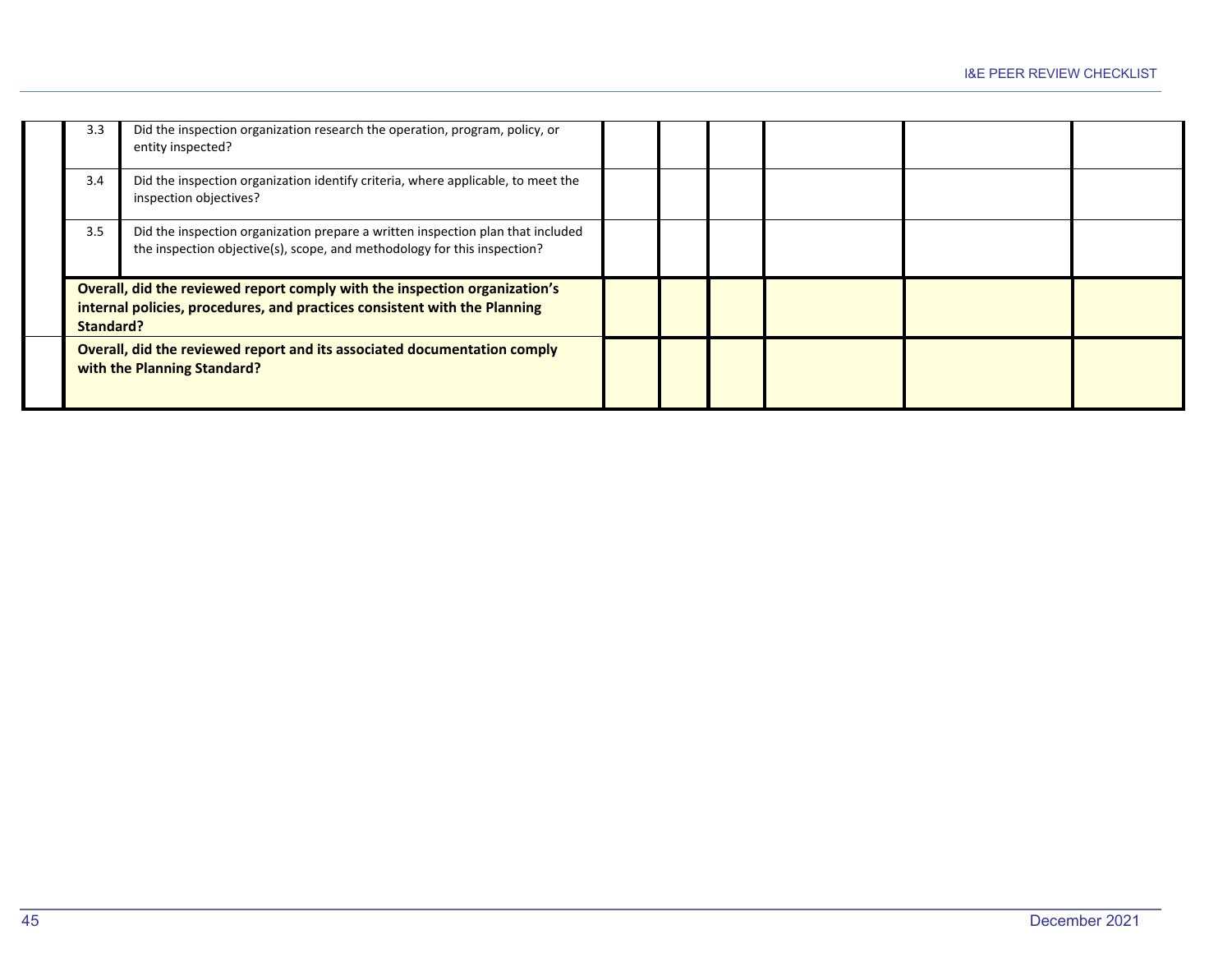|   |                | External Modified Peer Review-complete section A only.<br>External Peer Review-complete sections A and B.                                                                                                                                                                                                    |     |           |     |                                                    |                                                                        |                                 |  |  |  |  |  |
|---|----------------|--------------------------------------------------------------------------------------------------------------------------------------------------------------------------------------------------------------------------------------------------------------------------------------------------------------|-----|-----------|-----|----------------------------------------------------|------------------------------------------------------------------------|---------------------------------|--|--|--|--|--|
|   | $\overline{4}$ | EVIDENCE COLLECTION AND ANALYSIS: Ensures that evidence collected and analyzed is focused on the inspection objectives and supports the findings,<br>conclusions, and recommendations.                                                                                                                       |     |           |     |                                                    |                                                                        |                                 |  |  |  |  |  |
|   |                | Peer Review Questions Pertaining to I&E Policies and<br><b>Procedures</b>                                                                                                                                                                                                                                    | Yes | <b>No</b> | N/A | <b>Reviewing OIG</b><br>References and<br>Comments | Reference/Additional<br><b>Information Provided</b><br>by Reviewed OIG | Additional<br>Comments, Actions |  |  |  |  |  |
|   | 4.1            | Does the inspection organization have policies and procedures<br>consistent with the requirement to collect and analyze evidence<br>consistent with inspection objectives and related to the<br>operation, program, policy, or entity being inspected?                                                       |     |           |     |                                                    |                                                                        |                                 |  |  |  |  |  |
|   | 4.2            | Does the inspection organization have policies and procedures<br>consistent with the requirement to include relevant evidence<br>collected and analysis performed in inspection documentation?                                                                                                               |     |           |     |                                                    |                                                                        |                                 |  |  |  |  |  |
|   | 4.3            | Does the inspection organization have policies and procedures<br>consistent with the requirement that evidence sufficiently and<br>appropriately support inspection findings and provide a<br>reasonable basis for conclusions?                                                                              |     |           |     |                                                    |                                                                        |                                 |  |  |  |  |  |
| A |                | Sufficiency is a measure of the quantity of evidence<br>a.<br>used to support the findings and conclusions related to<br>the inspection objectives. Inspectors should use<br>professional judgment on methods to analyze and<br>interpret evidence to assess its sufficiency. (Application<br>Guidance 4.3a) |     |           |     |                                                    |                                                                        |                                 |  |  |  |  |  |
|   |                | Appropriateness is the measure of the quality of<br>b.<br>evidence used to address the inspection objectives and<br>support the findings and conclusions. Appropriate<br>evidence is determined by its relevancy, validity, and<br>reliability. (Application Guidance 4.3c)                                  |     |           |     |                                                    |                                                                        |                                 |  |  |  |  |  |
|   | 4.4            | Does the inspection organization have policies and procedures<br>consistent with the requirement to protect controlled unclassified<br>information and classified information?                                                                                                                               |     |           |     |                                                    |                                                                        |                                 |  |  |  |  |  |
|   | 4.5            | Does the inspection organization have policies and procedures<br>consistent with the requirement to promptly present information<br>to its supervisors for review and possible referral to the                                                                                                               |     |           |     |                                                    |                                                                        |                                 |  |  |  |  |  |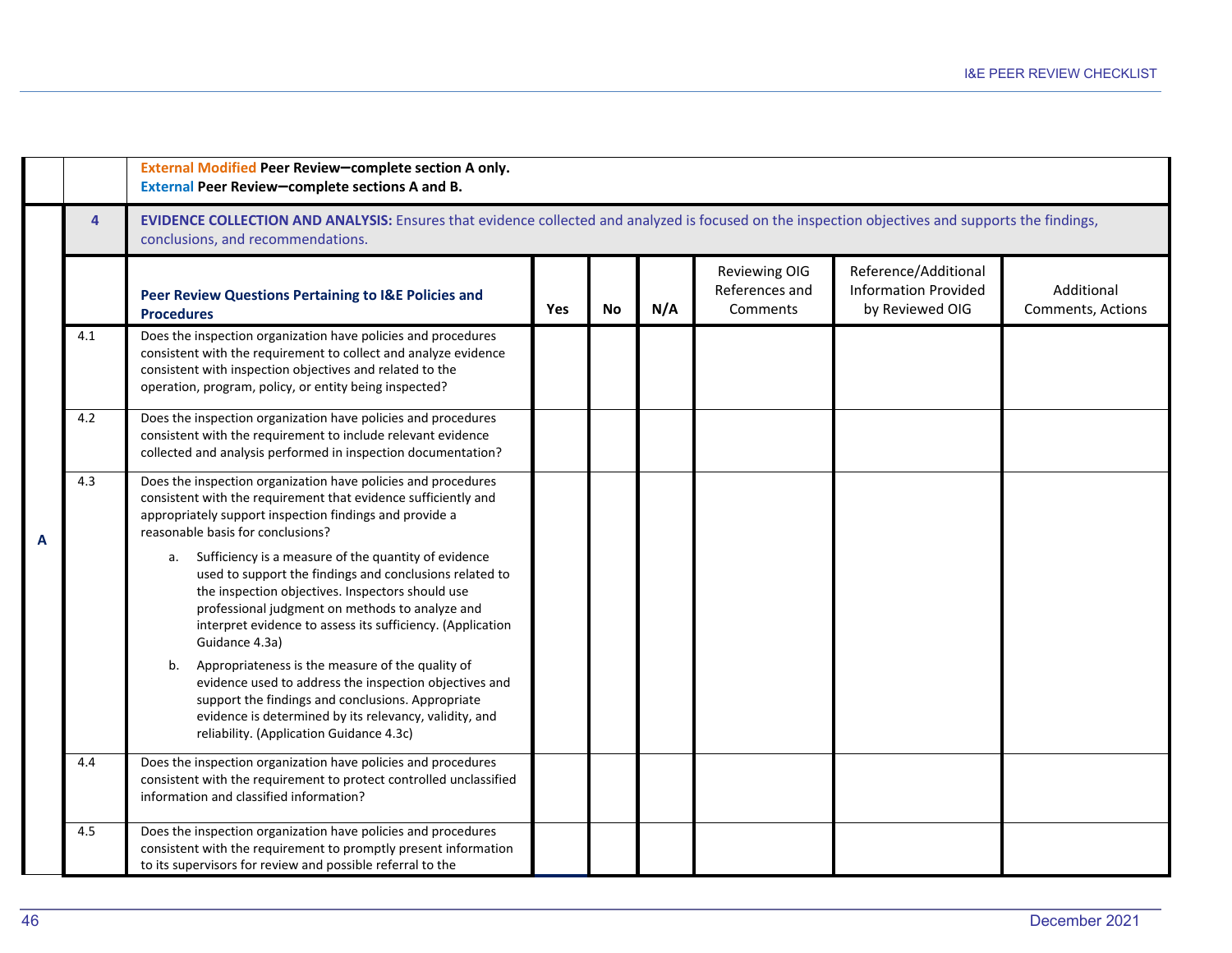|   |      | appropriate investigative office when fraud or other illegal acts<br>are suspected?                                                                                                                                                                                                                          |     |           |     |                                             |                                                                        |                                 |
|---|------|--------------------------------------------------------------------------------------------------------------------------------------------------------------------------------------------------------------------------------------------------------------------------------------------------------------|-----|-----------|-----|---------------------------------------------|------------------------------------------------------------------------|---------------------------------|
|   |      | Overall, are the inspection organization's evidence collection and<br>analysis policies and procedures consistent with the Evidence<br><b>Collection and Analysis Standard?</b>                                                                                                                              |     |           |     |                                             |                                                                        |                                 |
|   |      | Peer Review Questions for the Execution of I&E Work                                                                                                                                                                                                                                                          | Yes | <b>No</b> | N/A | Reviewing OIG<br>References and<br>Comments | Reference/Additional<br><b>Information Provided</b><br>by Reviewed OIG | Additional<br>Comments, Actions |
|   | 4.1  | Did the inspectors collect and analyze evidence that is consistent<br>with inspection objectives and related to the operation, program,<br>policy, or entity being inspected?                                                                                                                                |     |           |     |                                             |                                                                        |                                 |
|   | 4.2  | Did the inspectors include relevant evidence collected in<br>inspection documentation?                                                                                                                                                                                                                       |     |           |     |                                             |                                                                        |                                 |
|   | 4.2a | Did the inspectors include analysis performed in inspection<br>documentation?                                                                                                                                                                                                                                |     |           |     |                                             |                                                                        |                                 |
|   | 4.3  | Did the inspectors use evidence that was sufficient and<br>appropriate to support inspection findings?                                                                                                                                                                                                       |     |           |     |                                             |                                                                        |                                 |
| B |      | Sufficiency is a measure of the quantity of evidence<br>а.<br>used to support the findings and conclusions related to<br>the inspection objectives. Inspectors should use<br>professional judgment on methods to analyze and<br>interpret evidence to assess its sufficiency. (Application<br>Guidance 4.3a) |     |           |     |                                             |                                                                        |                                 |
|   |      | Appropriateness is the measure of the quality of<br>b.<br>evidence used to address the inspection objectives and<br>support the findings and conclusions. Appropriate<br>evidence is determined by its relevancy, validity, and<br>reliability. (Application Guidance 4.3c)                                  |     |           |     |                                             |                                                                        |                                 |
|   | 4.4  | Did the inspectors protect controlled unclassified and classified<br>information?                                                                                                                                                                                                                            |     |           |     |                                             |                                                                        |                                 |
|   | 4.5  | If the inspectors suspected fraud or other illegal acts, did they<br>promptly present information to their supervisors for review and<br>possible referral to the appropriate investigative office?                                                                                                          |     |           |     |                                             |                                                                        |                                 |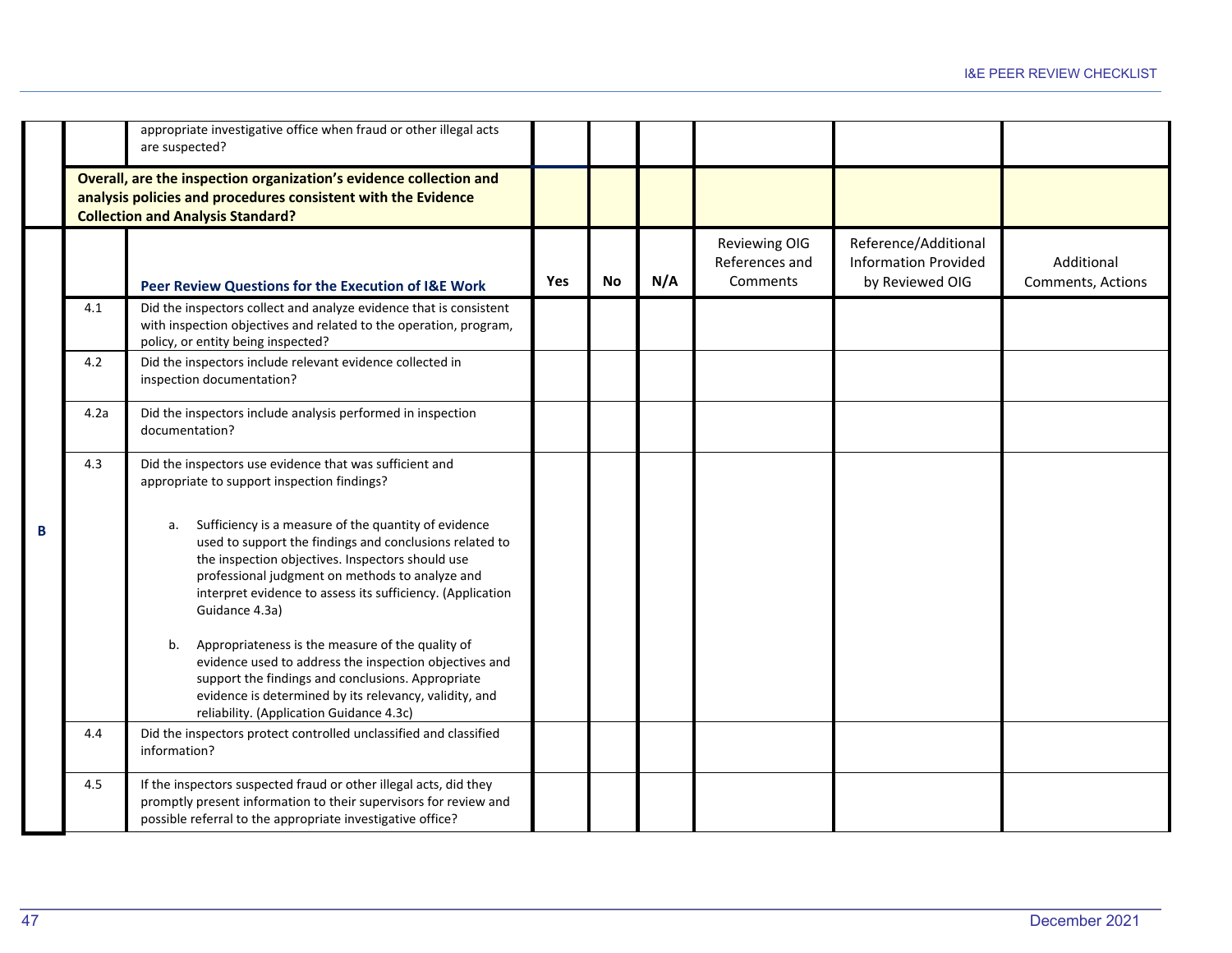| Overall, did the reviewed report comply with the inspection<br>organization's internal policies, procedures, and practices<br>consistent with the Evidence Collection and Analysis Standard? |  |  |  |
|----------------------------------------------------------------------------------------------------------------------------------------------------------------------------------------------|--|--|--|
| Overall, did the reviewed report and its associated documentation<br>comply with the Evidence Collection and Analysis Standard?                                                              |  |  |  |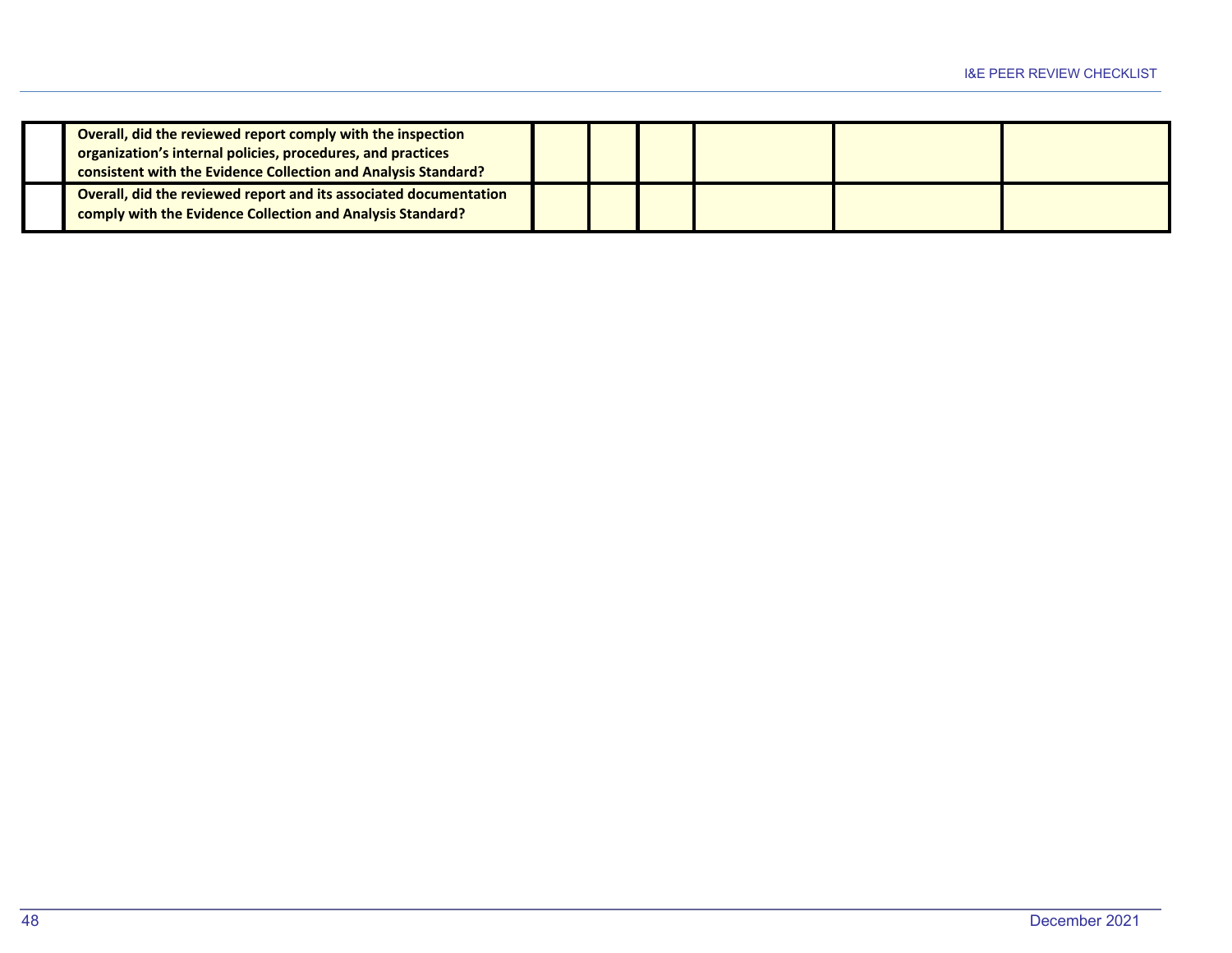|   |     | External Modified Peer Review-complete section A only.<br>External Peer Review-complete sections A and B.                                                                                                                                                                                                                                                                                                                     |     |           |     |                                                    |                                                                        |                                    |  |  |  |  |
|---|-----|-------------------------------------------------------------------------------------------------------------------------------------------------------------------------------------------------------------------------------------------------------------------------------------------------------------------------------------------------------------------------------------------------------------------------------|-----|-----------|-----|----------------------------------------------------|------------------------------------------------------------------------|------------------------------------|--|--|--|--|
|   | 5   | REPORTING: Ensures the clear communication of inspection results to those charged with governance, appropriate officials of the inspected entity, other<br>officials charged with oversight of the inspected entity, and, when appropriate, the general public. Inspection reports present factual data accurately, fairly,<br>and objectively and present findings, conclusions, and recommendations in a persuasive manner. |     |           |     |                                                    |                                                                        |                                    |  |  |  |  |
|   |     | Peer Review questions pertaining to I&E policies and<br>procedures.                                                                                                                                                                                                                                                                                                                                                           | Yes | <b>No</b> | N/A | <b>Reviewing OIG</b><br>References and<br>Comments | Reference/Additional<br>Information Provided by<br><b>Reviewed OIG</b> | Additional<br>Comments,<br>Actions |  |  |  |  |
|   | 5.1 | Does the inspection organization have policies and procedures<br>consistent with the requirement to state the objective(s), scope, and<br>methodology of the inspection in the inspection report?                                                                                                                                                                                                                             |     |           |     |                                                    |                                                                        |                                    |  |  |  |  |
| A |     | Does the inspection organization have policies and procedures<br>consistent with the requirement to state the findings, conclusions,<br>and recommendations (as appropriate) in the inspection report?                                                                                                                                                                                                                        |     |           |     |                                                    |                                                                        |                                    |  |  |  |  |
|   |     | Does the inspection organization have policies and procedures<br>consistent with the requirement to state that the inspection was<br>conducted in accordance with the Council of the Inspectors General<br>on Integrity and Efficiency's Quality Standards for Inspection and<br>Evaluation in the inspection report?                                                                                                         |     |           |     |                                                    |                                                                        |                                    |  |  |  |  |
|   | 5.2 | Does the inspection organization have policies and procedures<br>consistent with the requirement to base report findings,<br>conclusions, and recommendations on the evidence collected and<br>the analysis conducted during the inspection?                                                                                                                                                                                  |     |           |     |                                                    |                                                                        |                                    |  |  |  |  |
|   | 5.3 | Does the inspection organization have policies and procedures<br>consistent with the requirement that reports include enough<br>information to allow a reasonable person to sustain findings,<br>conclusions, and recommendations?                                                                                                                                                                                            |     |           |     |                                                    |                                                                        |                                    |  |  |  |  |
|   | 5.4 | Does the inspection organization have policies and procedures<br>consistent with the requirement to address any recommendations<br>made in a report to the appropriate officials who have the authority<br>to act on them?                                                                                                                                                                                                    |     |           |     |                                                    |                                                                        |                                    |  |  |  |  |
|   | 5.5 | Does the inspection organization have policies and procedures<br>consistent with the requirement that formal comments (or a<br>summary thereof) received from the inspected entity on draft<br>inspection report findings, conclusions, and/or recommendations be<br>included in the final report?                                                                                                                            |     |           |     |                                                    |                                                                        |                                    |  |  |  |  |
|   | 5.6 | Does the inspection organization have policies and procedures<br>consistent with the requirement to distribute inspection reports to                                                                                                                                                                                                                                                                                          |     |           |     |                                                    |                                                                        |                                    |  |  |  |  |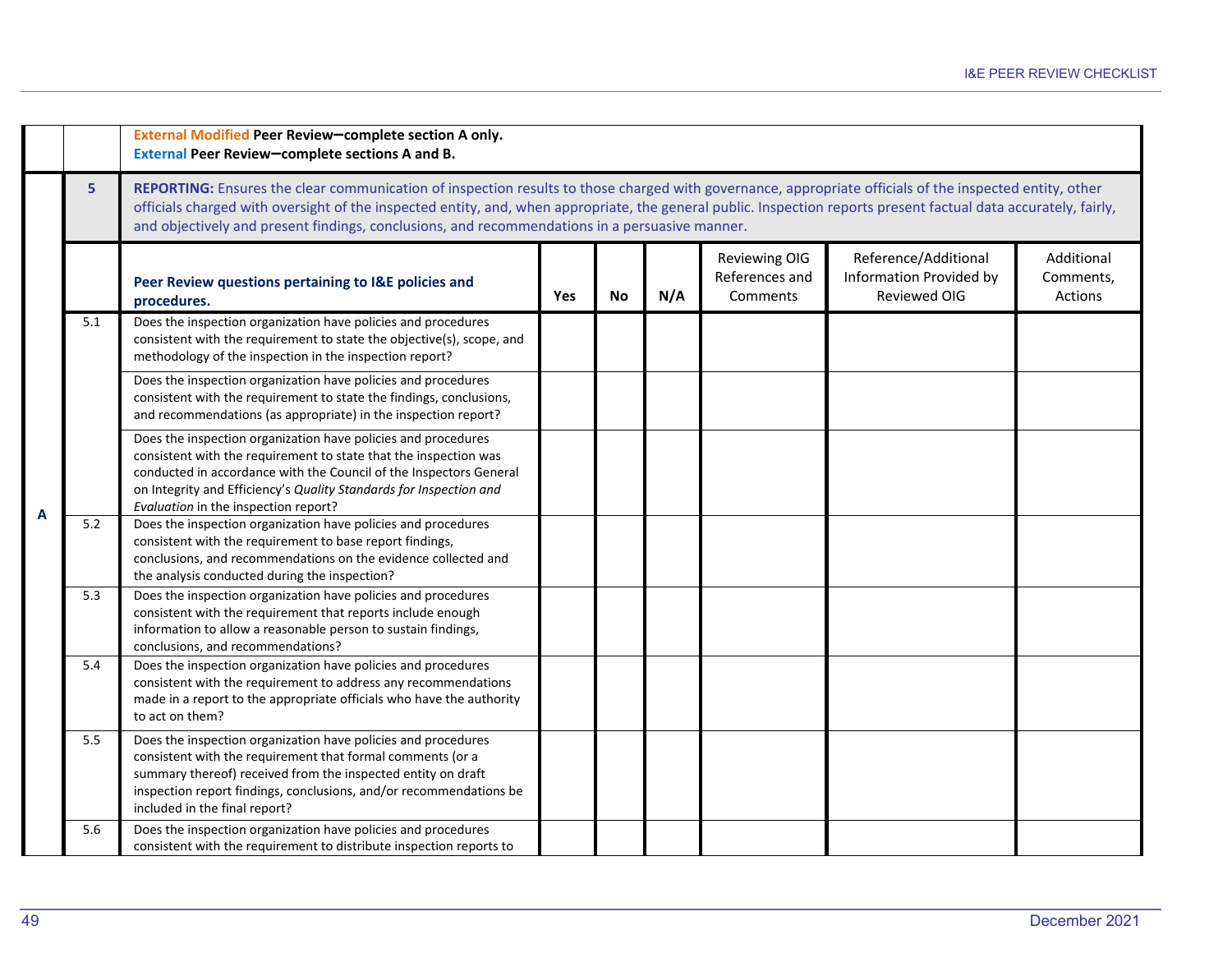|   |     | the appropriate officials responsible for acting on the findings and<br>recommendations?                                                                                                                                                                |     |           |     |                                             |                                                                        |                                    |
|---|-----|---------------------------------------------------------------------------------------------------------------------------------------------------------------------------------------------------------------------------------------------------------|-----|-----------|-----|---------------------------------------------|------------------------------------------------------------------------|------------------------------------|
|   |     | Overall, are the inspection organization's policies and procedures<br>consistent with the Reporting Standard?                                                                                                                                           |     |           |     |                                             |                                                                        |                                    |
|   |     | Peer Review Questions for the Execution of I&E Work                                                                                                                                                                                                     | Yes | <b>No</b> | N/A | Reviewing OIG<br>References and<br>Comments | Reference/Additional<br><b>Information Provided by</b><br>Reviewed OIG | Additional<br>Comments,<br>Actions |
|   | 5.1 | Does the inspection report state the objective(s), scope, and<br>methodology of the inspection?                                                                                                                                                         |     |           |     |                                             |                                                                        |                                    |
|   |     | Does the inspection report state the findings, conclusions, and<br>recommendations (as appropriate)?                                                                                                                                                    |     |           |     |                                             |                                                                        |                                    |
| B |     | Does the inspection report state that the inspection was conducted<br>in accordance with the Council of the Inspectors General on Integrity<br>and Efficiency's Quality Standards for Inspection and Evaluation?                                        |     |           |     |                                             |                                                                        |                                    |
|   | 5.2 | Did the inspectors base report findings, conclusions, and<br>recommendations on the evidence collected and the analysis<br>conducted during the inspection?<br>(Evidence requirements are defined in the Evidence Collection and<br>Analysis Standard.) |     |           |     |                                             |                                                                        |                                    |
|   | 5.3 | Does the inspection report include enough information to allow a<br>reasonable person to sustain the findings, conclusions, and<br>recommendations?                                                                                                     |     |           |     |                                             |                                                                        |                                    |
|   | 5.4 | Were recommendations made in the report addressed to the<br>appropriate officials who have the authority to act on them?                                                                                                                                |     |           |     |                                             |                                                                        |                                    |
|   | 5.5 | Did the draft inspection report receive formal comments from<br>management officials of the inspected entity on report findings,<br>conclusions, and/or recommendations?                                                                                |     |           |     |                                             |                                                                        |                                    |
|   |     | If yes, does the final inspection report include those comments or a<br>summary of the comments?                                                                                                                                                        |     |           |     |                                             |                                                                        |                                    |
|   | 5.6 | Did the inspection organization distribute the report to the<br>appropriate officials responsible for acting on the findings and<br>recommendations?                                                                                                    |     |           |     |                                             |                                                                        |                                    |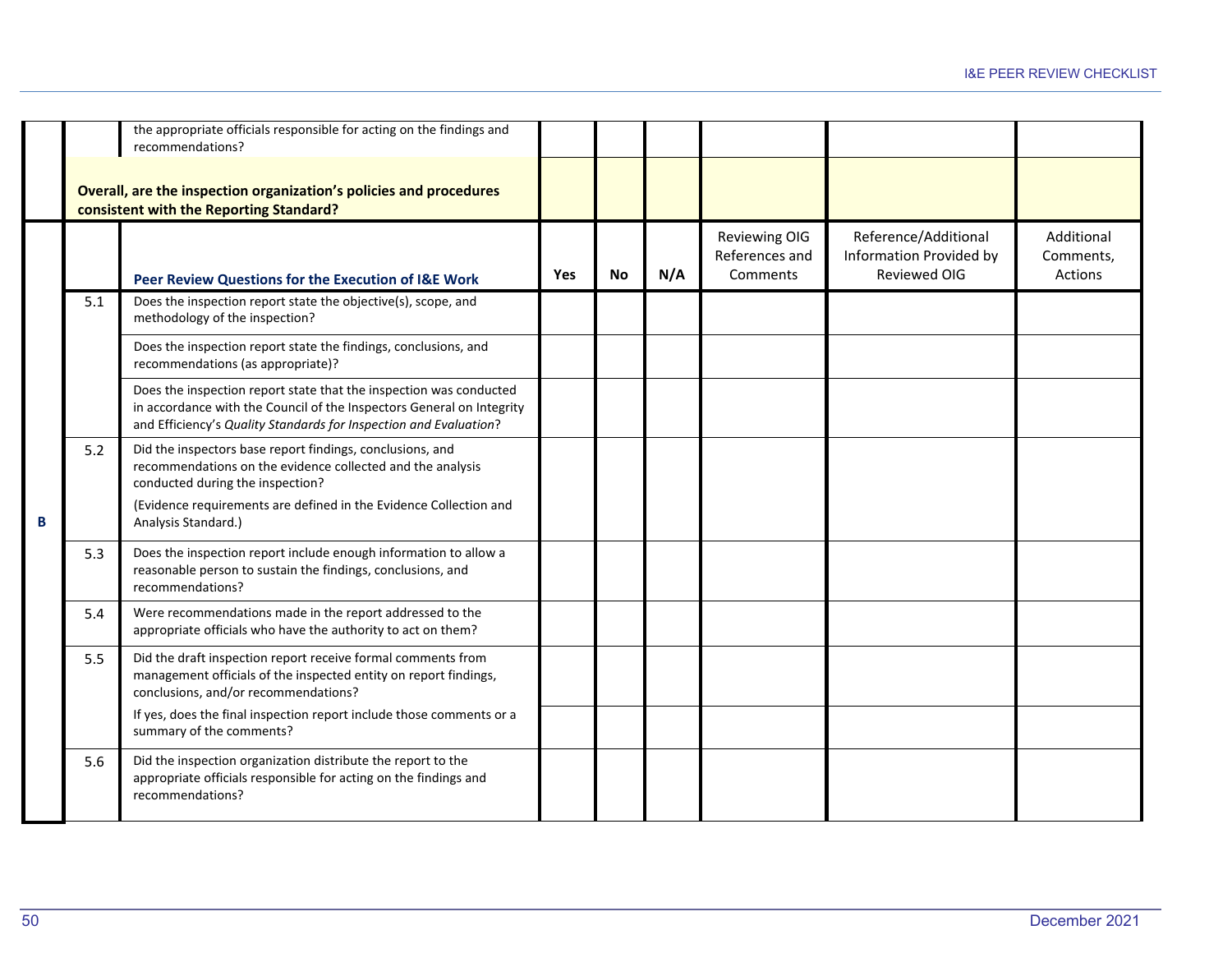| Overall, did the reviewed report comply with the inspection<br>organization's internal policies, procedures, and practices consistent<br>with the Reporting Standard? |  |  |  |
|-----------------------------------------------------------------------------------------------------------------------------------------------------------------------|--|--|--|
| Overall, did the reviewed report and its associated documentation<br>comply with the Reporting Standard?                                                              |  |  |  |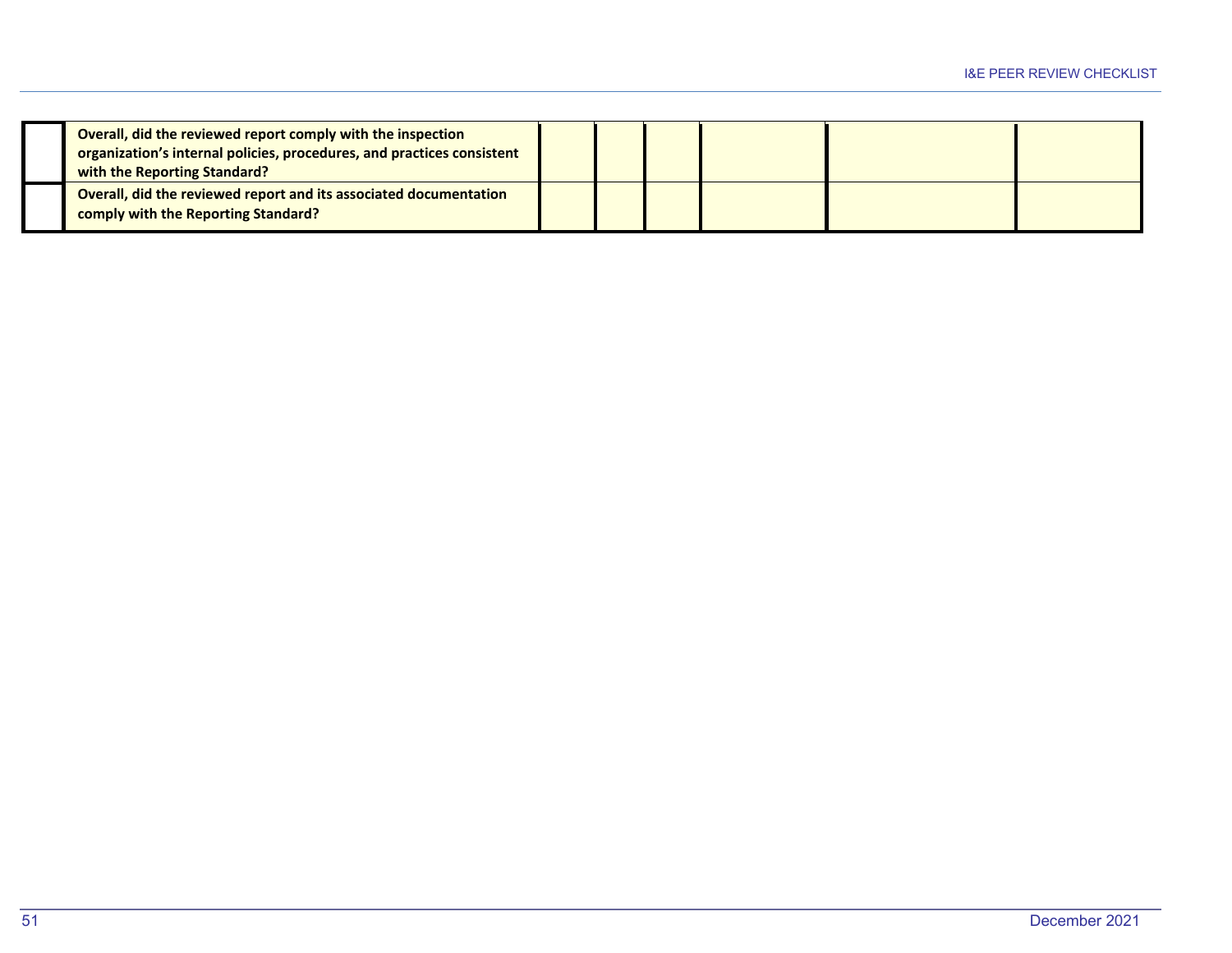|   |            | External Modified Peer Review-complete section A only.<br>External Peer Review-complete sections A and B.                                                                                                                                                                                                                        |     |           |     |                                                    |                                                                        |                                    |  |  |  |
|---|------------|----------------------------------------------------------------------------------------------------------------------------------------------------------------------------------------------------------------------------------------------------------------------------------------------------------------------------------|-----|-----------|-----|----------------------------------------------------|------------------------------------------------------------------------|------------------------------------|--|--|--|
|   | 6          | FOLLOW-UP: Ensures that recommendation follow-up is a shared responsibility between the inspection organization and management officials in the<br>inspected entity. Corrective action taken by management is essential to improving the effectiveness and efficiency of government operations.                                  |     |           |     |                                                    |                                                                        |                                    |  |  |  |
|   |            | Peer Review Questions Pertaining to I&E Policies and<br><b>Procedures</b>                                                                                                                                                                                                                                                        | Yes | <b>No</b> | N/A | <b>Reviewing OIG</b><br>References and<br>Comments | Reference/Additional<br><b>Information Provided</b><br>by Reviewed OIG | Additional<br>Comments.<br>Actions |  |  |  |
| A | 6.1<br>6.2 | Does the inspection organization have policies and procedures<br>consistent with the requirement that inspection organizations solicit<br>management officials' agreement or disagreement and planned<br>corrective actions for each recommendation in writing?<br>Does the inspection organization have policies and procedures |     |           |     |                                                    |                                                                        |                                    |  |  |  |
|   |            | consistent with the requirement that inspection organizations<br>monitor the inspected entities' progress toward implementation of<br>recommendations?                                                                                                                                                                           |     |           |     |                                                    |                                                                        |                                    |  |  |  |
|   |            | Overall, are the inspection organization's policies and procedures<br>consistent with the Follow-up Standard?                                                                                                                                                                                                                    |     |           |     |                                                    |                                                                        |                                    |  |  |  |
|   |            | Peer Review Questions for the Execution and Reporting of<br><b>I&amp;E Work</b>                                                                                                                                                                                                                                                  | Yes | <b>No</b> | N/A | <b>Reviewing OIG</b><br>References and<br>Comments | Reference/Additional<br><b>Information Provided</b><br>by Reviewed OIG | Additional<br>Comments,<br>Actions |  |  |  |
| В | 6.1        | Did the inspection organization solicit agreement or disagreement<br>and planned corrective actions to the report recommendations from<br>management officials in writing?                                                                                                                                                       |     |           |     |                                                    |                                                                        |                                    |  |  |  |
|   | 6.2        | Did the inspection organization monitor the inspected entities'<br>progress toward implementation of recommendations?                                                                                                                                                                                                            |     |           |     |                                                    |                                                                        |                                    |  |  |  |
|   |            | Overall, did the reviewed report comply with the inspection<br>organization's internal policies, procedures, and practices consistent<br>with the Follow-up Standard?                                                                                                                                                            |     |           |     |                                                    |                                                                        |                                    |  |  |  |
|   |            | Overall, did the reviewed report and its associated documentation<br>comply with the Follow-up Standard?                                                                                                                                                                                                                         |     |           |     |                                                    |                                                                        |                                    |  |  |  |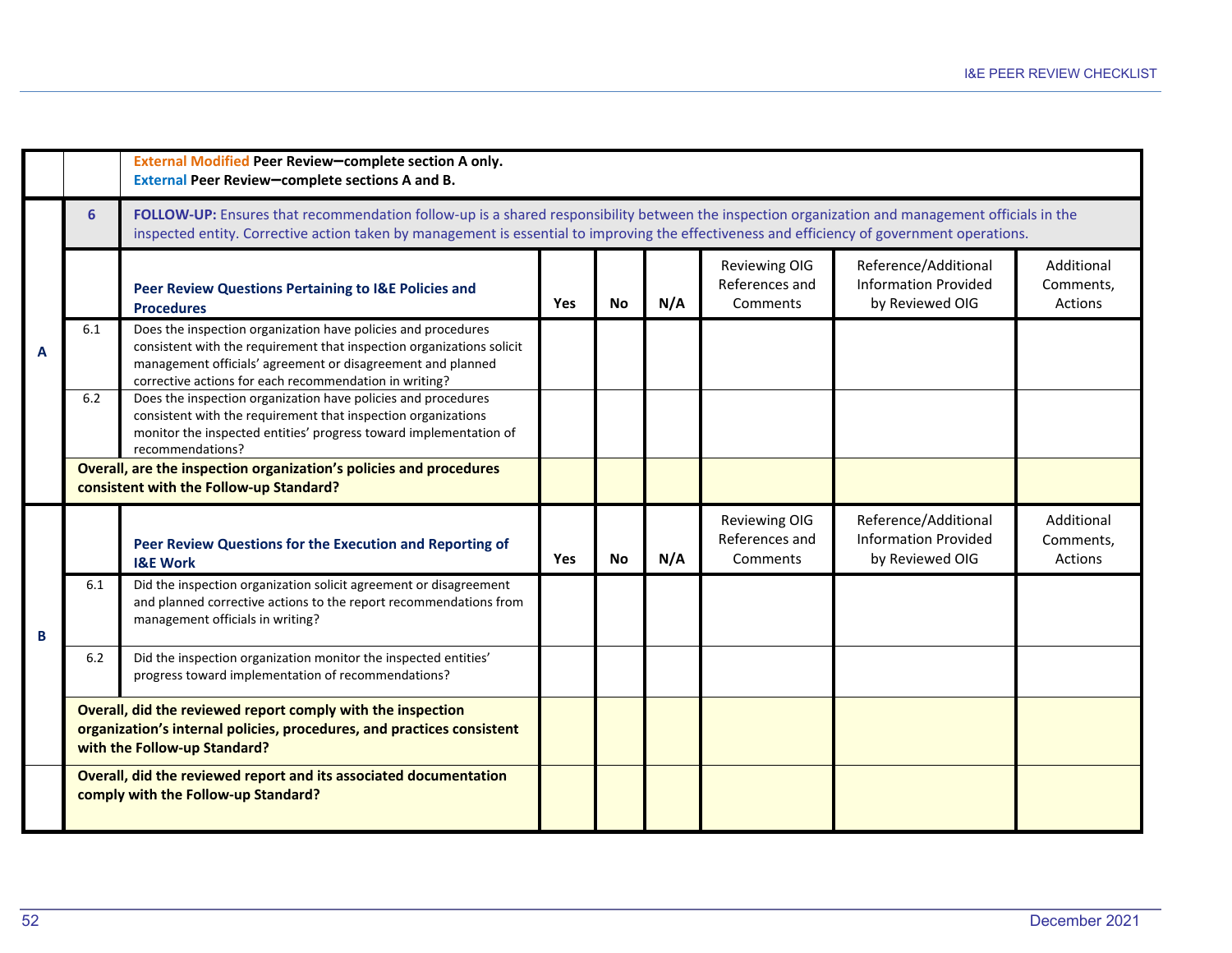|   |                | External Modified Peer Review-complete section A only.<br>External Peer Review-complete sections A and B.                                                                                                                                                                                                                    |            |           |     |                                                    |                                                                        |                                    |  |  |  |
|---|----------------|------------------------------------------------------------------------------------------------------------------------------------------------------------------------------------------------------------------------------------------------------------------------------------------------------------------------------|------------|-----------|-----|----------------------------------------------------|------------------------------------------------------------------------|------------------------------------|--|--|--|
|   | $\overline{7}$ | Quality Control: Ensures that inspectors and inspection organizations are following Blue Book standards.                                                                                                                                                                                                                     |            |           |     |                                                    |                                                                        |                                    |  |  |  |
|   |                | Peer Review Questions Pertaining to I&E Policies and<br><b>Procedures</b>                                                                                                                                                                                                                                                    | <b>Yes</b> | No        | N/A | <b>Reviewing OIG</b><br>References and<br>Comments | Reference/Additional<br><b>Information Provided</b><br>by Reviewed OIG | Additional<br>Comments,<br>Actions |  |  |  |
|   | 7.1            | Does the inspection organization have policies and procedures<br>consistent with the requirement to implement a system of quality<br>control that provides the inspection organization with reasonable<br>assurance that the organization and its personnel follow the Blue<br>Book when conducting inspections?             |            |           |     |                                                    |                                                                        |                                    |  |  |  |
| A | 7.2            | Does the inspection organization have policies and procedures<br>consistent with the requirement that inspection organizations<br>provide supervision over the inspection work performed?                                                                                                                                    |            |           |     |                                                    |                                                                        |                                    |  |  |  |
|   | 7.3            | Does the inspection organization have policies and procedures<br>consistent with the requirement that inspection organizations that<br>are members of CIGIE undergo an external peer review in<br>accordance with CIGIE requirements?                                                                                        |            |           |     |                                                    |                                                                        |                                    |  |  |  |
|   | 7.4            | Does the inspection organization have policies and procedures<br>consistent with the requirement that inspection organizations take<br>action if a distributed report is later found to contain findings and<br>conclusions that are not supported by sufficient and appropriate<br>evidence or contains significant errors? |            |           |     |                                                    |                                                                        |                                    |  |  |  |
|   |                | Overall, are the inspection organization's policies and<br>procedures consistent with the Quality Control Standard?                                                                                                                                                                                                          |            |           |     |                                                    |                                                                        |                                    |  |  |  |
|   |                | Peer Review Questions for the Execution and Reporting of<br><b>I&amp;E Work</b>                                                                                                                                                                                                                                              | <b>Yes</b> | <b>No</b> | N/A | <b>Reviewing OIG</b><br>References and<br>Comments | Reference/Additional<br><b>Information Provided</b><br>by Reviewed OIG | Additional<br>Comments,<br>Actions |  |  |  |
| B | 7.1            | Does inspection documentation contain evidence of quality control,<br>providing reasonable assurance that the organization and its<br>personnel followed the Blue Book when conducting the inspection?                                                                                                                       |            |           |     |                                                    |                                                                        |                                    |  |  |  |
|   | 7.2            | Did the inspection organization provide supervision over the<br>inspection work performed?                                                                                                                                                                                                                                   |            |           |     |                                                    |                                                                        |                                    |  |  |  |